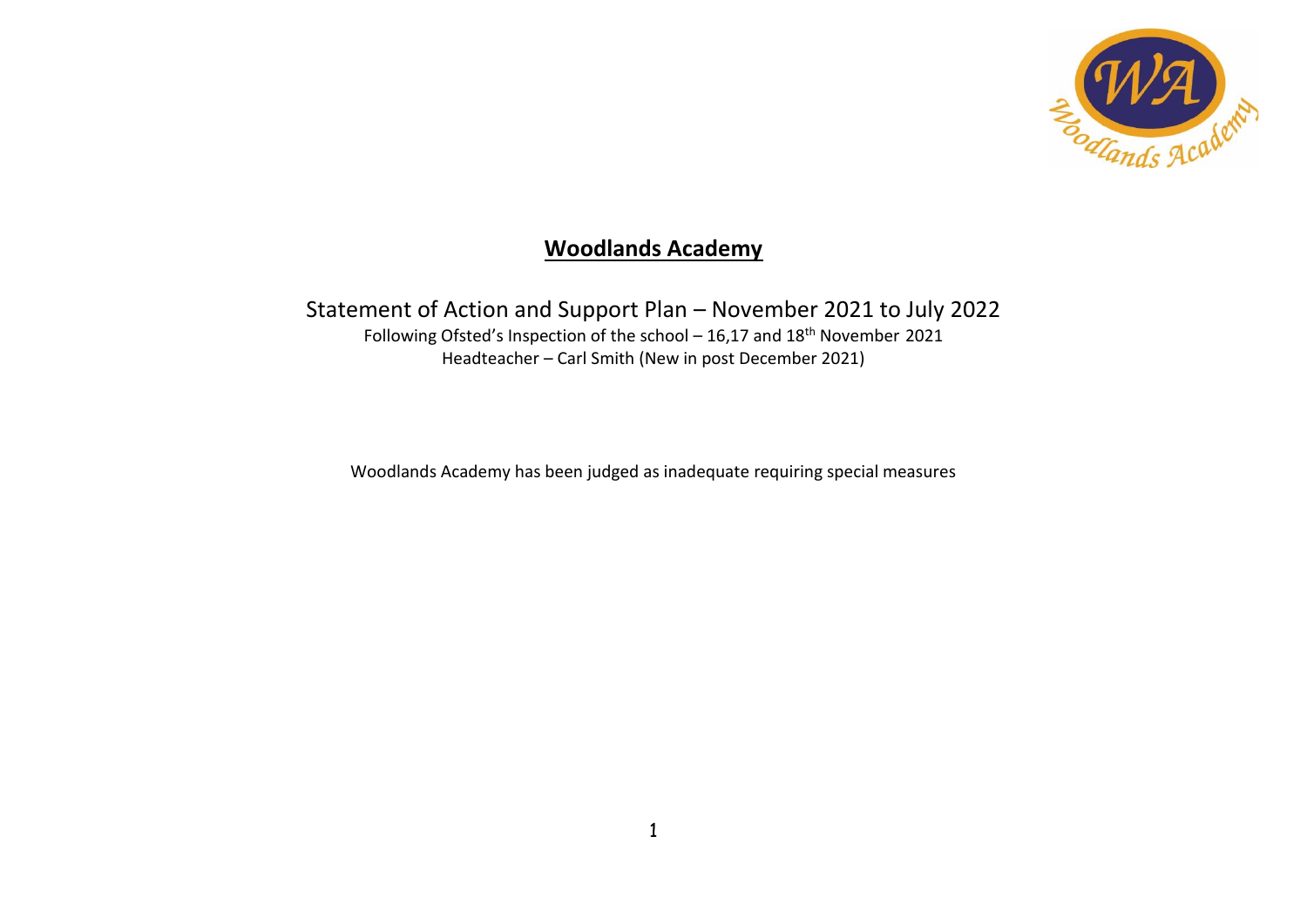

#### **Introduction**

Woodlands Academy was inspected by Ofsted between the 16<sup>th</sup> and 18<sup>th</sup> November and was judged to be inadequate and requiring special measures. This Statement of Action details the Trusts plan to secure rapid and sustained improvement at Woodlands. The development plan below was initiated immediately after the Ofsted visit. The newly appointed Headteacher has been working closely with Trust Leaders to ensure that the school has capacity to move out of special measures at the earliest opportunity. As a Trust, we are extremely disappointed with the outcome of this inspection, but accept the conclusions reached and judgements made.

We are committed to working in close partnership with parents/carers, Ofsted, the DfE, Local Authority and the community to restore confidence in the work of the school and its ability to provide an outstanding quality of education for our pupils.

#### **Context**

Woodlands Academy is a specialist school for pupils with Social Emotional and Mental Health needs. The school caters for pupils aged from 11 – 16. There are currently 65 pupils on school roll.

One of the key contributing factors to the school's decline was the depleted staffing levels. Prior to the inspection, the Trust had been exploring all options to resolve this issue and had communicated our challenges around this to the Department for Education. Since the inspection, staffing levels have now increased.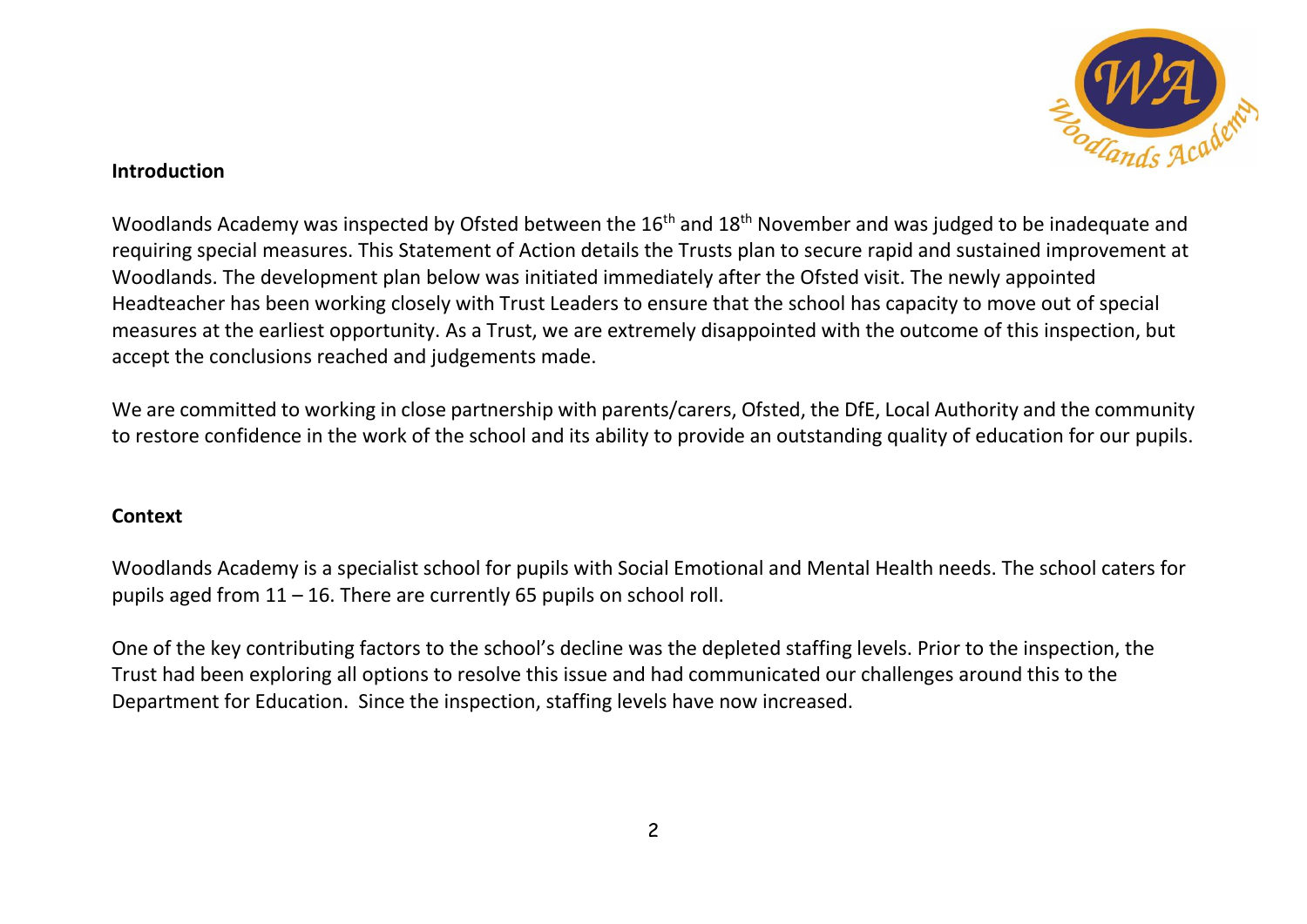

#### **Immediate response**

Following the Ofsted visit the Trust has immediately begun to address the concerns raised in the report around safeguarding, this includes taking swift and decisive action to appoint a highly experienced Head Teacher with a successful track record of working with pupils with Social Emotional and Mental Health needs. In addition, a new leadership team has been established and will work with both the Head Teacher and Trust leadership to address all improvement priorities identified in the development plan below.

### **Governance and Accountability**

The Statement of Action has been prepared by the new Headteacher and the Trust Director of School Support and Growth, with input from the Trust's Executive Leadership Team as well as the Chair of the Local School's Board. The statement of Action has been approved by the Trust board.

The Trust has assigned a member of its Leadership Team to support the new Headteacher on a weekly basis. The Director of School Support and Growth will hold the Headteacher to account for progress against the action plan. Monthly review meetings of progress against the statement of action will be chaired by the Director of School Support and Growth with a report being generated and presented to the Trustees and Local Schools Board (LSB) members. During each half term a member of the LSB will meet with leaders who are accountable for the development plan to ensure robust support and challenge for the school.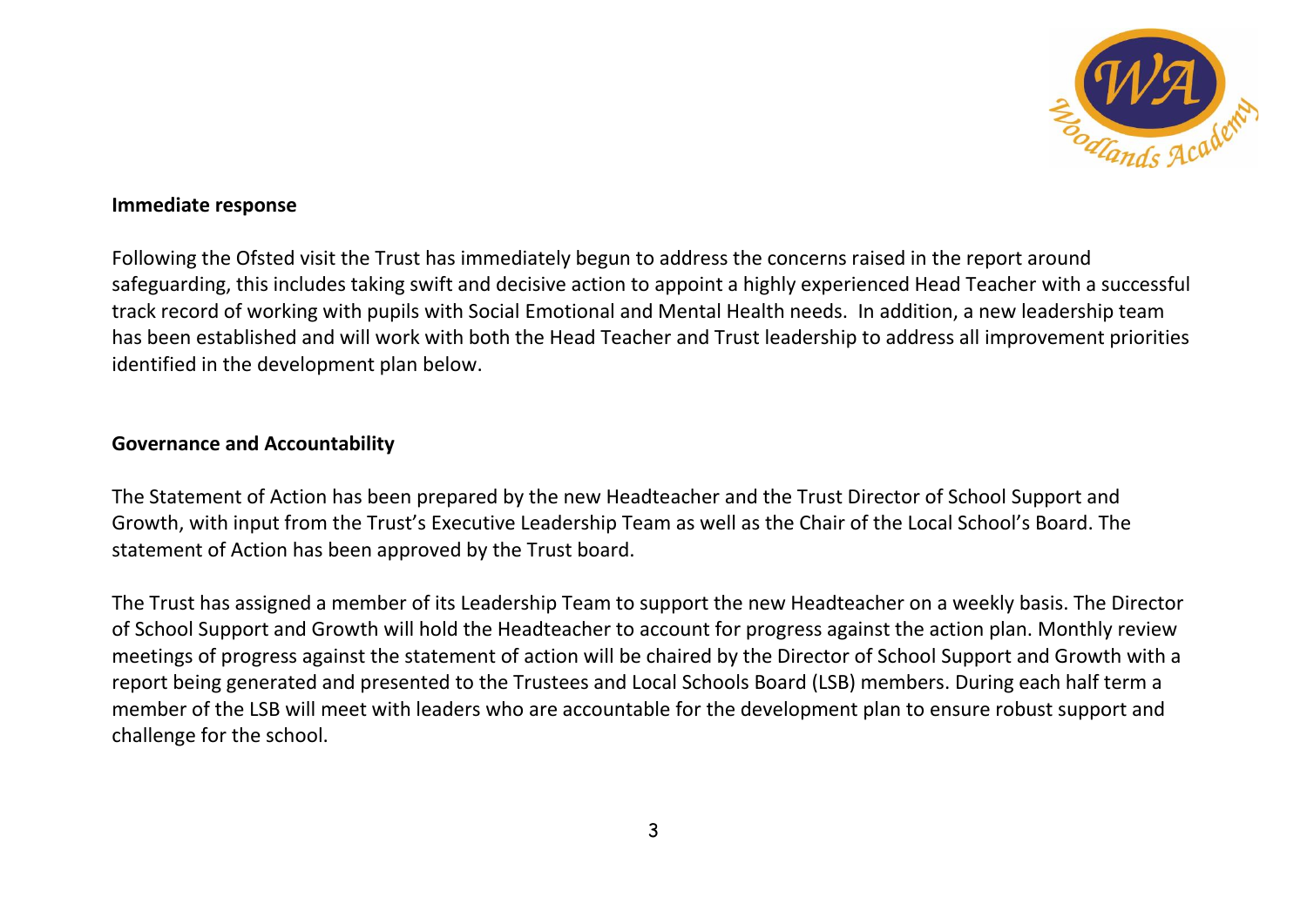In addition, to ensure greater accountability for progress against the statement of action, on a termly basis, the School Council will be given the opportunity to support and challenge leaders on the school's progress.



Following the release of the final inspection report, on Friday 21<sup>st</sup> January 2022, parents and carers received a letter from the Trust to inform them of the overall outcome and provide them with a copy of the final report. The Statement of Action will be available to parents via the school website (upon approval from Ofsted), where they will be kept informed of progress via regular updates.

Parents will also be invited to a meeting where the new Headteacher will present the Action plan for the school and allow time for parents to ask any questions about the inspection or the proposals to implement immediate improvement.

#### **Monitoring and review of progress**

The Senior Leadership Team will RAG rate and comment against actions at least twice every half term. Governors have been assigned to areas of the plan and will undertake visits to school in between Governing Body meetings to review progress.

#### **Additional Resources and Costs**

Immediately following the Inspection the Trust ensured a significant amount of human resource was available to support the school. From November  $19<sup>th</sup> 2021 - January 21<sup>st</sup> 2022 3 members of the Executive leadership Team were present in$ the school every day to offer support and ensure that rapid improvement in safeguarding procedures and behaviour took

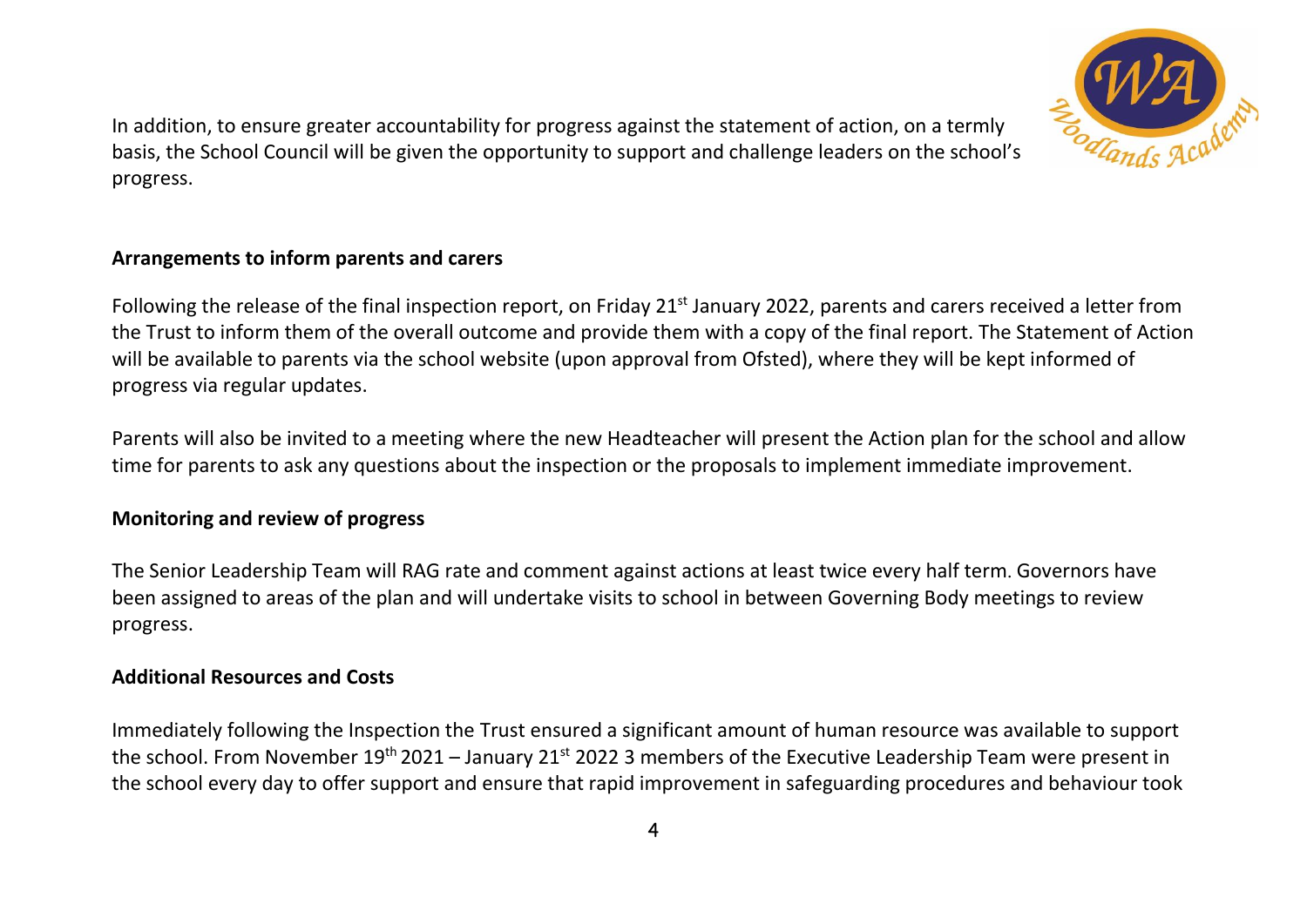place. Following the appointment of the new Leadership Team the Trust Leaders have been on a phased exit from day to day support at school. A high level of monitoring remains in place and this is undertaken by the DSSG and DE (1 day a week each) until the end of the academic year where it will be reviewed.

The Trust has also agreed a £70,000 increase in the school budget from Trust reserves to ensure that the school has the resource to make rapid and sustained improvement. Alongside this investment the Trust has also released a further £114,536 capital funding to install a new gate and fencing around the perimeter of school to prevent absconding.

### **Trust support provided to the Academy**

| <b>Name</b>    | <b>Role</b>                          | <b>Role supporting</b><br><b>Woodlands</b>                                                      | Allocated time<br>at Woodlands                      | <b>Action</b>                                                                                     | Impact                                                                                                                  |
|----------------|--------------------------------------|-------------------------------------------------------------------------------------------------|-----------------------------------------------------|---------------------------------------------------------------------------------------------------|-------------------------------------------------------------------------------------------------------------------------|
| Peter<br>Bell  | <b>Chief Executive</b><br>officer    | Reporting progress of<br>Woodlands to the Trust<br>Board and holding<br>improvement partners to | lof school<br>progress                              | Monthly review Review of school improvement<br>partners effectiveness in supporting<br>the school | Statement of action targets will<br>be achieved.                                                                        |
|                | (CEO)<br><b>Improvement Partners</b> | account                                                                                         |                                                     |                                                                                                   |                                                                                                                         |
| James<br>Ellis | Director of School<br>– CIT          | Overall School improvement<br>partner and New<br>Support and Growth Headteachers Line Manger    | 1 day a week<br>And<br>Formal Monthly<br>monitoring | Review, monitor, intervene and<br>evaluate the improvements as a<br>member of the project group.  | Statement of Action targets will<br>be achieved, and impact will be<br>evaluated at key milestone<br>points each month. |

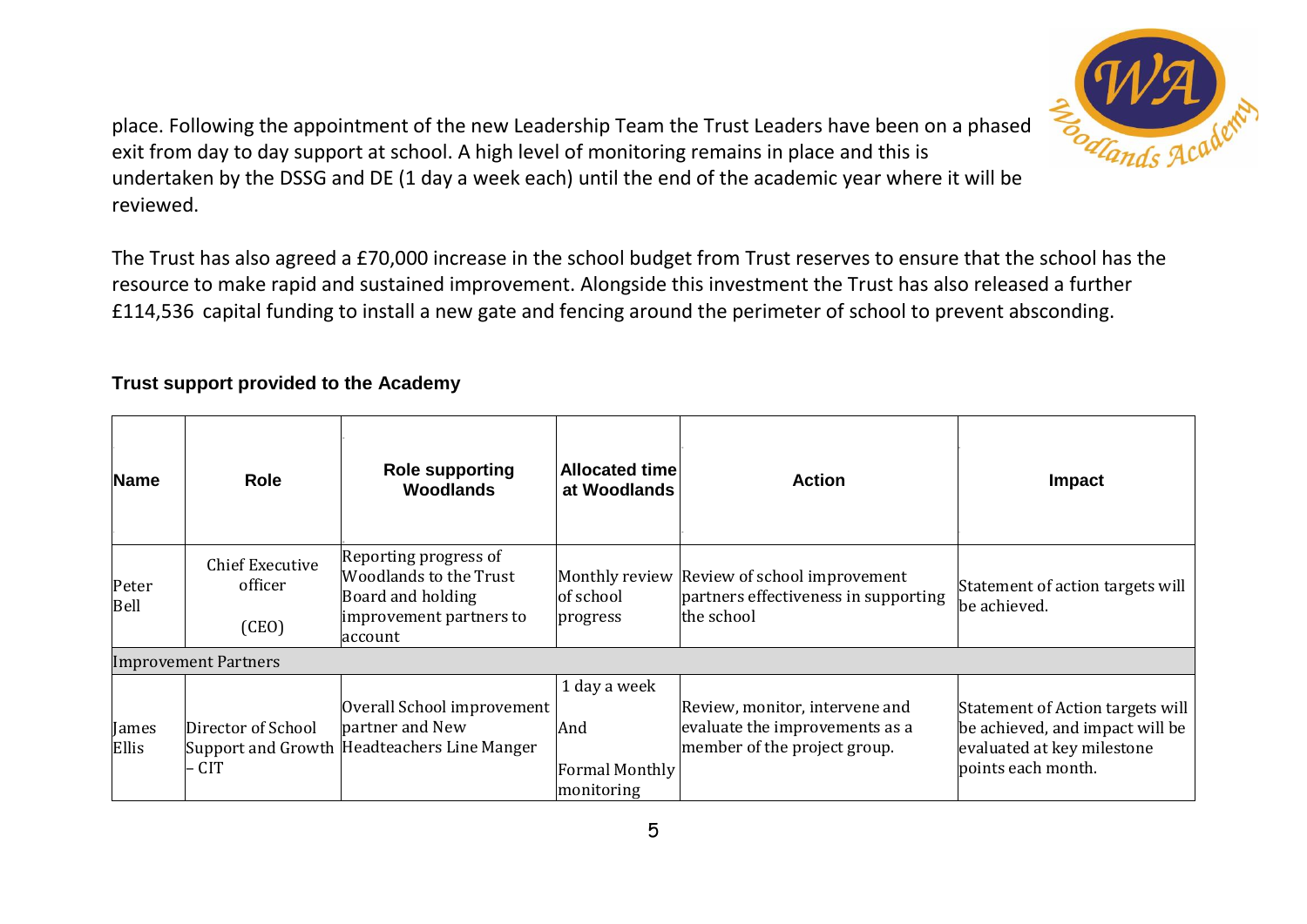

|                          | (DSSG)                                                   | Chairing the Formal Monthly<br>review meetings                                      |                                                         | Strategically support the<br>Headteacher                                                                                                                                                                      |                                                                                                                         |
|--------------------------|----------------------------------------------------------|-------------------------------------------------------------------------------------|---------------------------------------------------------|---------------------------------------------------------------------------------------------------------------------------------------------------------------------------------------------------------------|-------------------------------------------------------------------------------------------------------------------------|
|                          |                                                          | Trust monitoring of targets<br>$3,4$ and 6                                          |                                                         |                                                                                                                                                                                                               |                                                                                                                         |
| Claire<br><b>Buffham</b> | Director of<br>Education Special -<br><b>CIT</b><br>(DE) | Overall school improvement<br>partner<br>Trust monitoring of targets<br>$1,2$ and 5 | 1 day a week<br>And<br>Monthly<br>monitoring            | Provide leadership support focusing<br>on securing strong curriculum Intent,<br>Implementation and Impact<br>Review, monitor, intervene and<br>evaluate the improvements as a<br>member of the project group. | Statement of Action targets will<br>be achieved, and impact will be<br>evaluated at key milestone<br>points each month. |
| Targeted support         |                                                          |                                                                                     |                                                         |                                                                                                                                                                                                               |                                                                                                                         |
| Ann<br>White             | Director of<br>Safeguarding<br>(DS)                      | To provide support to the<br><b>DSL</b>                                             | 1 day a week                                            | Coach and mentor the DSL to ensure<br>they are prepared for their role and<br>that statement of action targets for<br>safeguarding are achieved.                                                              | Safeguarding statement of<br>Action targets will be achieved.                                                           |
| Daran<br><b>Bland</b>    | Director of<br>Governance and<br>Operations<br>(DGO)     | To coordinate all premises<br>related targets in the<br>Statement of Action         | 1 day a week<br>first 6 weeks.<br>Ongoing<br>monitoring | To project manage the premises<br>related activities at Woodlands. Key<br>focus on the new fencing and gated<br>system.                                                                                       | Woodlands to have a safe and<br>secure premises that reduces<br>the risk of pupils absconding.                          |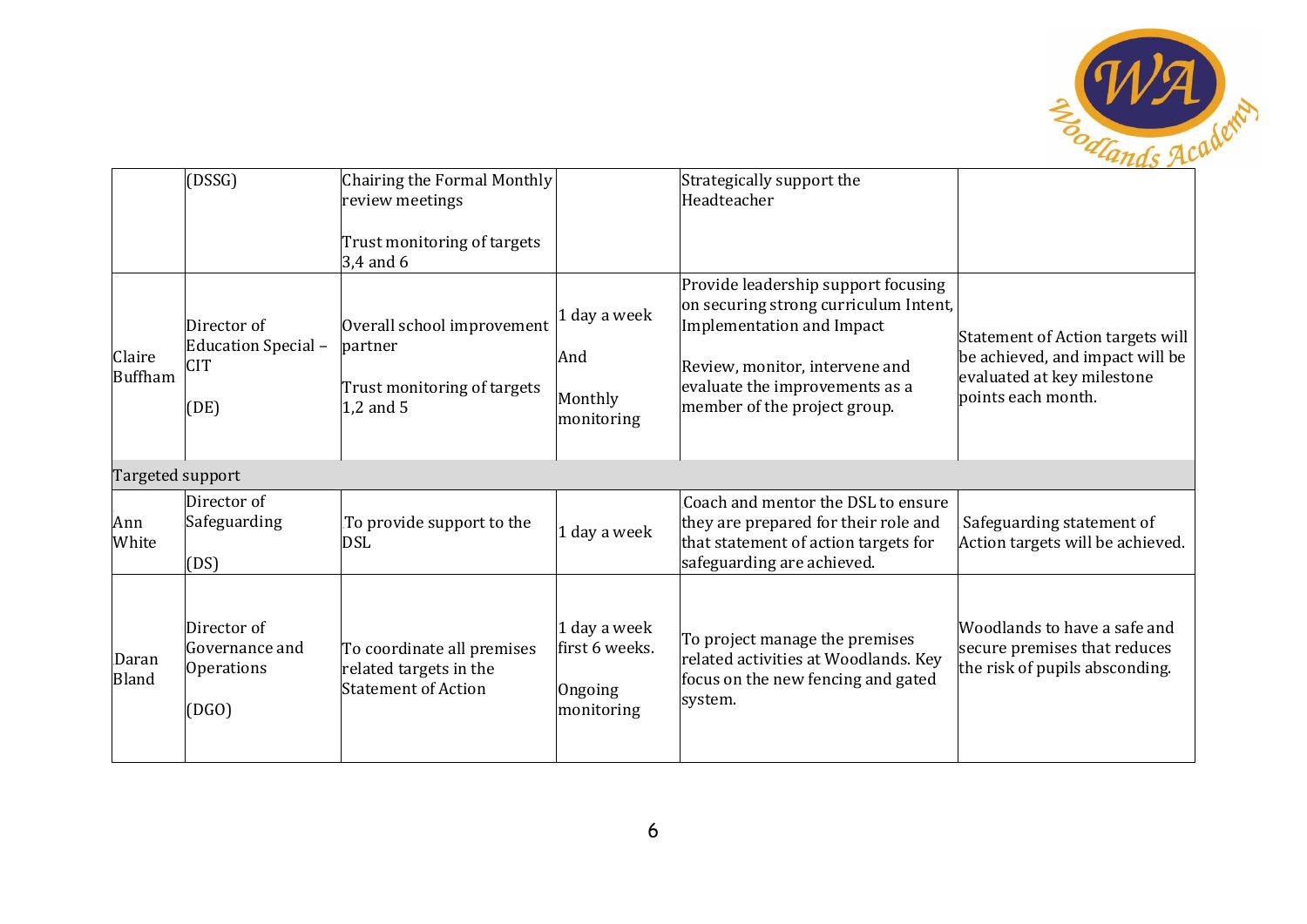

| Jacki<br><b>Bartram</b> | Head of<br>Communication and<br>Fundraising<br>(HCF) | To support the Headteacher<br>in recruitment of new staff         | Initially<br>support<br>1 day on site                                     | 2 days - Remote To work with the Headteacher on a<br>recruitment drive for Woodlands.       | Woodlands to have filled all<br>outstanding job vacancies and<br>have a staffing level that's<br>allows all pupils to attend<br>school. |
|-------------------------|------------------------------------------------------|-------------------------------------------------------------------|---------------------------------------------------------------------------|---------------------------------------------------------------------------------------------|-----------------------------------------------------------------------------------------------------------------------------------------|
| <b>Will Scott</b>       | Associate Leader                                     | Providing additional<br>capacity to the Senior<br>Leadership Team | 3 days a week<br>until January<br>2022<br>1 Day a week<br>during February | To support the Senior Leadership<br>Team in implementing the new<br>behaviour expectations. | Enhanced capacity ensures<br>rapid progress of pupil<br>behaviour in school.                                                            |

### **Key for Leadership roles within the action plan below:**

HT = Headteacher

DSL = Designated Safeguarding Lead

DE = Director of Education

DSSG = Director of School Support and Growth

DGO = Director of Governance and Operations

DS = Director of Safeguarding

ES = Estates Manager

SLofT = Strategic Lead of Technology

HRD = HR Director

HCF = Head of Communication and Fundraising

ELT= Executive Leadership Team

CEO = Chief Executive officer

TB = The Trust Board

LSB = The Local Schools Board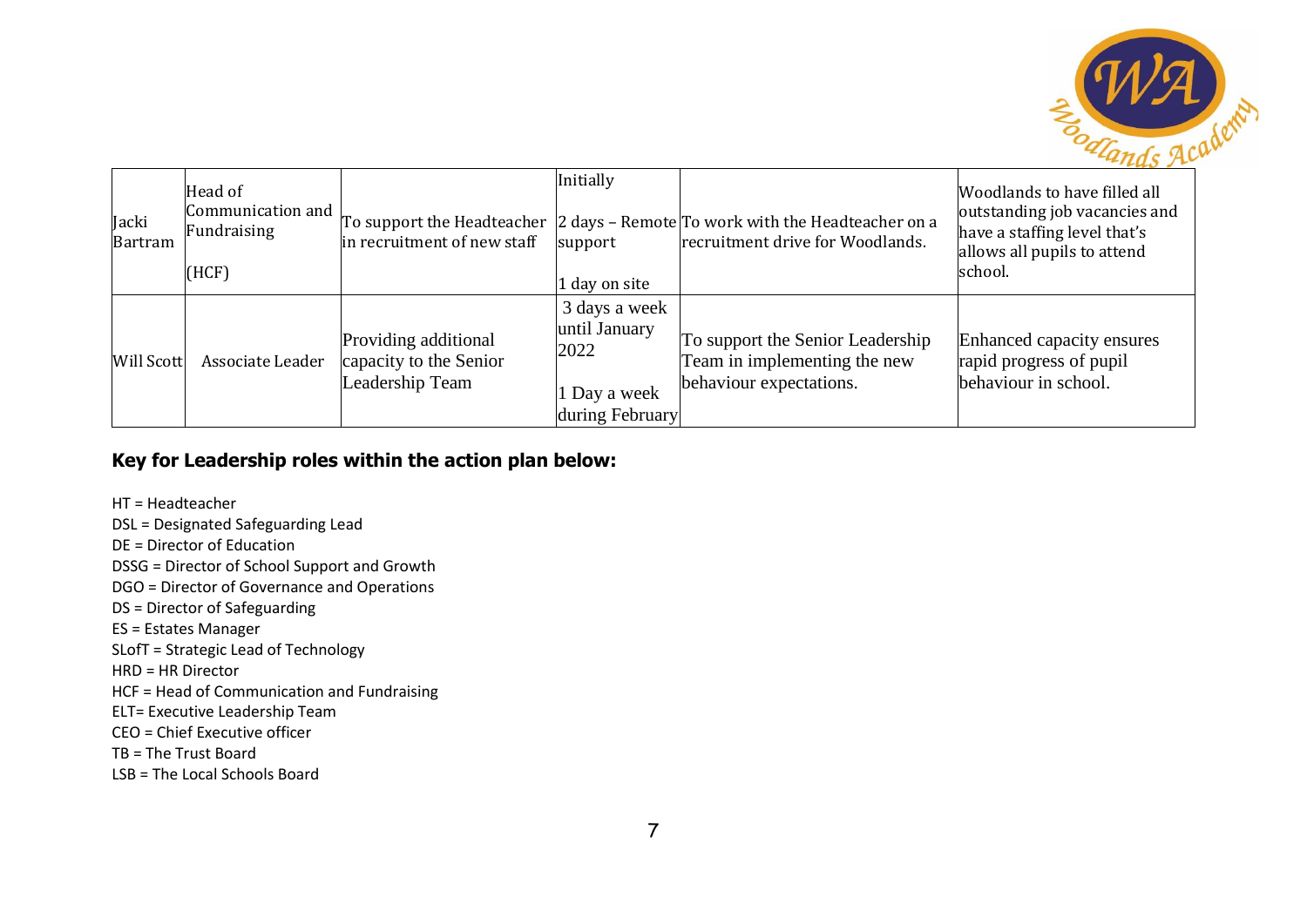

**Ofsted Statement:** There is limited leadership capacity to improve the school. Trust leaders have not identified weakness in the quality of the provision quickly enough. Trustees have not held leaders to account for their actions. Senior leaders need to evaluate the school's strengths and weaknesses accurately and implement a strategic plan to bring about change.

The Statement of Action shows the significant capacity that the Community Inclusive Trust has to ensure rapid improvement at Woodlands. This document details the Trust leaders who will provide the capacity for school improvement and the areas of school that they will be accountable for. The Statement of Actions also details the reporting system that will allow the Trustees to hold Trust leaders to account for the schools progress. Finally the Trust will be investing in external professionals to regularily evaluate the progress of the school and provide the Trustees with external verification that Trust leaders judgements on the schools strengths and weaknesses are accurate.

## **Ofsted Statements:**

- Trustees have not ensured that the school's safeguarding arrangements are effective. There are too many weaknesses that leave pupils potentially unsafe. Trustees need to fulfil their responsibilities, establish effective systems and embed a secure culture of safeguarding.
- Pupils' risk assessments lack detail and many of them are out of date. They do not help to keep pupils safe. Leaders need to ensure that risk assessments include relevant detail, up to date and available for staff to use so they can keep pupils safe.
- Some pupils are reluctant to talk to staff about their worries. They do not think that staff will always take their concerns seriously. Leaders need to ensure that all staff respond appropriately to pupils' concerns and worries.
- Too many pupils do not attend school regularly enough. Leaders need to work with parents and carers to challenge and support them to help their children attend school regularly

**Target Area 1:** Safeguarding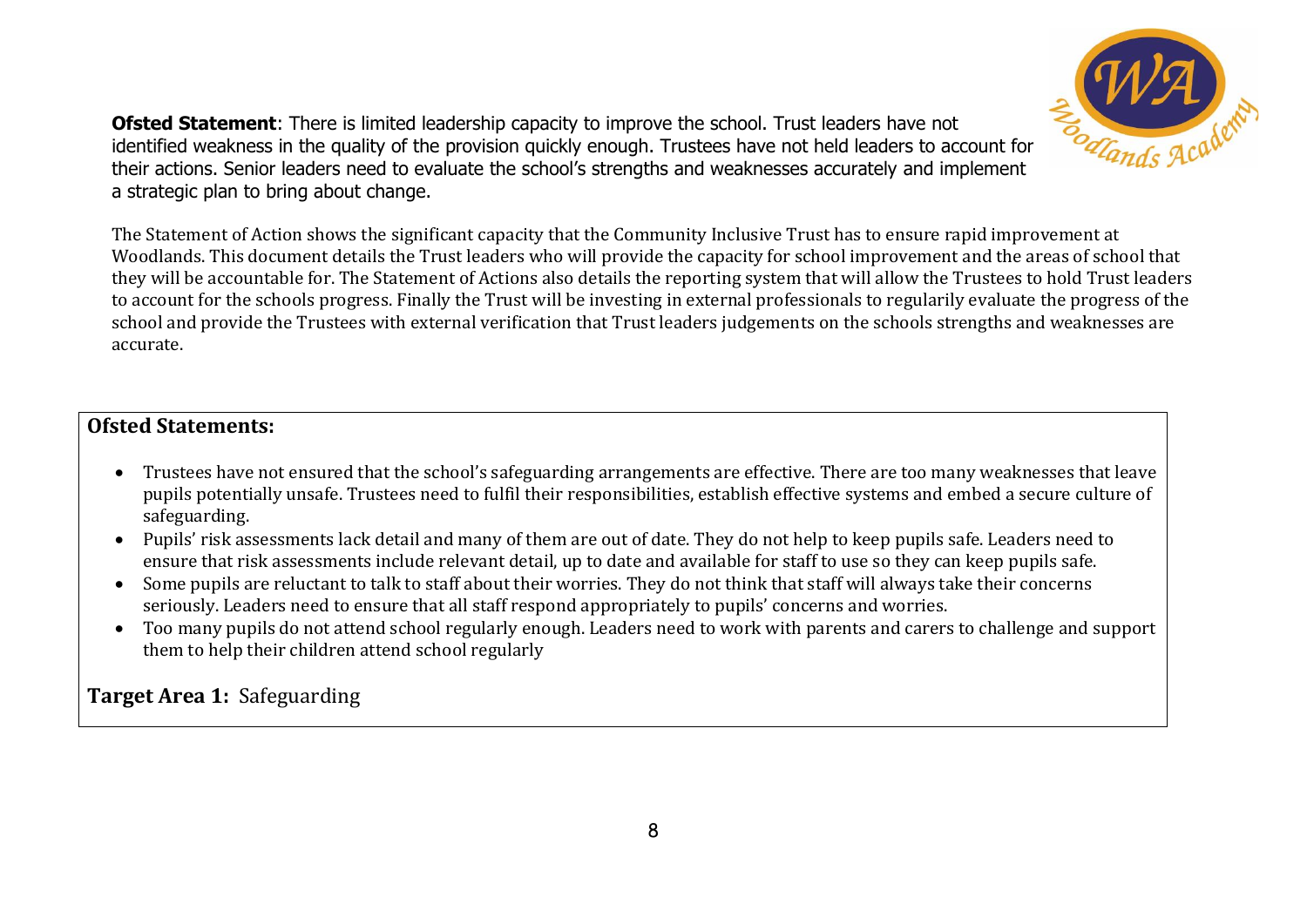

| <b>Action to be taken</b>                                                                                                                     | Timescale:                                                                                           | Lead<br>Person/Cost:                                                                                                                                              |                        | <b>Success Criteria:</b>                                                                                                                                                                                               | Monitoring                                                                                                                                                                                                                            | <b>Review of Progress</b><br>/Evidence code |
|-----------------------------------------------------------------------------------------------------------------------------------------------|------------------------------------------------------------------------------------------------------|-------------------------------------------------------------------------------------------------------------------------------------------------------------------|------------------------|------------------------------------------------------------------------------------------------------------------------------------------------------------------------------------------------------------------------|---------------------------------------------------------------------------------------------------------------------------------------------------------------------------------------------------------------------------------------|---------------------------------------------|
| Safeguarding leadership support<br>provided to DSL at Woodlands from<br>the Director of Safeguarding 3 days<br>a week                         | November<br>2021<br>Coaching to<br>start<br>QA of<br>Coaching to<br>take place<br>until July<br>2022 | <b>DS</b><br>Cost<br><b>DS</b><br>time/Trust<br>to cover<br>initial 3 day<br>a week<br>support<br>To be<br>reduced to 1<br>day a week<br>after first SG<br>Audit. | $\bullet$<br>$\bullet$ | Coaching and mentoring in place for DSL<br>Effectiveness and impact of coaching to be<br>evaluated<br>DSL demonstrated effectiveness in role<br>through direct line management and via<br>internal and external audit. | Who<br>DE<br>How<br>By ensuring that<br>records of Coaching<br>are in place.<br>Meeting with the<br>Coach and DSL twice<br>a half term to<br>evaluate impact.<br>Internal Audit of<br>safeguarding to<br>verify DSL<br>effectiveness. | 1.1                                         |
| DSL to move to an office in the<br>centre of the school and appropriate<br>signage in place to identify staff<br>responsible for safeguarding | November<br>2021                                                                                     | HT<br>Cost<br>Site team<br>time to<br>relocate<br>office<br>DSL time for<br>signage                                                                               | $\bullet$              | Higher visibility of Safeguarding in the<br>school<br>Strong safeguarding culture where staff<br>know how and who to report concerns to.                                                                               | Who<br>DE<br>How<br>Check SG signage<br>around the school.<br>Question staff and<br>pupils on where they<br>would go if they have<br>concerns                                                                                         | 1.2                                         |
| Ensure that all staff have access to<br>School Pod - electronic system for<br>reporting and recording in school.                              | November<br>2021                                                                                     | SLofT/DSL<br>Cost                                                                                                                                                 |                        | Staff demonstrate competency in using the<br>system validated by regular monitoring of<br>staff use and input on the system.                                                                                           | Who<br>DE                                                                                                                                                                                                                             | 1.3                                         |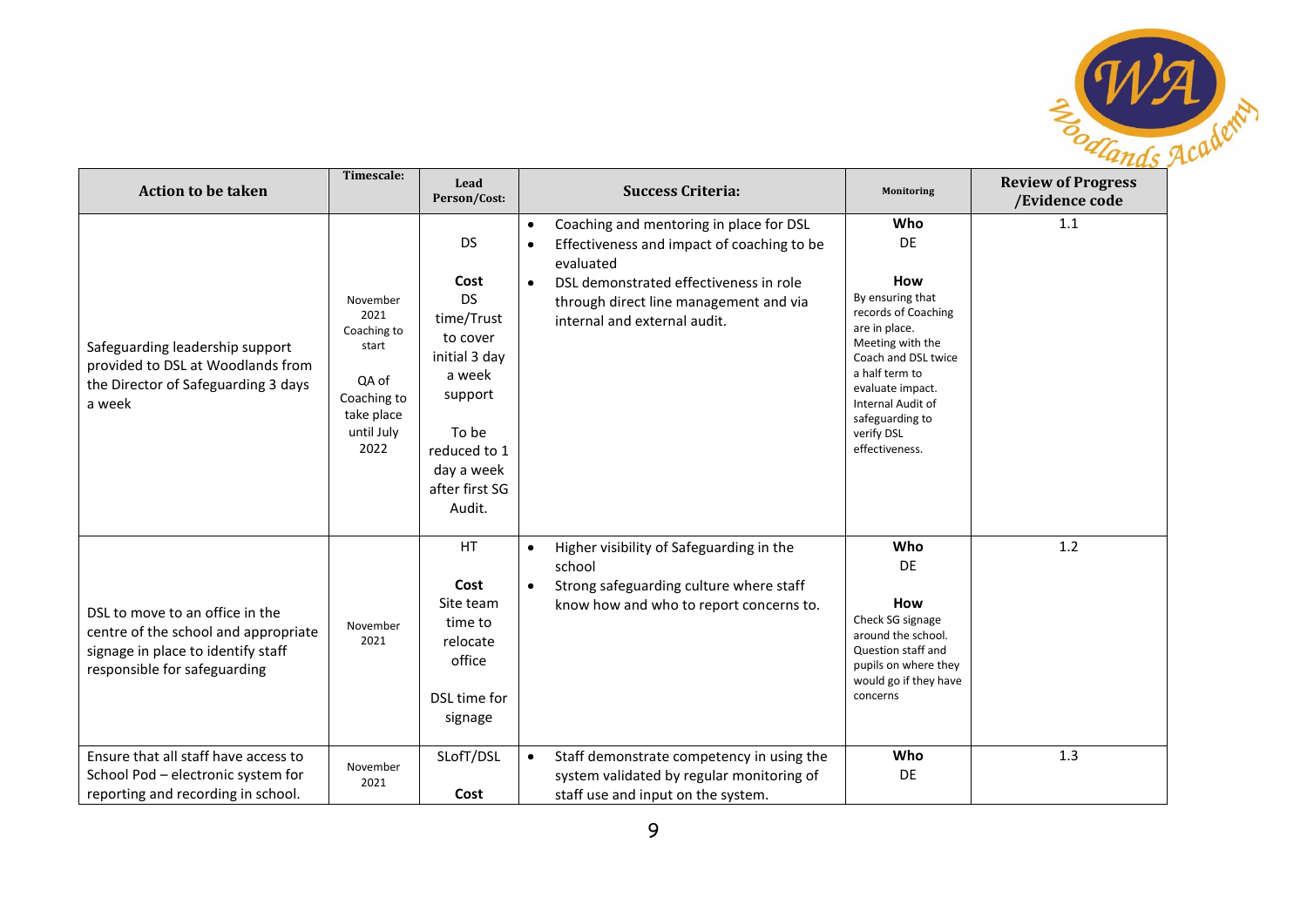

|                                                                                                                                                                                                                  | To ensure that<br>all staff have a<br>log in<br>Ongoing QA<br>checks by<br>Leadership<br>team on<br>School pod<br>use | Admin time                                                                                 |           |                                                                                                                                                       | How<br>By checking that all<br>staff have access to<br>the school pod<br>system and<br>undertake bi weekly<br>checks of staff usage.                                                                            |     |
|------------------------------------------------------------------------------------------------------------------------------------------------------------------------------------------------------------------|-----------------------------------------------------------------------------------------------------------------------|--------------------------------------------------------------------------------------------|-----------|-------------------------------------------------------------------------------------------------------------------------------------------------------|-----------------------------------------------------------------------------------------------------------------------------------------------------------------------------------------------------------------|-----|
| Training plan for Safeguarding that<br>includes all that regularly attend<br>site. Plan has dates for when<br>training will take place, catch up<br>sessions planned for any staff who<br>may miss the training. | December<br>2021<br>Training plan<br>in place.<br>April 2022<br>Training<br>review and<br>quality<br>assurance        | DSL/DS<br>Cost<br><b>DSL</b> time<br>New online<br>training<br>provider<br>educare<br>£700 | $\bullet$ | Training records show that all staff have<br>accessed the SG training required based on<br>their time at school - this matches the 6<br>year pathway. | Who<br>DE<br>How<br>Review the training<br>plan and ensure it<br>meets the 6-year<br>pathway. Question<br>staff on training to<br>have assurance that<br>training is having a<br>positive impact on<br>practise | 1.4 |
| Book DSL training for a further 2<br>staff within the school                                                                                                                                                     | December<br>2021<br>Training<br>booked<br>April<br>2022<br>Two<br>additional<br><b>DSL</b> trained                    | DSL/DS<br>Cost<br>£500                                                                     | $\bullet$ | Assurance that the school has at least 3<br>trained DSLs that are based at school site<br>permanently                                                 | Who<br>DE<br>How<br>Check training<br>certificates of all<br>DSLs in the school.                                                                                                                                | 1.5 |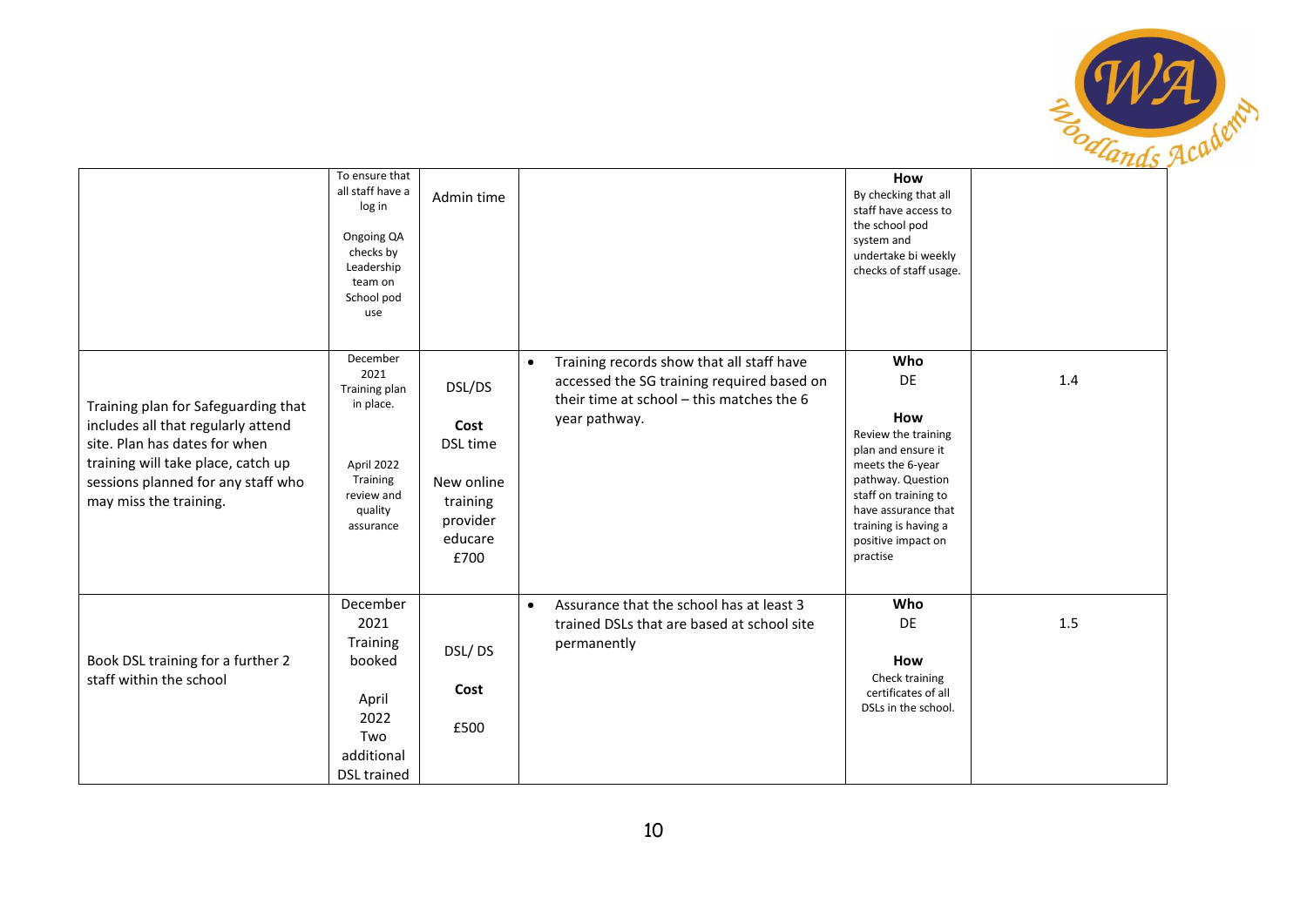

| Update current DSL training -<br>Prevent/FGM/<br>Brooke traffic light training                                                                                                                                                                                                                                                                                                                                                                                            | December<br>2021<br>Training to<br>be booked<br>February<br>2022<br>Training to<br>be<br>complete                                                                                                             | <b>DSL</b><br>Cost<br>£350                                                                                  | DSL has completed all of the training<br>required based on the Lincolnshire DSL<br>pathway                                                                                                                                                                                                                                                                                                                                                    | Who<br>DE<br>How<br>By checking DSL<br>training against the<br>DSL Pathway.                                                                                                                                                                                                   | 1.6 |
|---------------------------------------------------------------------------------------------------------------------------------------------------------------------------------------------------------------------------------------------------------------------------------------------------------------------------------------------------------------------------------------------------------------------------------------------------------------------------|---------------------------------------------------------------------------------------------------------------------------------------------------------------------------------------------------------------|-------------------------------------------------------------------------------------------------------------|-----------------------------------------------------------------------------------------------------------------------------------------------------------------------------------------------------------------------------------------------------------------------------------------------------------------------------------------------------------------------------------------------------------------------------------------------|-------------------------------------------------------------------------------------------------------------------------------------------------------------------------------------------------------------------------------------------------------------------------------|-----|
| Ensure that Policy is taking place in<br>practice<br>New Induction programme in<br>place<br>During induction staff are not<br>only told to read and sign the<br>policies but they are questioned<br>on the content.<br>Policies to be brought to weekly<br>staff meetings and work<br>through a policy each week<br>Existing staff are to complete<br>questions on any update to<br>policy<br>Safeguarding is a standard<br>agenda item on any meeting<br>moving forwards | January<br>2022<br><b>New</b><br>induction<br>in place/SG<br>on all<br>agendas<br>March<br>2022<br>Policies at<br>staff<br>meetings<br>Ongoing<br>QA of the<br>policies<br>and staff<br>knowledge<br>of these | DSL/DS<br>Cost<br>1 day of DSL<br>and DS time<br>to ensure<br>new<br>induction<br>programme<br>is in place. | School is following the CIT induction<br>$\bullet$<br>policy for all new staff<br>New induction procedure provides<br>staff with all documentation and<br>procedure required to be successful at<br>Woodlands<br>Assurance that policies are not only<br>read but understood by staff in school<br>Questionnaires on staffs knowledge of<br>$\bullet$<br>policy completed and give SLT<br>assurance that policy is understood in<br>practice. | Who<br><b>DE</b><br>How<br>Reviewing the<br>induction procedure<br>before going live to<br>staff. Check the<br>personnel files to<br>ensure that<br>inductions have<br>taken place for new<br>staff. Talk to new<br>staff to ensure they<br>have understood the<br>induction. | 1.7 |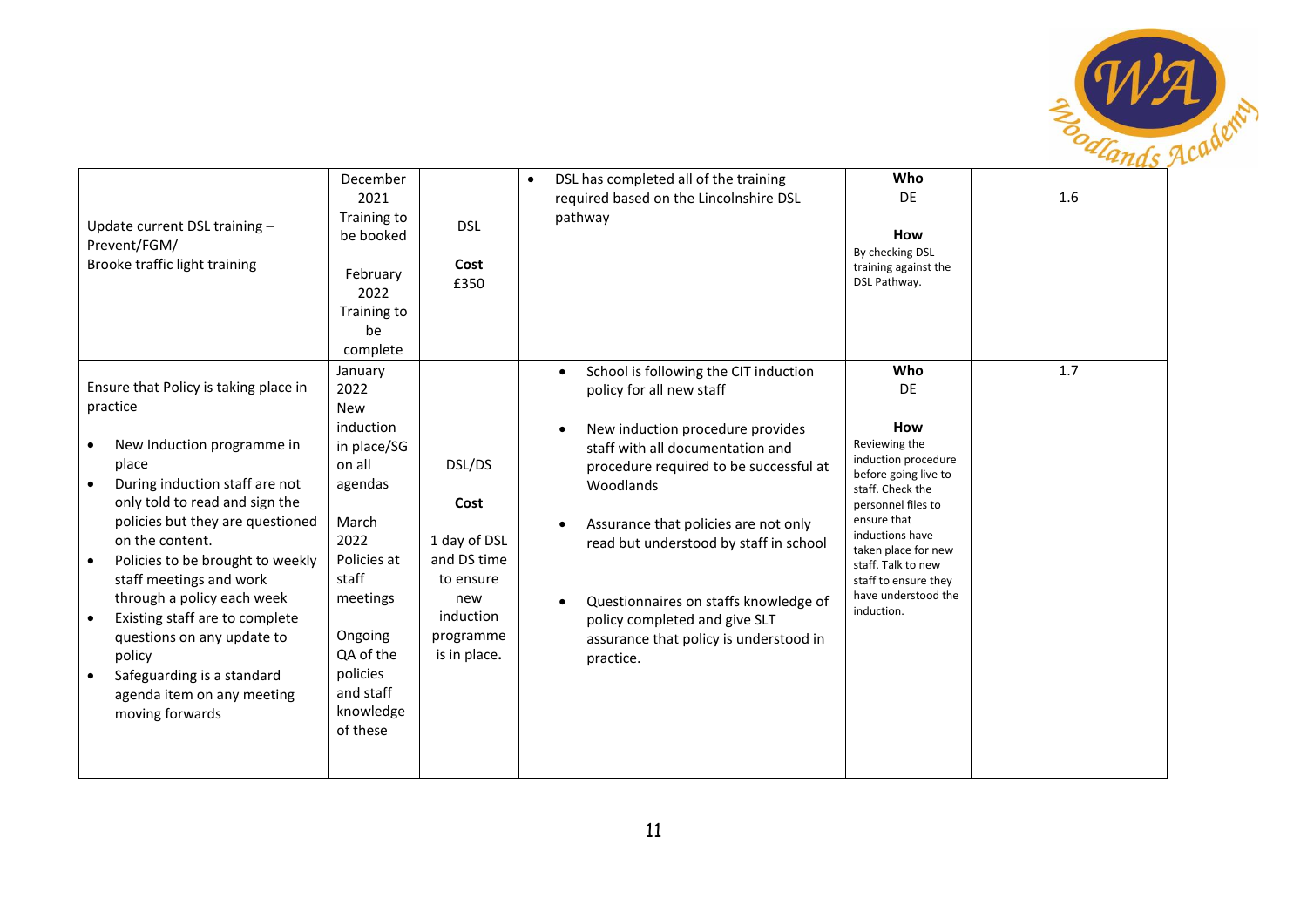

| Measures in place to ensure that<br>local issues are addressed in the<br>schools curriculum<br>County lines - Needs to be<br>$\bullet$<br>added to the PSHE curriculum<br>Self-Harm - Needs to be added<br>$\bullet$<br>to PSHE curriculum<br>Support pupils can access both<br>$\bullet$<br>in and out of school needs to be<br>signposted<br>Pupils are prepared for modern<br>$\bullet$<br>Britain - Development of a<br>British values programme in<br>school | February<br>2022<br>To begin work<br>with<br>Curriculum<br>leaders on<br>implementing<br>change in the<br>curriculum<br>June 2022<br>Curriculum<br>fully updated<br>May 2022<br>Subject<br>reviews<br>Ongoing<br>QA of PSHE<br>curriculum<br>through QA<br>cycle in school | HT/DE/<br>PSHE co<br>ordinator<br>Cost<br>3 days DE<br>support for<br>PSHE lead<br>Resource<br>cost from<br>PSHE budget | $\bullet$<br>$\bullet$<br>$\bullet$<br>$\bullet$ | Curriculum content on local issues are<br>sufficiently detailed in the PSHE curriculum<br>Pupils know and understand the local issues<br>that may be faced in life living in<br>Lincolnshire and understand where to go for<br>support if required.<br>Evidence of this to be seen during deep<br>dives undertaken by trust leaders. | Who<br>DE/DSSG<br>How<br>To undertake<br>health check on<br>PSHE to ensure<br>that the<br>curriculum meets<br>the needs of<br>pupils.<br><b>Health check</b><br>report presented<br>at monthly<br>meeting on<br>progress and<br>reported to trust<br>board.<br>Who | 1.9  |
|-------------------------------------------------------------------------------------------------------------------------------------------------------------------------------------------------------------------------------------------------------------------------------------------------------------------------------------------------------------------------------------------------------------------------------------------------------------------|----------------------------------------------------------------------------------------------------------------------------------------------------------------------------------------------------------------------------------------------------------------------------|-------------------------------------------------------------------------------------------------------------------------|--------------------------------------------------|--------------------------------------------------------------------------------------------------------------------------------------------------------------------------------------------------------------------------------------------------------------------------------------------------------------------------------------|--------------------------------------------------------------------------------------------------------------------------------------------------------------------------------------------------------------------------------------------------------------------|------|
| Risk assessments<br>To have a rationale for risk<br>assessments in school.                                                                                                                                                                                                                                                                                                                                                                                        | January<br>2022<br>Rationale in<br>place and                                                                                                                                                                                                                               | DSL/                                                                                                                    |                                                  | Rationale for risk assessments at Woodlands<br>ensures that all pupils who require a risk<br>assessment have one in place                                                                                                                                                                                                            | DE                                                                                                                                                                                                                                                                 | 1.10 |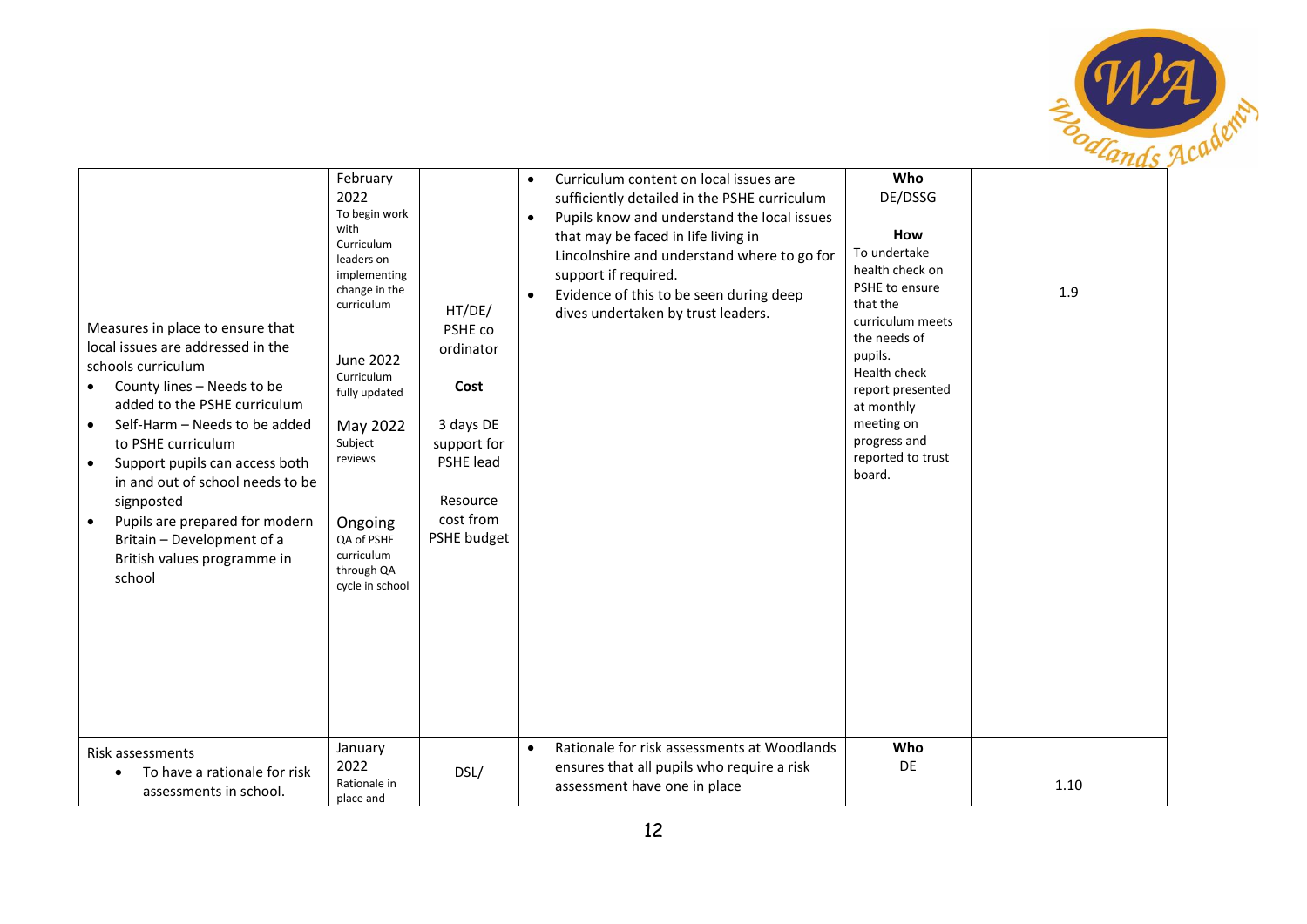

| Quality assurance cycle for<br>$\bullet$<br>risk assessments<br>Risk assessments to be read<br>$\bullet$<br>in staff briefing<br>Parental involvement in risk<br>$\bullet$<br>assessment creation<br>Meeting with pupils to<br>$\bullet$<br>discuss the risk and work<br>with them to reduce the<br>risk moving forward.                                                                                                                    | Audit<br>undertaken<br>March<br>2022<br>All risk<br>assessments<br>updated and<br>parents aware<br>of pupil risk<br>assessment            | Behaviour<br>and Pastoral<br>lead<br>Cost<br>Behaviour/P<br>astoral lead<br>time<br><b>DSL</b> time | $\bullet$<br>$\bullet$ | To ensure that both pupils and staff are safe<br>within the school environment.<br>Quality assurance schedule for risk<br>assessments in place and these are checked<br>on a weekly basis to ensure that they are up<br>to date.<br>All staff are aware of the risk assessments in<br>place for pupils at school<br>Parents of pupils with a risk assessment are<br>aware of the risk assessment and this is<br>reviewed at least 3 times a year. | How<br><b>Review the Risk</b><br>assessment rationale<br>and speak to the<br>leader of risk<br>assessments to<br>ensure there is a<br>process of review.<br>Review a sample of<br>risk assessments to<br>ensure they meet<br>requirements |      |
|---------------------------------------------------------------------------------------------------------------------------------------------------------------------------------------------------------------------------------------------------------------------------------------------------------------------------------------------------------------------------------------------------------------------------------------------|-------------------------------------------------------------------------------------------------------------------------------------------|-----------------------------------------------------------------------------------------------------|------------------------|---------------------------------------------------------------------------------------------------------------------------------------------------------------------------------------------------------------------------------------------------------------------------------------------------------------------------------------------------------------------------------------------------------------------------------------------------|-------------------------------------------------------------------------------------------------------------------------------------------------------------------------------------------------------------------------------------------|------|
| Pupil voice to be integral in school<br>practices<br>Pupils to be aware of their own<br>$\bullet$<br>behaviour plans<br>School council to be created<br>$\bullet$<br>with representation from each<br>class<br>Pupils aware of their ECHPS<br>$\bullet$<br>Pupils undertake learning walks<br>$\bullet$<br>of the school<br>Pupils involved in the<br>$\bullet$<br>recruitment process<br>Pupils to meet with the<br>$\bullet$<br>Governors | February<br>2022<br>Pupils aware<br>of their<br>behaviour<br>plans and<br><b>EHCPs</b><br>June 2022<br>Whole target<br>to be<br>completed | HT<br>Cost<br>Staff time                                                                            | $\bullet$<br>$\bullet$ | Pupil voice is captured across school and<br>supports the leadership team in driving<br>forward improvements.<br>Pupils know their behaviour plans and are<br>aware of the support that they can access to<br>help them with managing their behaviour.                                                                                                                                                                                            | Who<br>DE<br>How<br>Question pupils on<br>their behaviour plans<br>and EHCPs. Review<br>minutes of school<br>council. Check<br>governor minutes to<br>ensure that school<br>council are<br>represented there.                             | 1.11 |
| To improve pupil attendance in<br>school<br>Appoint attendance lead for<br>school<br>Regular parental<br>$\bullet$<br>communication on the<br>importance of attendance                                                                                                                                                                                                                                                                      | February<br>2022<br>Attendance<br>lead<br>appointed<br>Daily<br>attendance<br>update and                                                  | HT/DSL<br>Cost<br>Letter costs<br>through<br>parent mail                                            | $\bullet$              | Pupil attendance to improve from 76.56%<br>(whole school attendance) November 2021<br>to 82% by July 2022 and 89.5% by December<br>2022 (in line with National data for SEND<br>attendance pre COVID)<br>Increase in the amount of pupils attending<br>100% during the week                                                                                                                                                                       | Who<br>DE<br>How<br>Reviewing the<br>attendance reports<br>weekly. Scrutinising                                                                                                                                                           | 1.12 |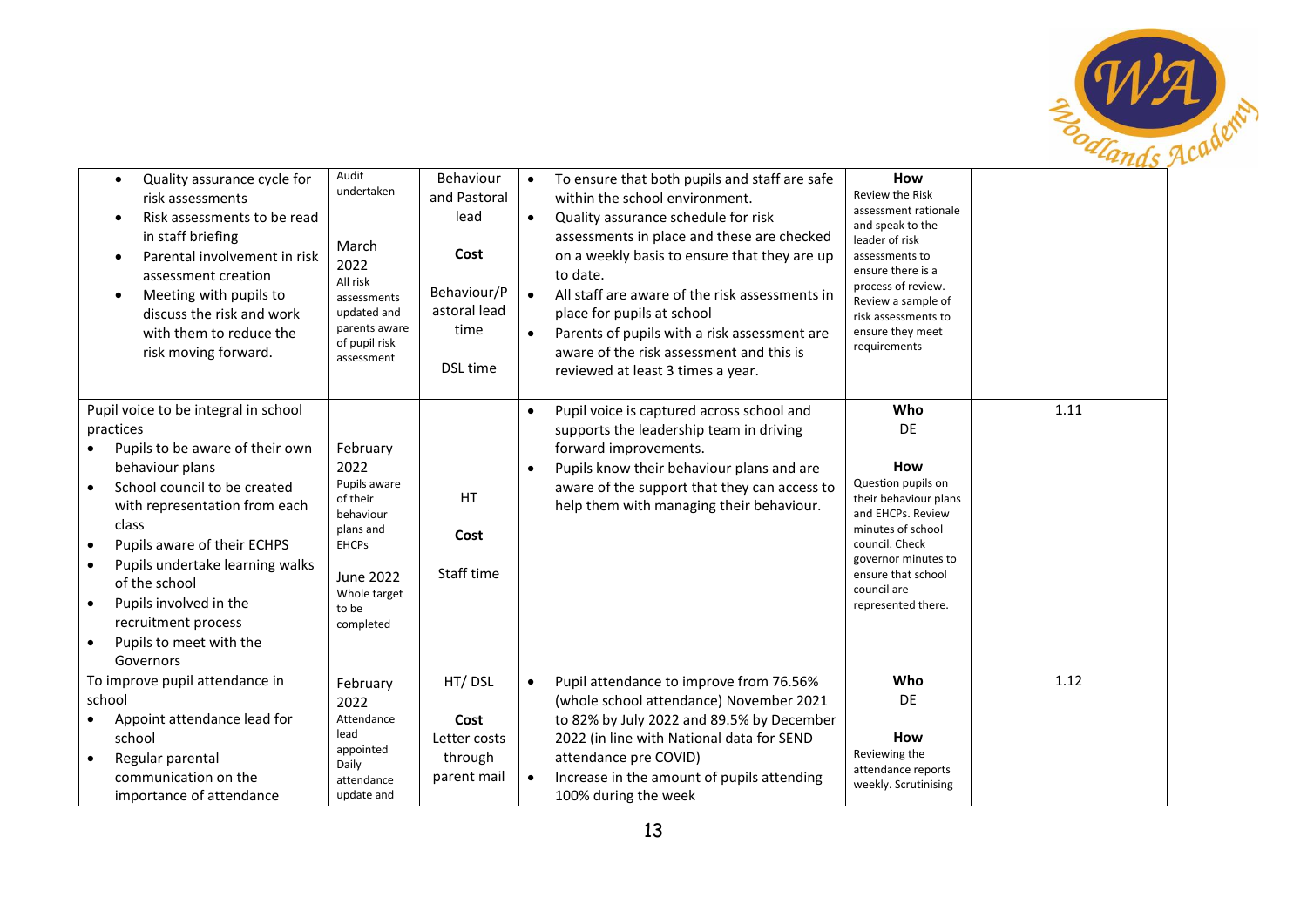

| Attendance plan in place for any<br>pupils who are persistent<br>absentees (PA) or at risk of not<br>attending<br>Introduce daily attendance<br>update and weekly attendance<br>reports at SLT<br>Detailed attendance report to<br>be written every half term for<br>the Local Schools Board and<br>Trustees.<br>Attendance award system<br>introduced to school - 100%<br>attendance award/letter to<br>parents celebrating attendance<br>School has a system for how to<br>fill attendance gaps in pupils<br>work. | weekly SLT<br>reports<br>Attendance<br>plan for PA<br>pupils<br>April 2022<br>Remainder of<br>target<br>completed<br>Ongoing<br>Attendance<br>reviews half<br>termly and<br>reporting | HT time<br>TLR £2,500<br>for<br>Attendance<br>lead<br>Attendance<br>award<br>budget<br>£1000<br><b>TIMS</b> worker<br>support for<br>PA pupils<br>£20,000 | $\bullet$<br>$\bullet$<br>$\bullet$ | Letters sent to all pupils who are making<br>improvements in attendance<br>No student book has gaps in learning due to<br>absence. Attendance is improving for pupils<br>who had gaps previously<br>% of persistent absentees reduces from 61%<br>in November 2021 to 36% by July 2022.<br>Attendance evaluated at SLT weekly | the attendance plans<br>for PA pupils.<br>Attendance to be<br>monitored every<br>month during the<br>statement of action<br>review chaired by<br><b>DSSG</b>                     | $\sim$ $\sim$ $\sim$ $\sim$ |
|----------------------------------------------------------------------------------------------------------------------------------------------------------------------------------------------------------------------------------------------------------------------------------------------------------------------------------------------------------------------------------------------------------------------------------------------------------------------------------------------------------------------|---------------------------------------------------------------------------------------------------------------------------------------------------------------------------------------|-----------------------------------------------------------------------------------------------------------------------------------------------------------|-------------------------------------|-------------------------------------------------------------------------------------------------------------------------------------------------------------------------------------------------------------------------------------------------------------------------------------------------------------------------------|----------------------------------------------------------------------------------------------------------------------------------------------------------------------------------|-----------------------------|
| Remote learning safeguarding policy<br>in place                                                                                                                                                                                                                                                                                                                                                                                                                                                                      | December<br>2021                                                                                                                                                                      | <b>DSL</b><br>Cost<br>DSL time<br>LSB meeting<br>time                                                                                                     | $\bullet$                           | Pupils are safeguarded when they<br>undertake home learning<br>School has a robust system for checking<br>pupil safety and progress whilst on home<br>learning.                                                                                                                                                               | Who<br>DE/HT<br>How<br>Review the policy<br>and ensure that it<br>has been ratified<br>by the Local<br>Schools Board.<br>Spot checks on<br>welfare calls and<br>visit logs on BW | 1.13                        |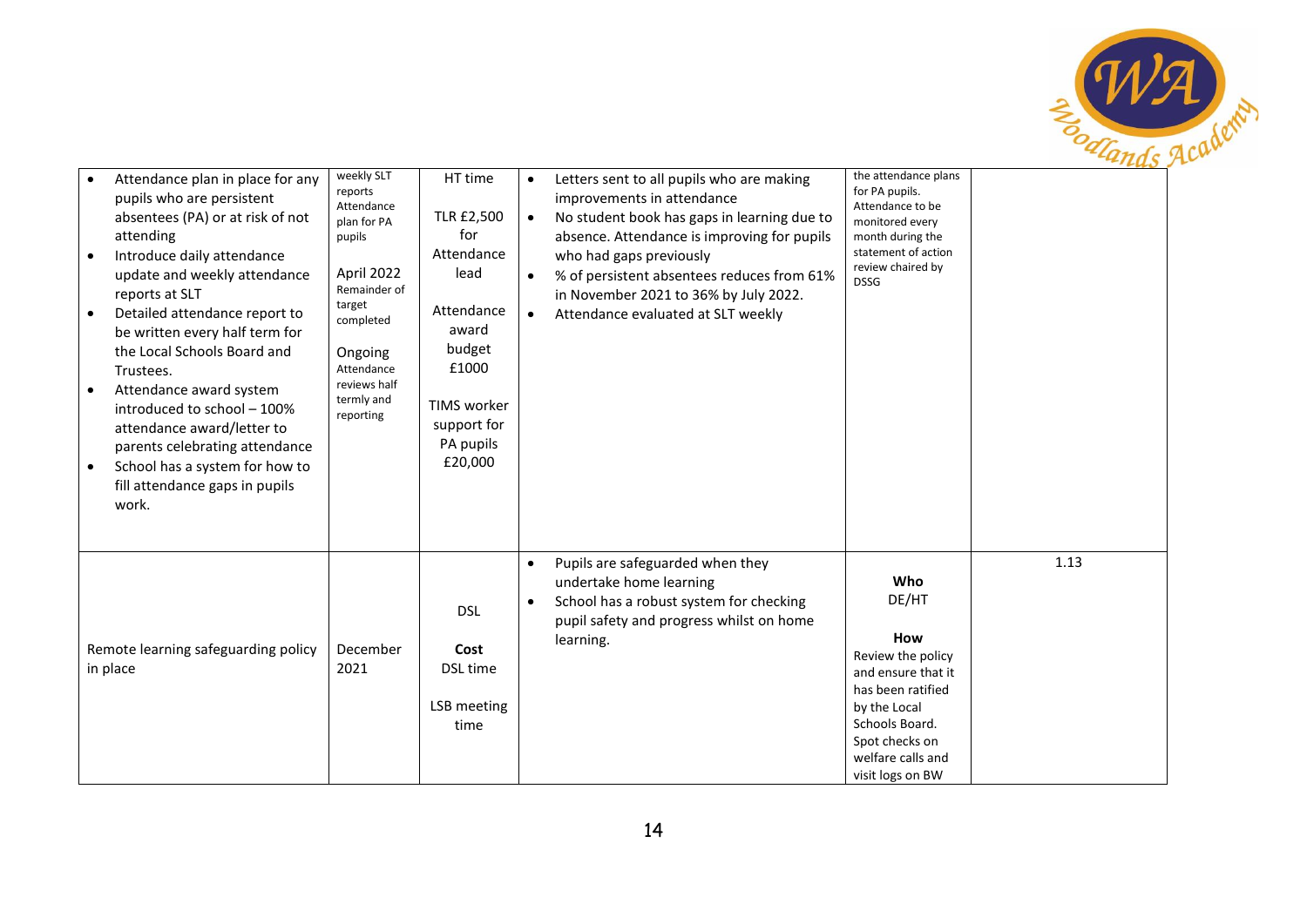

| Arrange an external safeguarding<br>audit | February<br>2022<br>External Audit<br>to be booked<br>April 2022<br>External audit<br>completed<br>and report<br>shared with<br>Trustees | <b>DSSG</b><br>Cost<br>Incyte<br>£1,100 |  | External audit booked<br>Trustees to have external assurance that<br>Safeguarding procedures at school are<br>adequate<br>Report to be shared with school/ELT and the<br><b>Trust Board</b> | Who<br>CEO<br>How<br>Report to be<br>shared with the<br>Trust Board and<br>evaluate the<br>progress. | $\sim$<br>1.14 |
|-------------------------------------------|------------------------------------------------------------------------------------------------------------------------------------------|-----------------------------------------|--|---------------------------------------------------------------------------------------------------------------------------------------------------------------------------------------------|------------------------------------------------------------------------------------------------------|----------------|
|-------------------------------------------|------------------------------------------------------------------------------------------------------------------------------------------|-----------------------------------------|--|---------------------------------------------------------------------------------------------------------------------------------------------------------------------------------------------|------------------------------------------------------------------------------------------------------|----------------|

• Trustees have not ensured that the school's safeguarding arrangements are effective. There are too many weaknesses that leave pupils potentially unsafe. Trustees need to fulfil their responsibilities, establish effective systems and embed a secure culture of safeguarding.

**Target Area 2:** Safeguarding – Recording and reporting

| <b>Action to be taken</b>                             | <b>Timescale</b>                                              | Lead<br>Person/Co<br>st: | <b>Success Criteria:</b>                                                                                                                                                         | <b>Monitoring</b>                                                             | <b>Review of Progress</b><br>/Evidence code |
|-------------------------------------------------------|---------------------------------------------------------------|--------------------------|----------------------------------------------------------------------------------------------------------------------------------------------------------------------------------|-------------------------------------------------------------------------------|---------------------------------------------|
| All pupils to have an individual<br>safeguarding file | December<br>2021<br>Files to be in<br>place for<br>each pupil | DSL/DS<br>Cost           | All pupils have an individual safeguarding file<br>- all evidence to be logged on School Pod and<br>then printed and put into files.<br>To have a chronological log in each file | Who<br>DE<br>How<br>Ensure all files are<br>completed. Bi<br>weekly checks on | 2.1                                         |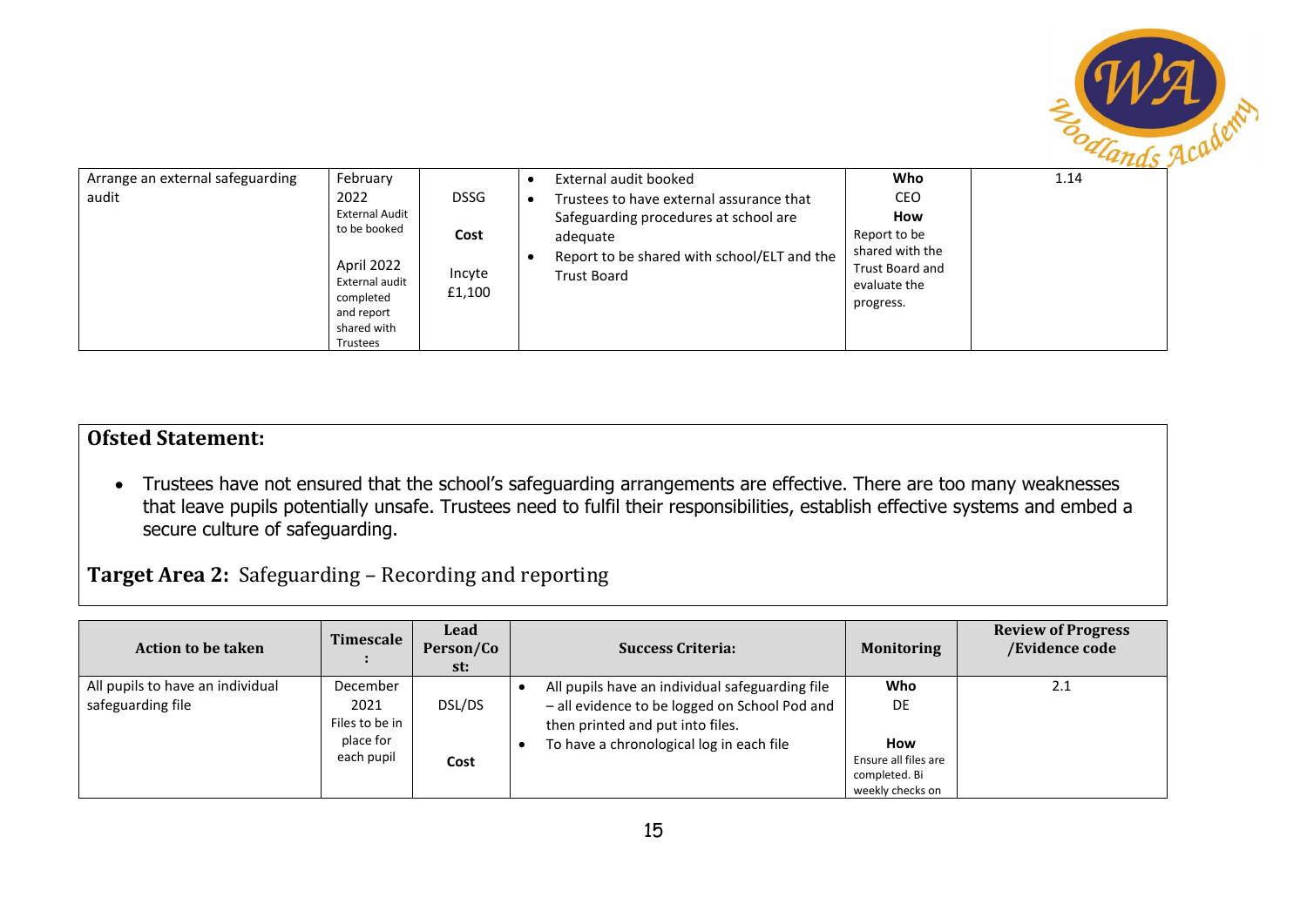

|                                                                                                                                                                                                                                                                                                                                                                               | QA-To take<br>place<br>through<br>until July<br>2022 | 5 days DS<br>support for<br>School                                                     |                        |                                                                                                                                     | files to ensure<br>that quality is<br>maintained.                                                                                                                     |     |
|-------------------------------------------------------------------------------------------------------------------------------------------------------------------------------------------------------------------------------------------------------------------------------------------------------------------------------------------------------------------------------|------------------------------------------------------|----------------------------------------------------------------------------------------|------------------------|-------------------------------------------------------------------------------------------------------------------------------------|-----------------------------------------------------------------------------------------------------------------------------------------------------------------------|-----|
| Create a safeguarding cause for<br>concern form for staff to use in and<br>out of school.                                                                                                                                                                                                                                                                                     | December<br>2021                                     | <b>DSL</b><br>Cost<br><b>DSL Time</b>                                                  | $\bullet$              | Cause for concern is embedded as part of the<br>safeguarding culture. Everyone knows how<br>and when to report concerns.            | Who<br>DE<br>How<br>Ensure form in<br>place and staff are<br>aware of how and<br>when to report<br>concerns. Check<br>DSL follow up on<br>cause for concern<br>forms. | 2.2 |
| To have a flow chart that shows<br>how staff should deal with<br>safeguarding concerns.<br>Flowchart to include what<br>$\bullet$<br>procedure is in place for pupil<br>concerns and staff concerns<br>Training to take place for all<br>staff on these procedures.<br>Flow chart to be displayed<br>$\bullet$<br>around school to support staff<br>in knowing the procedure. | January<br>2021                                      | DSL/<br><b>DS</b><br>Cost<br>DS time for<br>preparation<br>and delivery<br>of training | $\bullet$<br>$\bullet$ | Flowchart in place and displayed around<br>school<br>Staff aware of how to report any concerns<br>raised regarding pupils or staff. | Who<br><b>DE</b><br>How<br>Ensure that flow<br>chart is in place<br>and question staff<br>during weekly<br>visits on how they<br>would deal with<br>SG concerns       | 2.3 |
| Create new School Pod forms for<br>safeguarding<br>Form to include detail of<br>disclosure/time /date/who                                                                                                                                                                                                                                                                     | December<br>2021                                     | DSL/<br><b>DS</b><br>Cost<br>Administrative<br>time                                    | $\bullet$<br>$\bullet$ | Safeguarding record form on School Pod that<br>is fit for purpose.<br>Staff aware of how to use the form                            | Who<br>DE<br>How<br>Ensure that form<br>is created and QA                                                                                                             | 2.4 |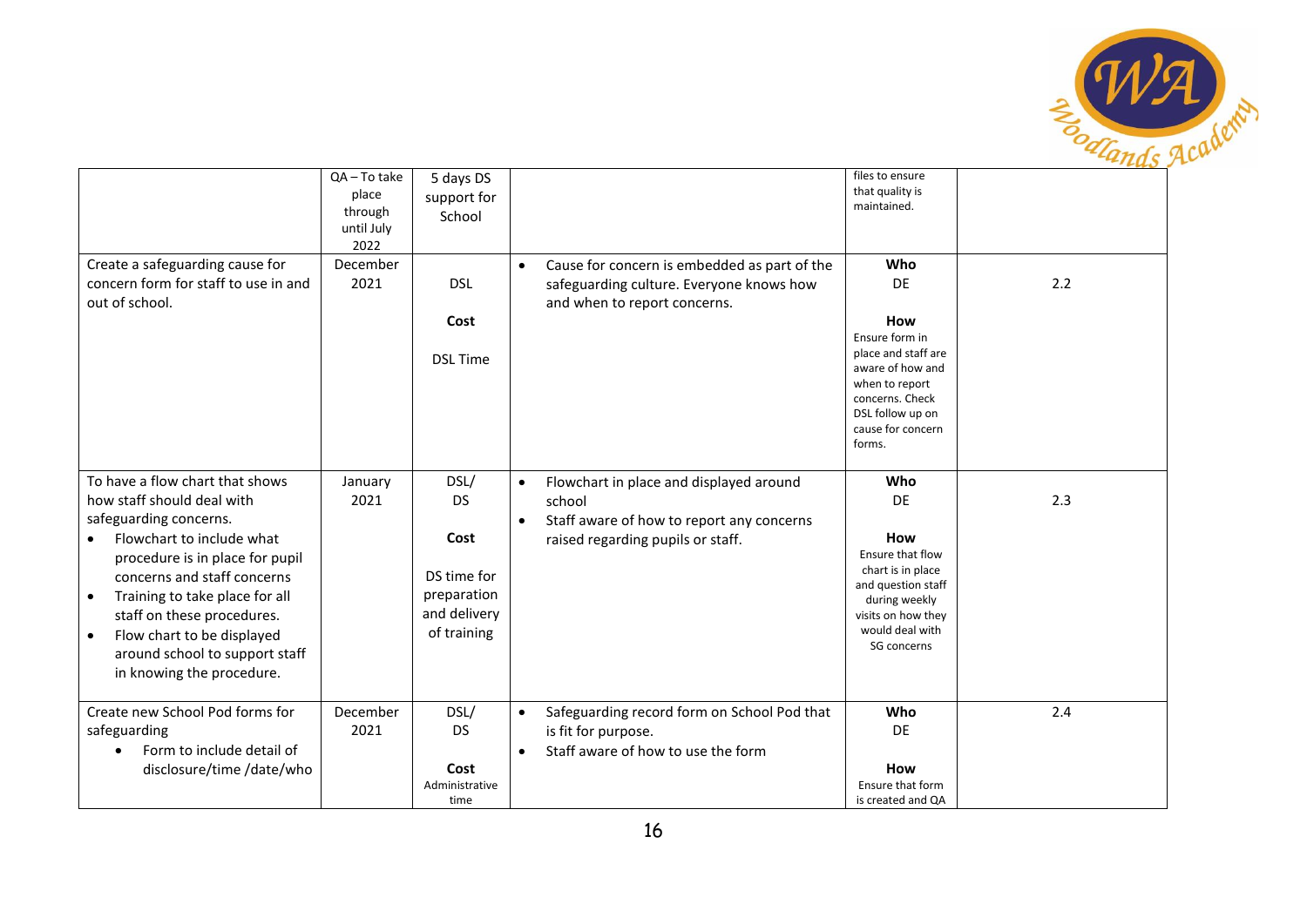

| and then action taken and<br>by whom.                                                                      |                                                                                                                                                                   |                                                                                           | $\bullet$                           | QA shows that form is used correctly and that<br>actions are being followed up for all SG<br>records.                                                                                | sample of SG logs<br>every two weeks<br>during school<br>visits                                                                                         |     |
|------------------------------------------------------------------------------------------------------------|-------------------------------------------------------------------------------------------------------------------------------------------------------------------|-------------------------------------------------------------------------------------------|-------------------------------------|--------------------------------------------------------------------------------------------------------------------------------------------------------------------------------------|---------------------------------------------------------------------------------------------------------------------------------------------------------|-----|
| To create a communication log for<br>any phone calls that take place to<br>and from school - On school pod | December<br>2021                                                                                                                                                  | DSL/<br><b>DS</b><br>Cost<br>Administrative<br>time                                       | $\bullet$<br>$\bullet$              | New form for communication on School Pod<br>- Key worker form<br>QA checks show that all communication with<br>parents and professionals is being logged on<br>School Pod.           | Who<br>DE<br>How<br>Ensure that form<br>is created and QA<br>sample of<br>communication<br>logs every two<br>weeks during<br>school visits              | 2.5 |
| To create a home visit form on<br>School Pod.                                                              | January<br>2022                                                                                                                                                   | DSL/<br><b>DS</b><br>Cost<br>Administrative<br>time                                       | $\bullet$<br>$\bullet$              | Comprehensive logging system in place for all<br>visits that take place to pupils' homes.<br>QA checks show that all home visits are<br>logged appropriately                         | Who<br><b>DE</b><br>How<br>Ensure that form<br>is created and QA<br>sample of home<br>school logs every<br>once a term<br>during school visit           | 2.6 |
| Pupil details need to be updated on<br>School Pod.                                                         | November<br>2021<br>Initial<br>communication<br>to all parents<br>Ongoing<br>SLT half<br>termly checks<br>of pupil<br>details to<br>ensure they<br>are up to date | DSL/<br>Reception<br>Staff<br>Cost<br>Admin time<br>Letter cost<br>through parent<br>mail | $\bullet$<br>$\bullet$<br>$\bullet$ | All pupil details up to date on School Pod.<br>All pupils have at least 2 emergency contacts<br>SLT QA checks show that all pupils details are<br>regularly checked by office staff. | Who<br>DE<br><b>How</b><br>Check sample of<br>pupils' details to<br>ensure that all<br>details required<br>are in place.<br>Review SLT QA of<br>office. | 2.7 |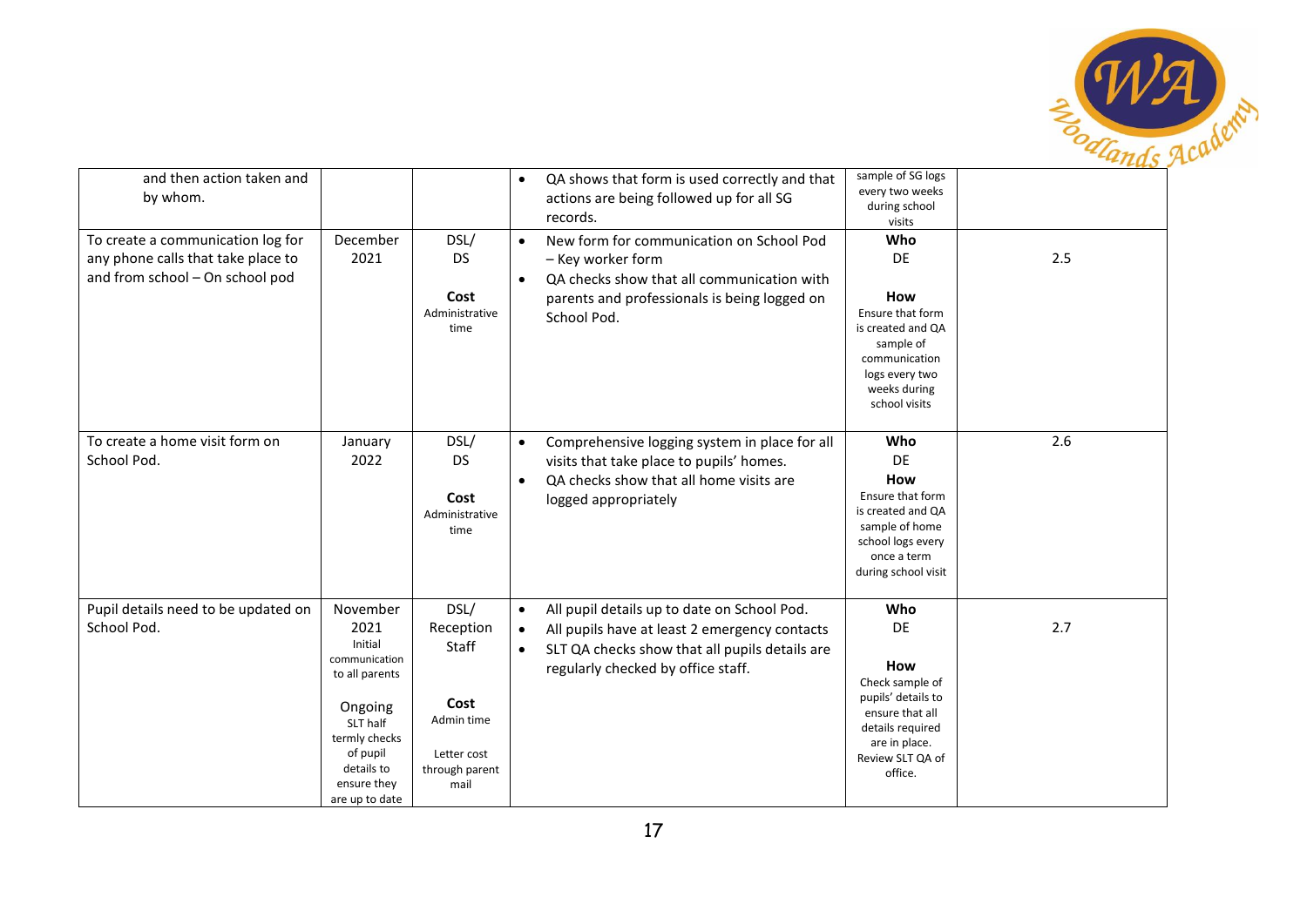

| Form in place to complete when<br>there are concerns raised about<br>staff.                                                                                                                | December<br>2021 | DS/<br><b>HRD</b><br>Cost<br>No additional<br>cost as covered<br>in training<br>below. | $\bullet$<br>$\bullet$              | System in place to report low level concerns<br>regarding staff in school<br>Staff aware of how to report any concerns<br>raised about staff and who to report them<br>too.                                                                                                                | Who<br>DE<br>How<br>Regular checks<br>with staff on how<br>they would report<br>concerns about a<br>staff member.<br>Follow process for<br>reporting and<br>ensure it is fit for<br>purpose | 2.8 |
|--------------------------------------------------------------------------------------------------------------------------------------------------------------------------------------------|------------------|----------------------------------------------------------------------------------------|-------------------------------------|--------------------------------------------------------------------------------------------------------------------------------------------------------------------------------------------------------------------------------------------------------------------------------------------|---------------------------------------------------------------------------------------------------------------------------------------------------------------------------------------------|-----|
| Training on how to record and<br>report incidents in school<br>Training session to be run for<br>all staff on how and when to<br>report but also the quality of<br>what is being recorded. | January<br>2022  | DSL/DS<br>Cost<br>DS Time to<br>create training                                        | $\bullet$<br>$\bullet$<br>$\bullet$ | Training has taken place and is recorded on<br>file<br>Staff are clear on how to report and record<br>concerns. This is seen through regular<br>conversations with staff about how they<br>would report concerns.<br>QA from SLT shows that incidents are being<br>reported appropriately. | Who<br>DE<br>How<br>QA of training and<br>check staff<br>understanding<br>during weekly<br>visits. Check SLT<br>QA of reporting.                                                            | 2.9 |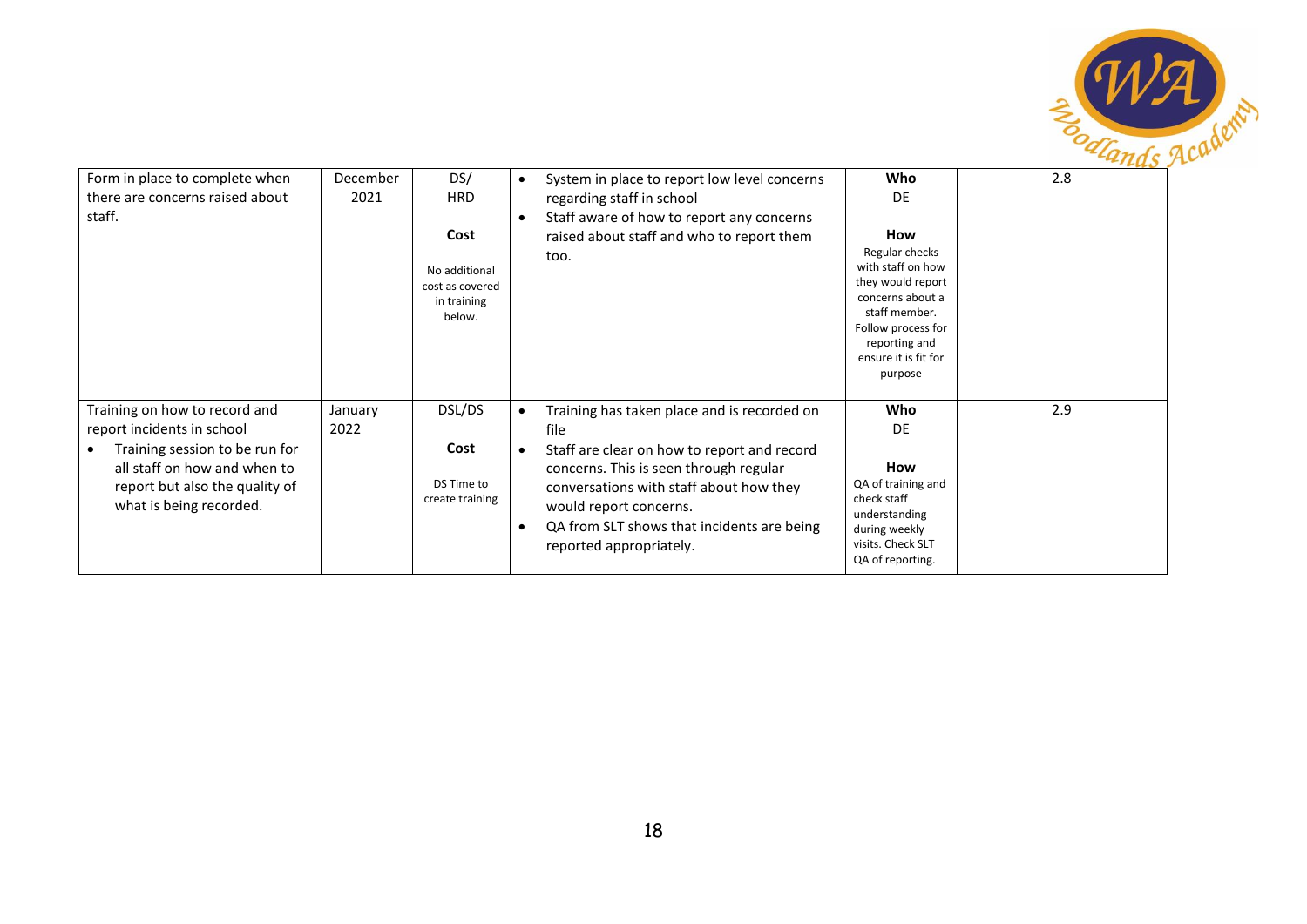

- Pupils' poor behaviour is disrupting their and others' learning. Some pupils are disrespectful towards others. Pupils' behaviour management plans omit important information. Leaders need to support staff to eradicate disruptive and disrespectful behaviour. They need to ensure that plans to support individual pupils accurately reflect each pupil's needs.
- Many pupils experience a disjointed curriculum. Absences, school closures and disruptive behaviour leave pupils with gaps in their learning.

**Target Area 3:** Behaviour

| <b>Action to be taken</b>                                                                             | Timescale                                                                                                          | Lead<br>Person/Co<br>st:                                                                   |           | <b>Success Criteria:</b>                                                                                                                                                                                                                                                                                                                                                                                                                                                                              | <b>Monitoring</b>                                                                                                                                  | <b>Review of progress</b><br>/Evidence code |
|-------------------------------------------------------------------------------------------------------|--------------------------------------------------------------------------------------------------------------------|--------------------------------------------------------------------------------------------|-----------|-------------------------------------------------------------------------------------------------------------------------------------------------------------------------------------------------------------------------------------------------------------------------------------------------------------------------------------------------------------------------------------------------------------------------------------------------------------------------------------------------------|----------------------------------------------------------------------------------------------------------------------------------------------------|---------------------------------------------|
| ELT modelling how to deal with<br>behaviours and offering extra<br>capacity to reset the expectations | November<br>2021<br>Modelling to<br>start<br>February<br>2022<br>Withdrawal of<br>behaviour<br>support<br>complete | <b>CEO</b><br>Cost<br>ELT time<br>2 x ELT on site<br>daily during<br>November/Dec<br>ember |           | Pupils start to recognise boundaries<br>within school<br>Boundaries continue to be maintained as<br>ELT begin to withdraw<br>ELT check in if boundaries are still in<br>place following withdrawal.<br>Incidents of poor behaviour reduce from<br>$\bullet$<br>an average of 75 a week in Term 2 an<br>average of 40 a week by Term 4 and 30 a<br>week by Term 6<br>Reduction in physical management from<br>$\bullet$<br>an average of 72 a month in Term 2 to an<br>average of 35 a month by Term 5 | Who<br><b>DSSG</b><br>How<br>Analysis of SLT<br>behaviour data is<br>there a downward<br>trend.<br>Observation of<br>pupil behaviour in<br>school. | 3.1                                         |
| Ensure that a new physical<br>management form is in place and<br>on School Pod                        | November<br>2021                                                                                                   | HT                                                                                         | $\bullet$ | Physical managements in school are being<br>recorded effectively and there is a system in<br>place for communication to all key                                                                                                                                                                                                                                                                                                                                                                       | Who<br><b>DSSG</b>                                                                                                                                 | 3.2                                         |
|                                                                                                       | Ongoing                                                                                                            | Cost                                                                                       |           | stakeholders regarding incidents.                                                                                                                                                                                                                                                                                                                                                                                                                                                                     | How                                                                                                                                                |                                             |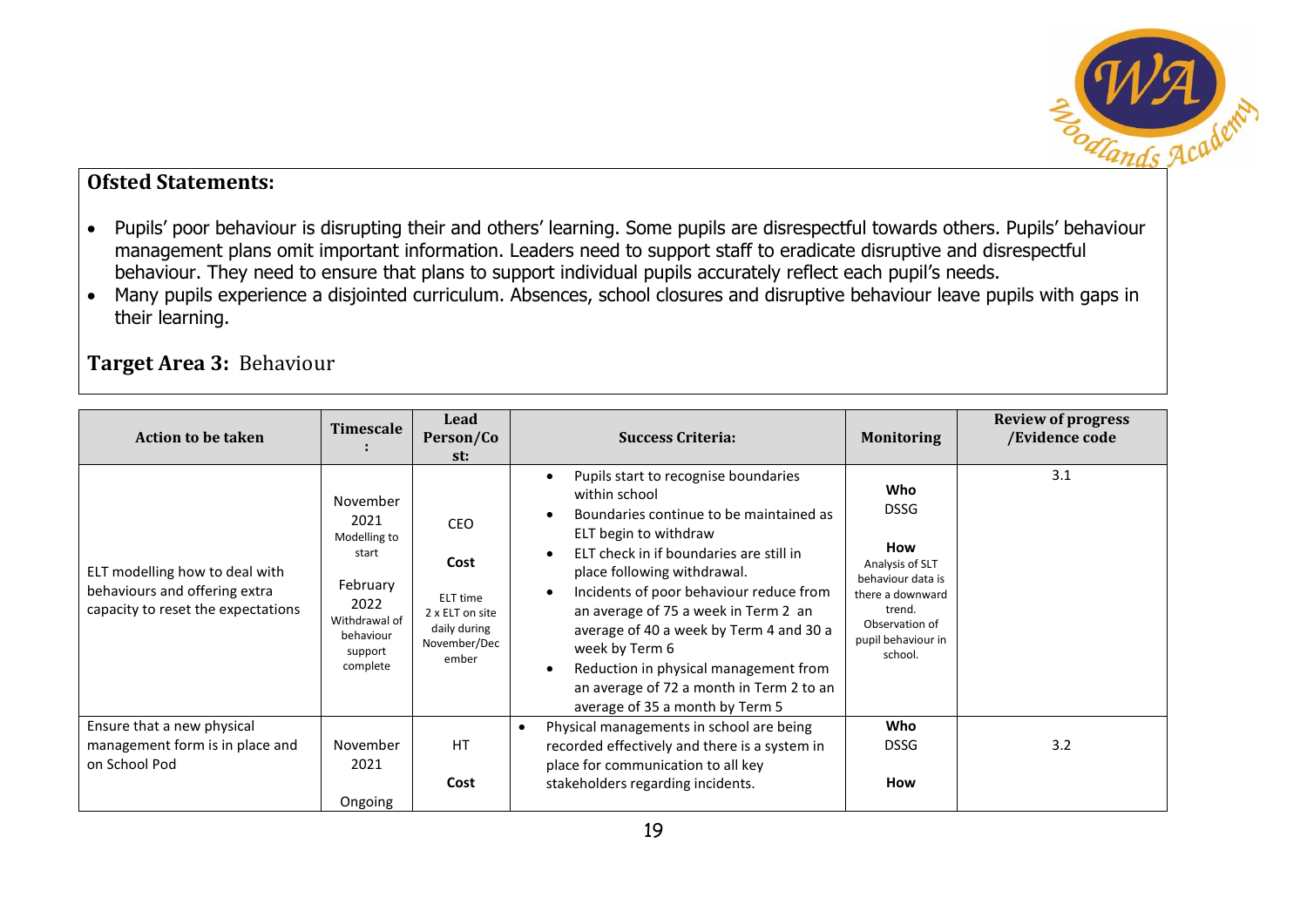

|                                                                                                                                                                                 | (Half<br>termly)<br>QA of Physical<br>management<br>logs | Administrative<br>cost                        |                                     |                                                                                                                                                                                                                                                              | Is positive physical<br>management<br>policy taking place<br>in practise. QA of<br>physical<br>management logs                                                                                                   |     |
|---------------------------------------------------------------------------------------------------------------------------------------------------------------------------------|----------------------------------------------------------|-----------------------------------------------|-------------------------------------|--------------------------------------------------------------------------------------------------------------------------------------------------------------------------------------------------------------------------------------------------------------|------------------------------------------------------------------------------------------------------------------------------------------------------------------------------------------------------------------|-----|
| Behaviour training for all staff<br>including physical management<br>training and how to report these<br>incidents                                                              | January<br>2022                                          | HT<br>Cost<br>£500<br>to cover DPI<br>trainer | $\bullet$<br>$\bullet$<br>$\bullet$ | All staff received refresher training for<br>physical management (DPI)<br>Staff aware of de-escalation techniques to<br>reduce physical management<br>Staff are confident in how to use physical<br>management if required                                   | Who<br><b>DSSG</b><br>How<br>Observe staff use<br>of de-escalation<br>techniques.<br><b>Review SLT</b><br>Behaviour data<br>analysis                                                                             | 3.3 |
| Absconding policy in place and staff<br>aware of how to manage a pupil<br>who has absconded.<br>Tight procedure which<br>$\bullet$<br>includes who to call and at<br>what time. | November<br>2021                                         | HT<br>Cost<br>HT time to train<br>staff       |                                     | Staff have a clear understanding of how<br>$\bullet$<br>to manage a pupil absconding from site.<br>Where an incident of absconding takes<br>$\bullet$<br>place, this is managed in line with the<br>policy and all appropriate stakeholders<br>are informed. | Who<br><b>DSSG</b><br>How<br>By checking the<br>policy to ensure it<br>meets<br>requirements.<br>Follow an incident<br>of absconding<br>through to ensure<br>procedure<br>followed and<br>paperwork<br>completed | 3.4 |
| Review and amend the behaviour<br>policy<br>To have a Behaviour policy<br>that is explicit with how school                                                                      | January<br>2022<br>New policy in<br>place                | HT                                            | $\bullet$                           | Behaviour policy is amended and staff, pupils<br>and parent/carers are all aware of the policy<br>and how it works in practice.                                                                                                                              | Who<br><b>DSSG</b>                                                                                                                                                                                               | 3.5 |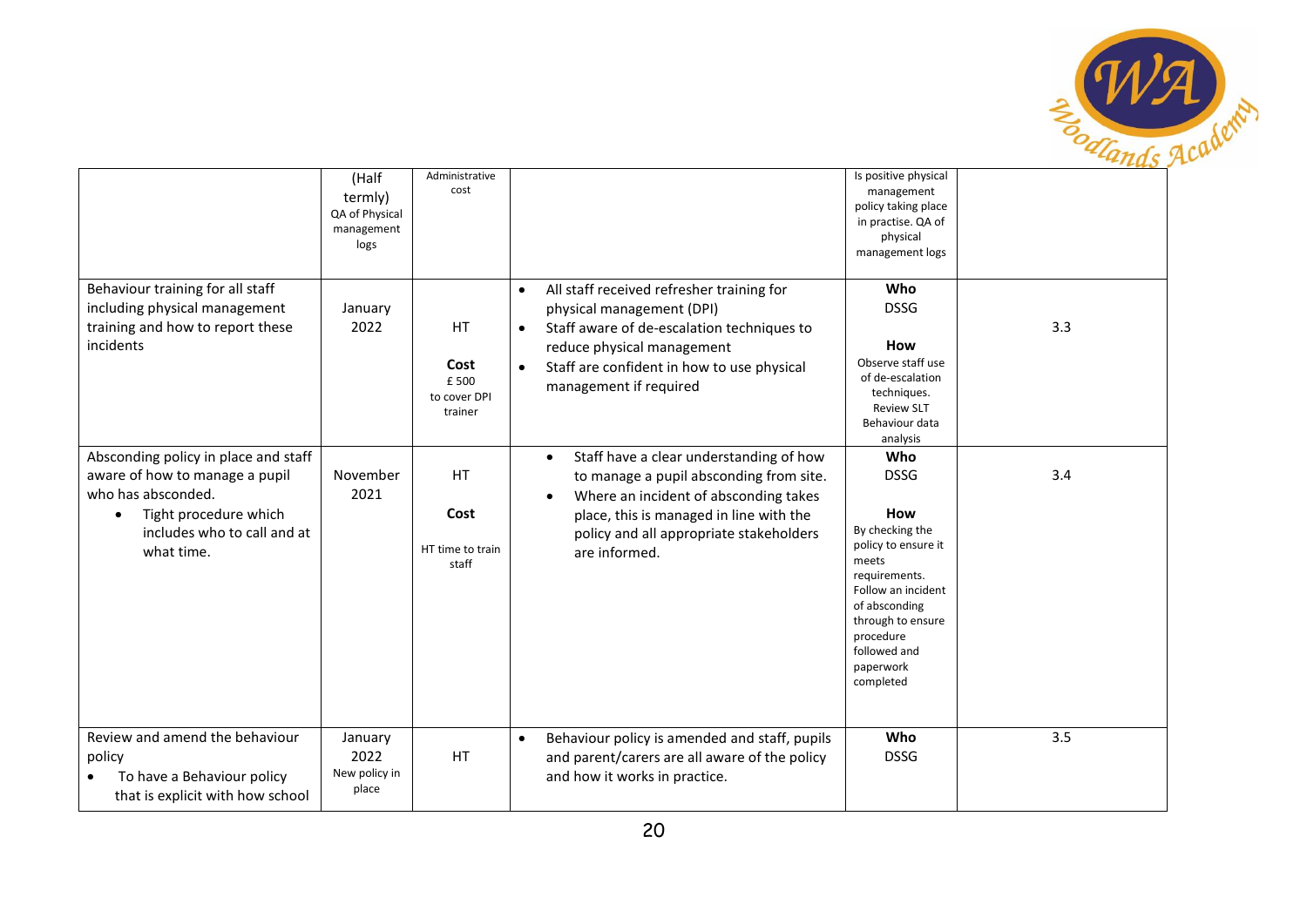

| will manage and deal with<br>behaviours<br>Staff training on the Behaviour<br>policy to ensure they<br>understand how to implement<br>effectively<br>Policy to be ratified by the<br>$\bullet$<br><b>Local Schools Board</b>                                                                      | March<br>2022<br>Review of<br>behaviour<br>policies<br>impact                                                                          | Cost<br>HT time to<br>review policy<br>and train staff<br>1 day - DSSG to<br>review policy in<br>practise.                                       | $\bullet$<br>$\bullet$ | Pupil behaviours are reduced due to the<br>consistent approach of staff through the<br>policy<br>Incidents of poor behaviour reduce from an<br>average of 75 a week in Term 2 an average of<br>40 a week by Term 4 and 30 a week by Term<br>6                        | How<br>Review the new<br>behaviour policy<br>to ensure it is fit<br>for purpose.<br>Question staff and<br>pupils on the<br>policy and if is<br>happening in<br>practise. Analysis<br>of behaviour data.     |     |
|---------------------------------------------------------------------------------------------------------------------------------------------------------------------------------------------------------------------------------------------------------------------------------------------------|----------------------------------------------------------------------------------------------------------------------------------------|--------------------------------------------------------------------------------------------------------------------------------------------------|------------------------|----------------------------------------------------------------------------------------------------------------------------------------------------------------------------------------------------------------------------------------------------------------------|-------------------------------------------------------------------------------------------------------------------------------------------------------------------------------------------------------------|-----|
| Plan for behaviour that empowers<br>staff to deal with all behaviours and<br>be clear on expectations.<br>Sequenced plan for addressing<br>$\bullet$<br>the behaviours of pupils within<br>school.<br>Training to support all on how to<br>address each behaviour when it is<br>the next priority | January<br>2022<br>Plan in place<br>and SLT clear<br>on how its<br>implemented<br>May 2022<br>Full review of<br>behaviour in<br>school | HT/Behaviour<br>and pastoral<br>lead<br>Cost<br>$£500 - to cover$<br>cost of external<br>behaviour<br>review<br>HT and<br>Behaviour lead<br>time | $\bullet$<br>$\bullet$ | Staff confident in addressing pupil behaviour<br>and this leads to a calm school environment<br>where pupils are able to engage in learning.<br>Reduction in physical management from an<br>average of 72 a month in Term 2 to an<br>average of 35 a month by Term 5 | Who<br>DSSG/External<br>healthcheck<br>How<br>Review of<br>behaviour data<br>from SLT bi weekly<br>during school<br>visits. External<br>healthchecks on<br>school show<br>positive reports<br>on behaviour. | 3.6 |
| <b>Behaviour Plans</b><br>Rationale for behaviour<br>plans and a clear pro<br>forma in place for staff to<br>use.                                                                                                                                                                                 | January<br>2022<br>Rationale in<br>place                                                                                               | HT/ Behaviour<br>and pastoral<br>lead<br>Cost                                                                                                    | $\bullet$<br>$\bullet$ | All Pupils have a behaviour plan are aware of<br>how these plans support them.<br>Behaviour plans are regularly reviewed in<br>school and this ensures that staff are always<br>up to date with how best to support<br>individuals behaviours.                       | Who<br><b>DSSG</b><br>How<br>Review of<br>behaviour data.<br>Meet with                                                                                                                                      | 3.7 |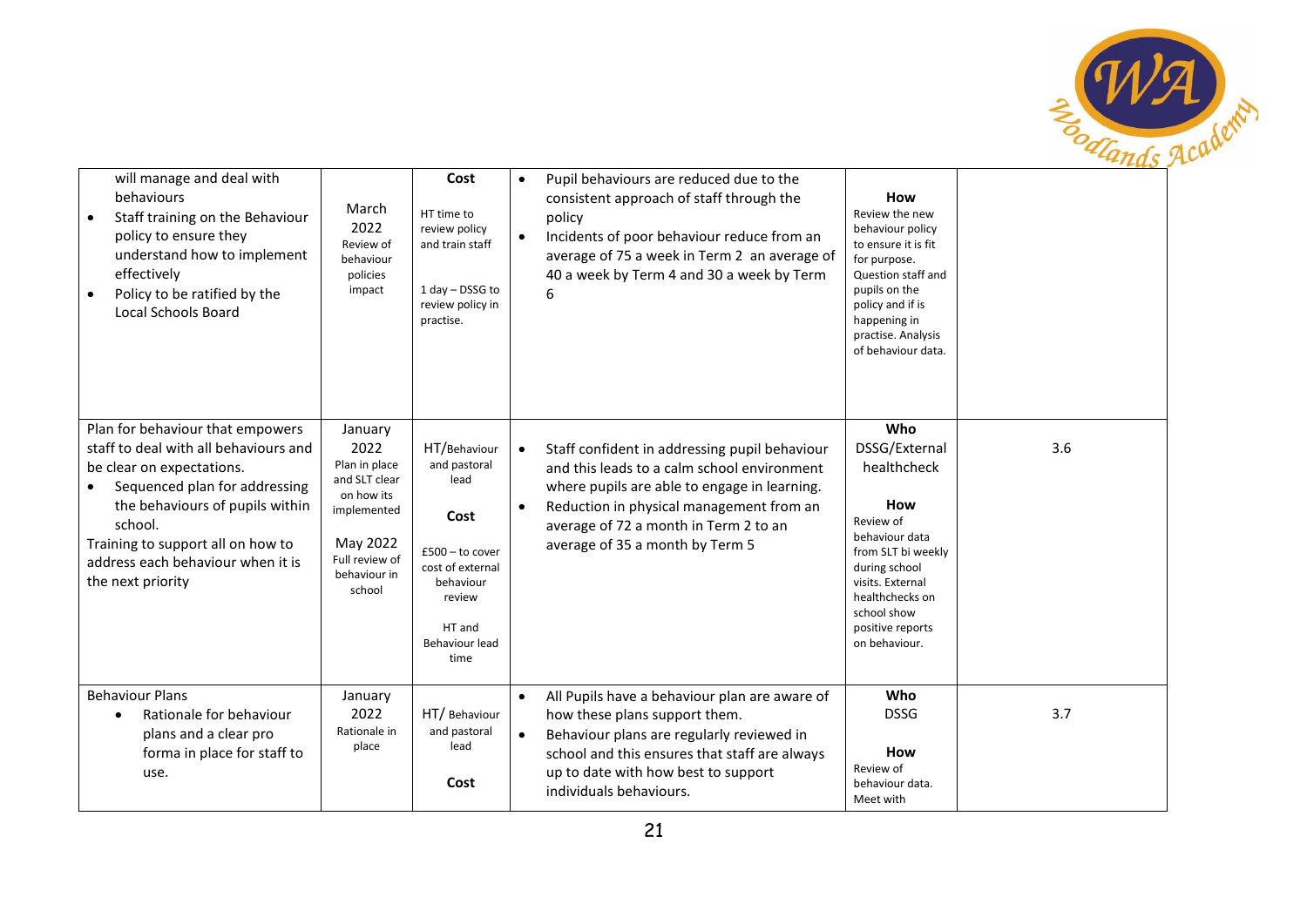

| All pupils to have a<br>$\bullet$<br>behaviour plan<br>Process for reviewing<br>$\bullet$<br>behaviour plans is in place<br>Pupils and parents are<br>aware of behaviour plans<br>Behaviour plans are<br>$\bullet$<br>discussed at Annual<br>review and parents<br>evening | March<br>2022<br>All behaviour<br>plans in place<br>for pupils and<br>half termly<br>review in<br>place | Behaviour and<br>pastoral lead<br>time<br>1/2 day DSSG for<br>full review of<br>behaviour plans                                                                         | behaviour and<br>All stakeholders are aware of pupil behaviour<br>$\bullet$<br>pastoral lead to<br>plans and how they are implemented in<br>review behaviour<br>school.<br>plans and check<br>Behaviour incidents for pupils show a<br>staff<br>$\bullet$<br>understanding of<br>significant decline due to awareness of how<br>these.<br>to address certain behaviours<br>SLT have a clear process for reviewing<br>$\bullet$<br>behaviour plans                          |     |
|----------------------------------------------------------------------------------------------------------------------------------------------------------------------------------------------------------------------------------------------------------------------------|---------------------------------------------------------------------------------------------------------|-------------------------------------------------------------------------------------------------------------------------------------------------------------------------|----------------------------------------------------------------------------------------------------------------------------------------------------------------------------------------------------------------------------------------------------------------------------------------------------------------------------------------------------------------------------------------------------------------------------------------------------------------------------|-----|
| To have a Reward system in place<br>Pupil consultation on the<br>$\bullet$<br>reward system<br>Points system in place<br>$\bullet$<br>Rewards to be in school and<br>visible for pupils<br>Awards for<br>$\bullet$<br>reader/writer/sports person/<br>pupil of the week    | March<br>2022<br>Reward<br>system in<br>place<br>May 2022<br>Review of<br>behaviour in<br>school        | HT/Behaviour<br>and pastoral<br>Lead<br>Cost<br>Additional<br>£5,000 for<br>reward<br>system<br>Behaviour<br>pastoral<br>lead time<br>£200 for<br>trophies<br>purchased | Who<br>Reward system has a positive impact on<br>the number of behaviour incidents in<br>DSSG/external<br>healthcheck<br>school.<br>Weekly awards take place in assembly<br>How<br>Incidents of poor behaviour reduce from<br>Review of<br>an average of 75 a week in Term 2 an<br>behaviour data.<br>average of 40 a week by Term 4 and 30 a<br>Pupil voice on<br>week by Term 6<br>reward system<br>and the impact it<br>has on them.<br>External review of<br>behaviour | 3.8 |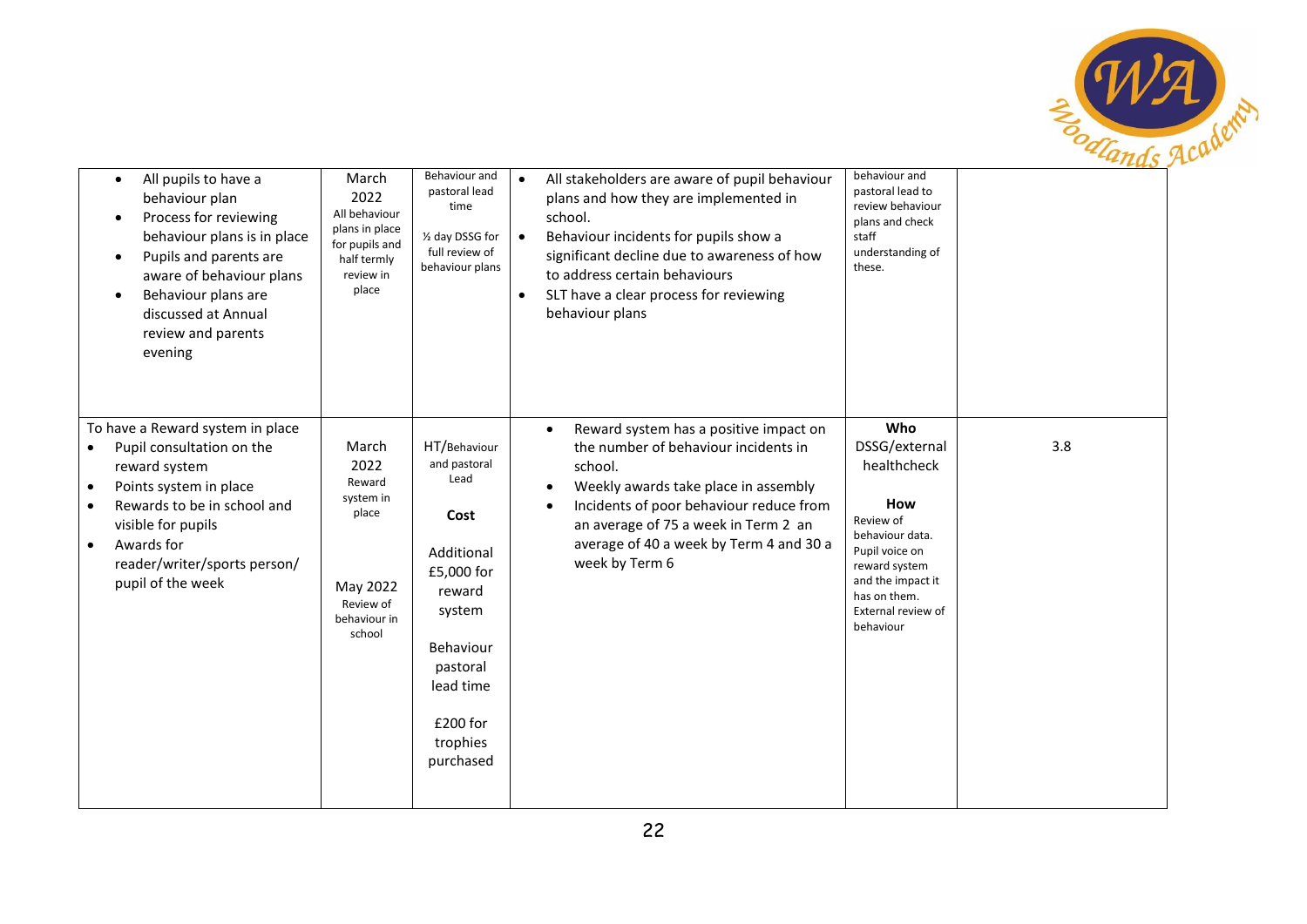

| Develop a structure for the<br>behaviour response team in school<br>Plan for interim support<br>$\bullet$<br>including use of Trust staff<br>Long term structure for<br>$\bullet$<br>behaviour and pastoral<br>support team<br>Recruitment of new staff<br>$\bullet$<br>to fulfil the roles | December<br>2021<br>Interim plan<br>February<br>2022<br>Long term<br>structure in<br>place and<br>recruited into<br>roles | HT/DSSG<br>Cost<br>Recruitment<br>drive for<br>roles/Advert<br>s in local<br>press<br>£1000<br>HT time                     | $\bullet$<br>$\bullet$<br>$\bullet$ | School has capacity to manage any<br>behaviours that need additional support in<br>school<br>Recruited into roles of behaviour team<br>School has capacity to manage pupil<br>behaviours without Trust input. | Who<br><b>DSSG</b><br>How<br><b>Review structure</b><br>for behaviour<br>support team. | 3.9  |
|---------------------------------------------------------------------------------------------------------------------------------------------------------------------------------------------------------------------------------------------------------------------------------------------|---------------------------------------------------------------------------------------------------------------------------|----------------------------------------------------------------------------------------------------------------------------|-------------------------------------|---------------------------------------------------------------------------------------------------------------------------------------------------------------------------------------------------------------|----------------------------------------------------------------------------------------|------|
| Radios purchased and written<br>protocol for how staff are to use<br>these.<br>All staff to have radio on<br>$\bullet$<br>them at all times to use<br>when in need of<br>assistance/ or pupil<br>absconding                                                                                 | November<br>2021<br>Radios<br>purchased<br>December<br>2022<br>Radio<br>protocol<br>written for<br>staff                  | HT/Behaviour<br>pastoral lead<br>Cost<br>£800 for new<br>radios<br>Behaviour<br>pastoral lead<br>time to write<br>protocol | $\bullet$<br>$\bullet$              | Staff all have a radio and know how to use<br>this to call for support when required in<br>school.<br>Radio system increases staff confidence in<br>managing pupil behaviour.                                 | Who<br><b>DSSG</b><br>How<br>Review staff<br>feedback of<br>radio system.              | 3.10 |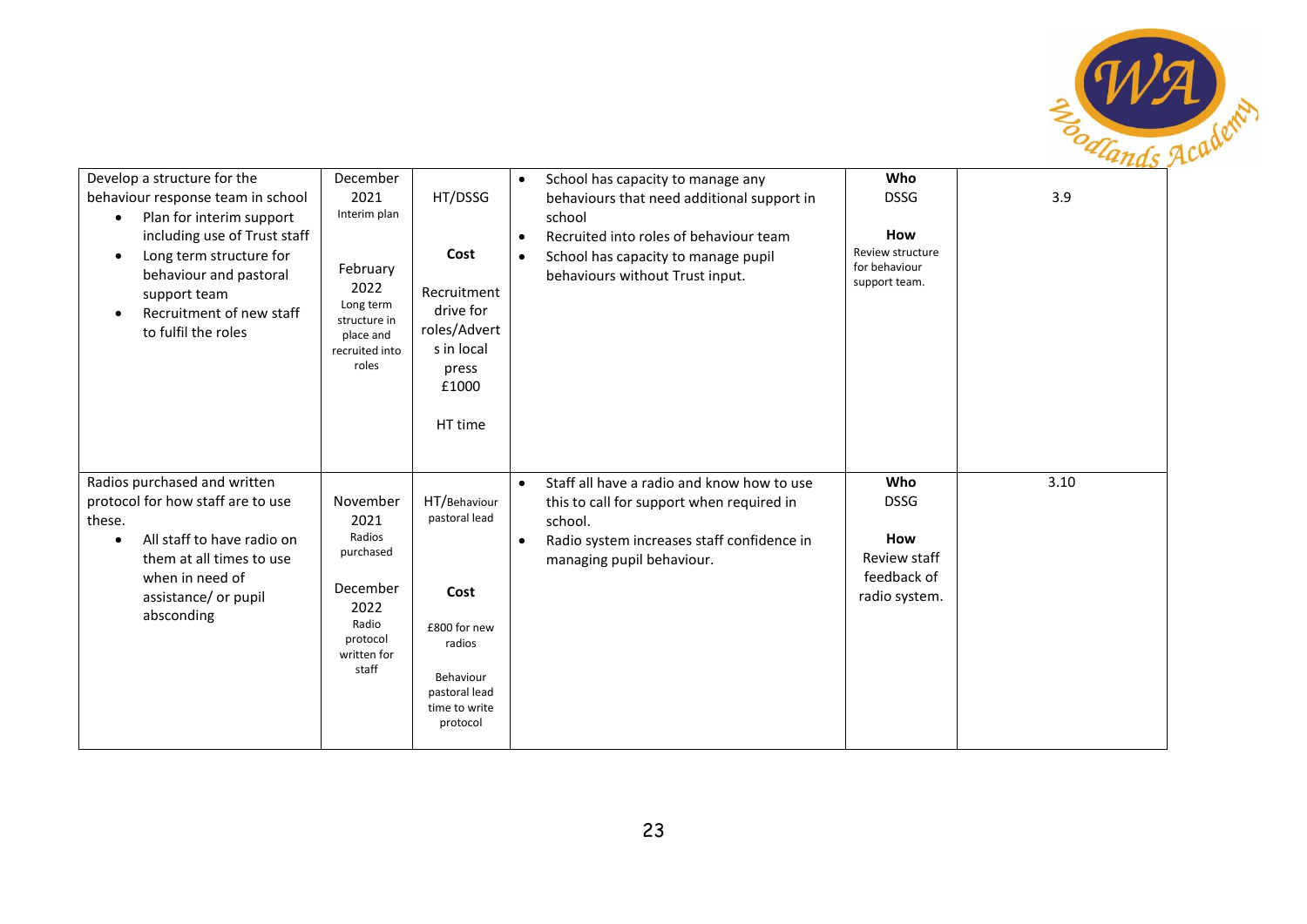

• Risk assessments for the site are not adequate.

# **Target Area 4:** Premises

| <b>Action to be taken</b>                                                                                                                                | Timescale                                                                                                                | Lead<br>Person/Co<br>st:                                                                                                      | <b>Success Criteria:</b>                                                                                                                                                                                                                                                                                           | <b>Monitoring</b>                                                                                                             | <b>Review of</b><br>progress/Evidence code |
|----------------------------------------------------------------------------------------------------------------------------------------------------------|--------------------------------------------------------------------------------------------------------------------------|-------------------------------------------------------------------------------------------------------------------------------|--------------------------------------------------------------------------------------------------------------------------------------------------------------------------------------------------------------------------------------------------------------------------------------------------------------------|-------------------------------------------------------------------------------------------------------------------------------|--------------------------------------------|
| Proposal for new fencing and gate<br>system within school which will<br>ensure site is secure.                                                           | November<br>2021                                                                                                         | DGO/CEO<br>Cost<br>DGO time to<br>meet with<br>contractor<br>and collate<br>costings                                          | Quotes gained for new fencing system that<br>fall in line with CIT finance policy<br>Quotes presented to Trustees and purchase<br>$\bullet$<br>of system agreed.<br>Agreed installation for new gated system.<br>$\bullet$<br>Plan for how installation will be managed<br>$\bullet$<br>safely during school time. | Who<br><b>DSSG</b><br>How<br>Review fencing<br>cost and<br>installation date.<br>Review plan for<br>installation              | 4.1                                        |
| Install new gates and fencing on<br>site to prevent pupils from<br>absconding<br>To include new access control gate<br>and fence at the front of school. | January<br>2022<br>Contractor<br>dependent<br>May<br>2022<br>Review of<br>gate and<br>fencing<br>impact on<br>absconding | DGO/HT and<br>behaviour<br>pastoral<br>lead<br>Cost<br>£114,536 for<br>installation<br>of new gates<br>and fencing<br>system. | Fencing and access controlled gates installed<br>$\bullet$<br>around the playground and hard standing<br>areas of the school.<br>A reduction in Absconding from school site<br>$\bullet$<br>resulting in no pupils absconding from school<br>site from March 2022                                                  | Who<br><b>DSSG</b><br>How<br>Review the impact<br>of gated system<br>by monitoring the<br>number of pupils<br>absconding site | 4.2                                        |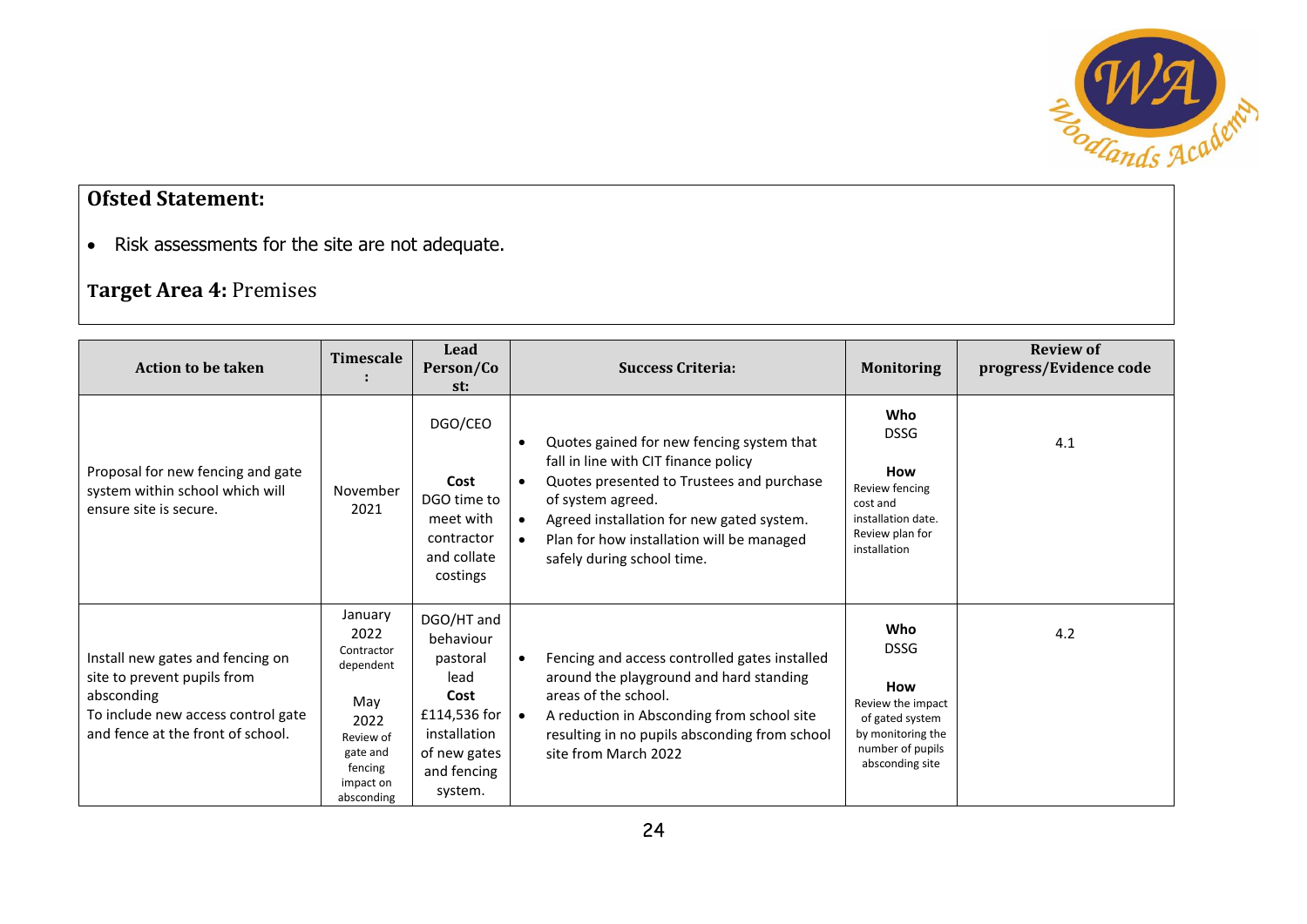

| Costings for fobs on all doors<br>within school                                                                                                                                                                                                                           | December<br>2021                                                   | <b>DGO</b><br>Cost<br>DGO teams<br>time to cost up<br>project | Cost plan for fobbing all doors presented to<br>$\bullet$<br>the Headteacher and ELT                                                                                                                          | 4.3<br><b>DSSG</b>                                                                              |
|---------------------------------------------------------------------------------------------------------------------------------------------------------------------------------------------------------------------------------------------------------------------------|--------------------------------------------------------------------|---------------------------------------------------------------|---------------------------------------------------------------------------------------------------------------------------------------------------------------------------------------------------------------|-------------------------------------------------------------------------------------------------|
| Quote obtained for additional<br>contemplation room - Quote to<br>include CCTV camera and audio<br>Area identified to be<br>$\bullet$<br>contemplation room<br>Quote presented to<br>$\bullet$<br>Headteacher and ELT<br>Agreed install date for<br>$\bullet$<br>new room | February<br>$2022 -$<br>costed<br>July/August<br>2022<br>Installed | <b>DGO</b><br>Cost<br>£4000                                   | New contemplation room installed in<br>$\bullet$<br>school which allows for additional space<br>to support pupils in regulating behaviour<br>properly costed<br>and will meet<br><b>SEMH</b><br>requirements. | 4.4<br>Who<br><b>DSSG</b><br>How<br>Ensure that plan is<br>Review impact of<br>additional room. |
| Move safeguarding office to a<br>central place within the school<br>Relocation of Gym equipment to                                                                                                                                                                        | November<br>2021<br>November                                       | HT.<br>Cost<br>Site team<br>time to<br>relocate<br>office     | Safeguarding office is relocated to central<br>$\bullet$<br>position in the school as per Target 1.2<br>Increased leadership presence at School<br>$\bullet$                                                  | Who<br>4.5<br><b>DSSG</b><br>How<br>Review as per<br>target 1.2<br>Who                          |
| the sports hall to utilise the room<br>as a leadership office                                                                                                                                                                                                             | 2021                                                               | <b>HT</b><br>Cost                                             | due to having office located at the centre<br>of the building                                                                                                                                                 | <b>DSSG</b><br>4.6<br>How                                                                       |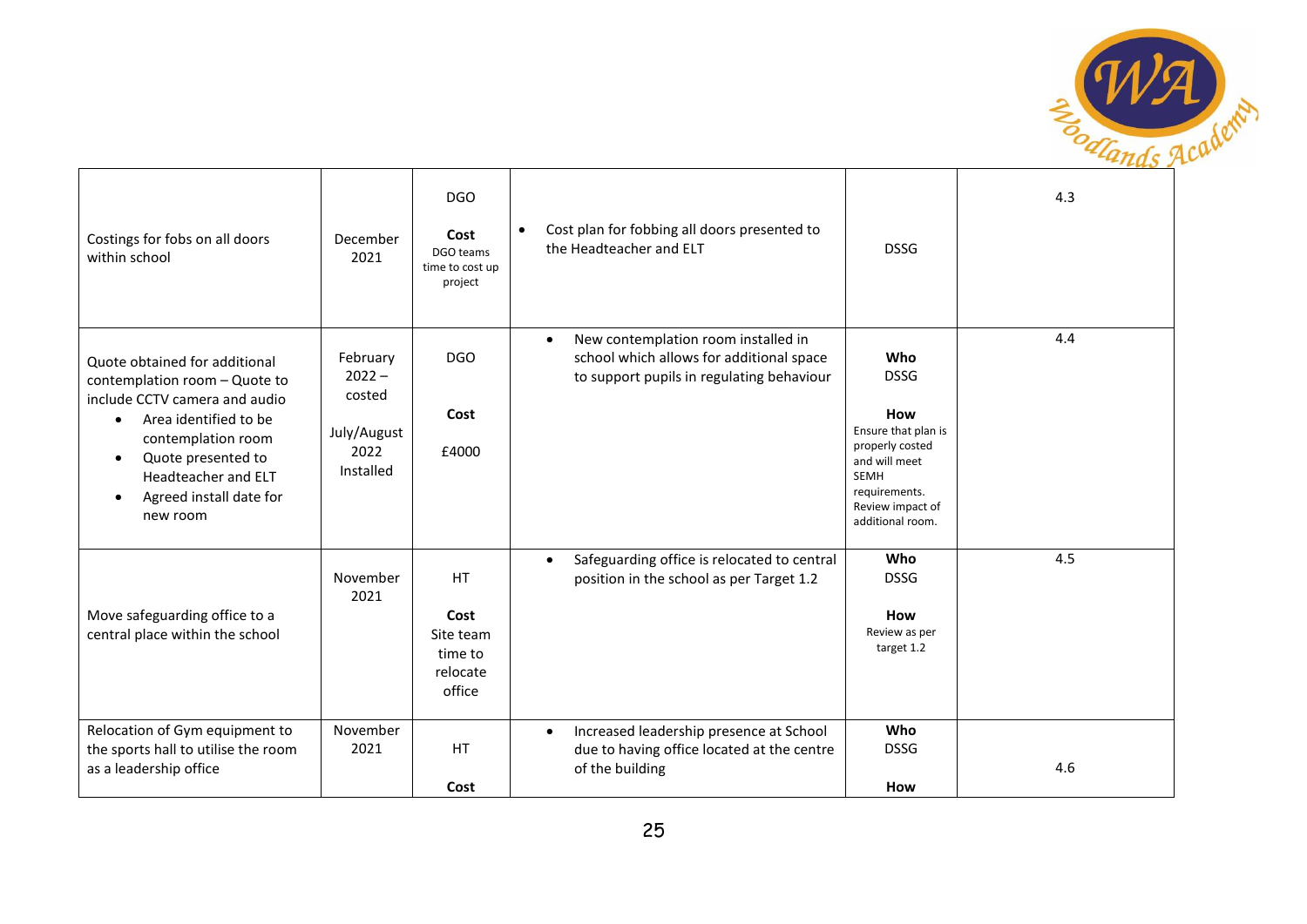

|                                                                                              |                                                                               | Site team<br>time to<br>relocate<br>office |                                                                                                                                                                                                                                                          | Assess impact of<br>the move by<br>talking to staff and<br>gaining an<br>understanding of<br>leadership<br>presence in<br>school.                                                                                   |     |
|----------------------------------------------------------------------------------------------|-------------------------------------------------------------------------------|--------------------------------------------|----------------------------------------------------------------------------------------------------------------------------------------------------------------------------------------------------------------------------------------------------------|---------------------------------------------------------------------------------------------------------------------------------------------------------------------------------------------------------------------|-----|
| Quote obtained for new sensory<br>room and installation to take place<br>following approval. | March<br>2022<br>Quote<br>obtained<br>April 2022<br>Installation<br>if agreed | HCF/HT                                     | Pupils have access to a sensory room to<br>$\bullet$<br>support them in regulating themselves.<br>Sensory room to add to the therapeutic<br>$\bullet$<br>offer at Woodlands                                                                              | Who<br><b>DSSG</b><br>How<br>Ensure that<br>financial policy is<br>followed with<br>regards to<br>quotations and<br>that sensory room<br>is having impact<br>on pupil<br>regulation<br>following<br>behaviour data. | 4.7 |
| Restructure school site to allow for<br>KS3 and KS4 corridor                                 | December<br>2022                                                              | HT.<br>Cost<br>No cost                     | School to have defined areas for key<br>$\bullet$<br>stage 3 and 4 that reduces the transitions<br>that take place around school.<br>Reduction in behaviour incidents during<br>$\bullet$<br>the week due to lower level of transition<br>around school. | Who<br><b>DSSG</b><br>How<br>Review pupil<br>timetable and<br>class location.<br>Observe<br>transition<br>times. Monitor<br>SLT behaviour<br>reports.                                                               | 4.8 |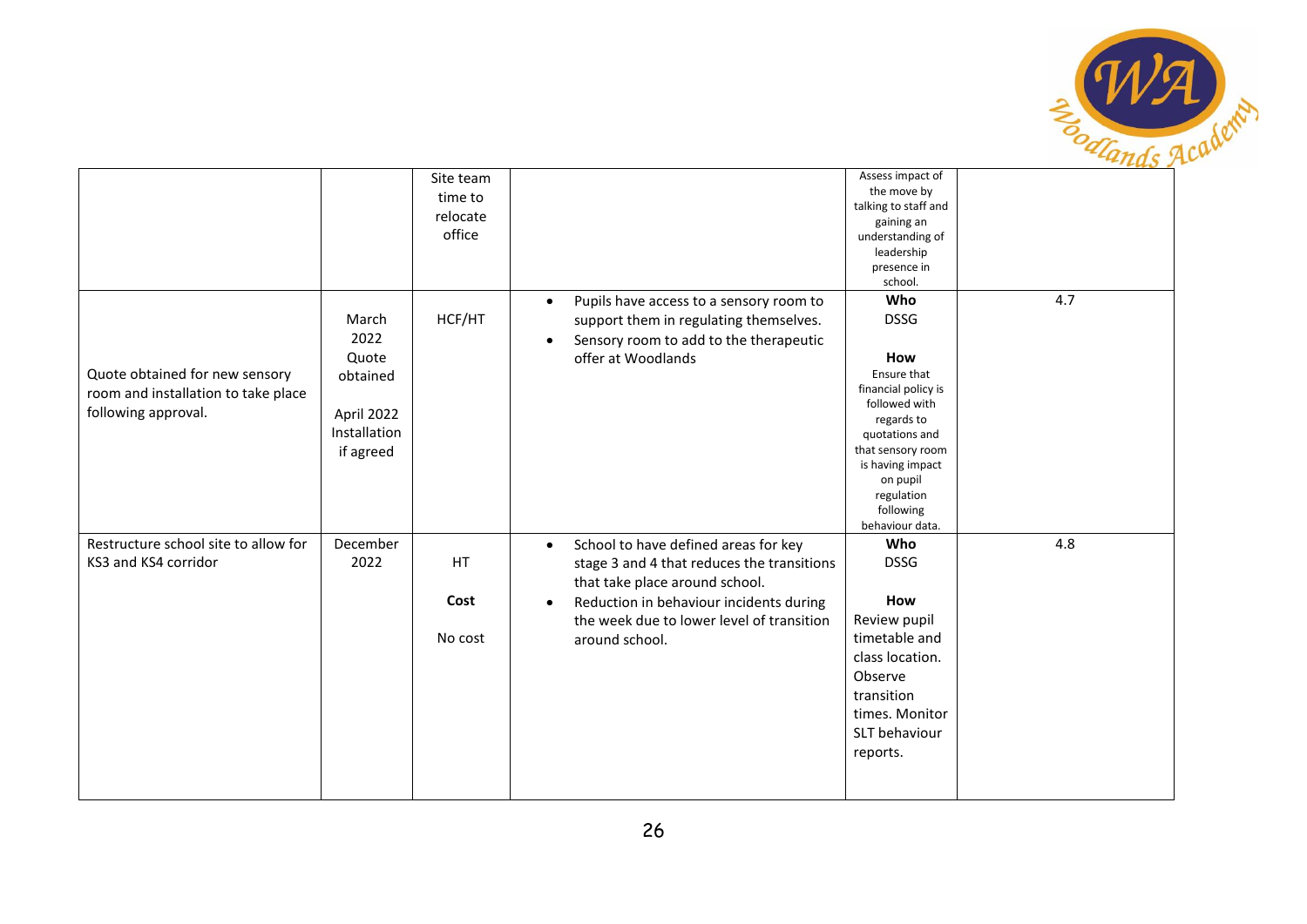

| Update the site risk assessment to<br>ensure that it is fit for purpose and<br>reflects the new fencing and gating<br>system.                                              | February<br>2022 | <b>DGO</b><br>Cost<br>DGO time to<br>work with<br>Headteacher to<br>update risk<br>assessment | Site risk assessment is fit for purpose and<br>reflects the changes to the premises                                                                                                                     | Who<br><b>DSSG</b><br>How<br>Review of risk<br>assessment to<br>ensure that it is fit<br>for purpose. | 4.9  |
|----------------------------------------------------------------------------------------------------------------------------------------------------------------------------|------------------|-----------------------------------------------------------------------------------------------|---------------------------------------------------------------------------------------------------------------------------------------------------------------------------------------------------------|-------------------------------------------------------------------------------------------------------|------|
| New display boards for all corridors<br>costed and ordered<br>Boards to not require<br>$\bullet$<br>boarder or backing to<br>ensure that they can be<br>maintained easily. | March<br>2022    | HT<br>Cost<br>£1,500                                                                          | Positive and tidy school environment<br>Pupil work celebrated on display boards<br>in the corridors<br>Display boards are maintained well and<br>highlight the broad curriculum offer at<br>the school. | Who<br><b>DSSG</b><br>How<br>Check on<br>display boards<br>during weekly<br>visit to school.          | 4.10 |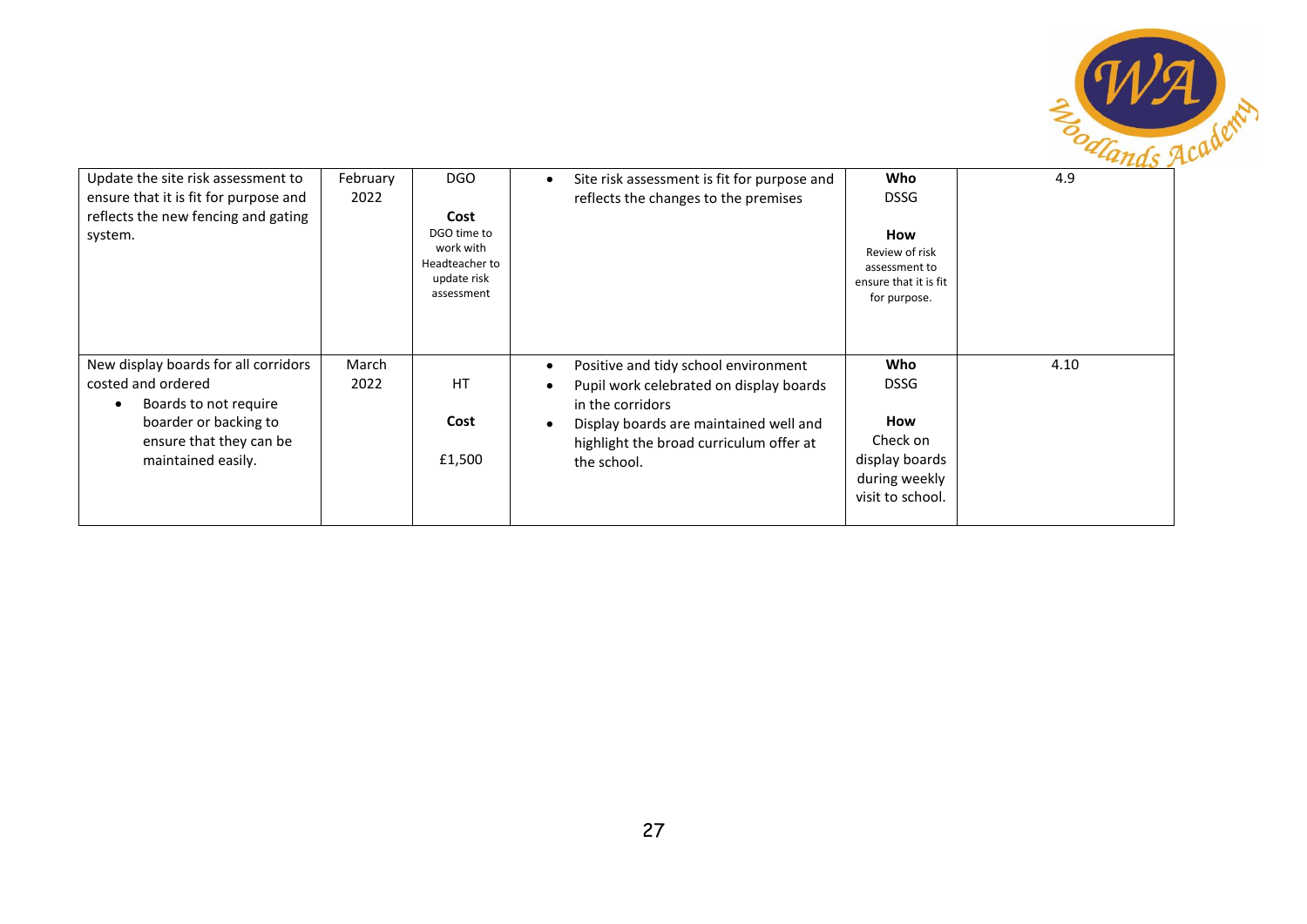

- Pupils do not receive their entitlement to full-time education. Trust leaders must provide all staff with the right training and support to encourage them to stay in post.
- In some subjects, what pupils need to know is not specified clearly or arranged logically in the curriculum plans. Pupils do not secure the knowledge they need in each subject. Leaders need to remove any barriers so that pupils can benefit from a well- planned and effectively implemented curriculum in all subjects.
- Leaders have not done enough to make sure that pupils are well prepared for life in modern Britain. Pupils leave the school ill equipped to become good citizens. Leaders must provide pupils with opportunities to engage with a wide set of experiences. They must help pupils to understand the importance of British values.

| Target Area 5: Curriculum/teaching and learning |  |  |  |
|-------------------------------------------------|--|--|--|
|-------------------------------------------------|--|--|--|

| <b>Action to be taken</b>                                                                                                                                                                                                                                                                                                          | <b>Timescale</b> | Lead<br>Person/Cos<br>t:                                                                                       | <b>Success Criteria:</b>                                                                                                                                                                                                                                                                                                  | <b>Monitoring</b>                                                                                      | <b>Review of Progress</b><br>/Evidence code |
|------------------------------------------------------------------------------------------------------------------------------------------------------------------------------------------------------------------------------------------------------------------------------------------------------------------------------------|------------------|----------------------------------------------------------------------------------------------------------------|---------------------------------------------------------------------------------------------------------------------------------------------------------------------------------------------------------------------------------------------------------------------------------------------------------------------------|--------------------------------------------------------------------------------------------------------|---------------------------------------------|
| Timetabling - full re structure of<br>the school timetable<br>Reduced tutor time<br>$\bullet$<br>Plan for transition times<br>$\bullet$<br>Plan for breaks<br>$\bullet$<br>To have full curriculum<br>$\bullet$<br>coverage<br>Consistent staff in year<br>$\bullet$<br>groups<br>Review of teacher<br>$\bullet$<br>PPA/sweep time | December<br>2021 | HT/SLT<br>Cost<br>SLT time to re<br>structure<br>timetable<br>Cost for letter to<br>be sent via<br>Parent mail | Transitions in school significantly reduced<br>$\bullet$<br>due to new timetable<br>Timetables structure agreed and Staff re<br>$\bullet$<br>issued with a timetable<br>Pupils/parents provided with the new<br>$\bullet$<br>timetable<br>Teaching staff have an agreed level of<br>$\bullet$<br>PPA and non-contact time | Who<br>DE<br>How<br>Review timetable<br>to ensure it<br>meets<br>appropriate<br>curriculum<br>breadth. | 5.1                                         |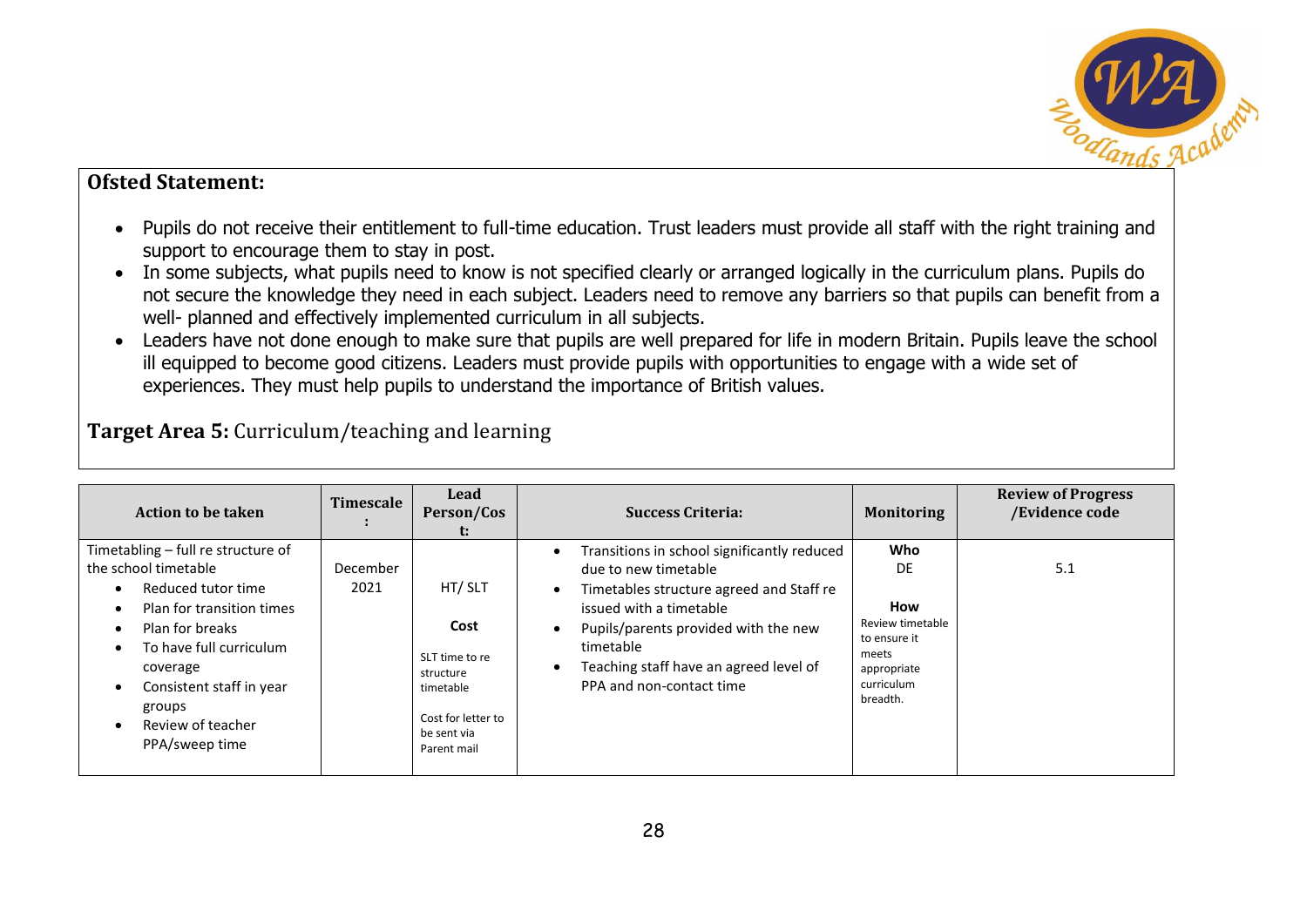

| Plan to have pupils back in for their<br>full 25 hours provision<br>Communicate change with<br>parents<br>Communicate change to<br>٠<br>full timetable with LA<br>transport provider                                                                    | December<br>2021                                                | HT/SLT<br>Cost<br>SLT time to<br>communicate<br>with<br><b>Stakeholders</b> | $\bullet$              | Pupils at woodlands have access to 25 hours<br>provision                                                                                   | Who<br>DE<br>How<br>Timetable check<br>for each pupil to<br>ensure they are<br>receiving 25<br>hours                                                                                                                                                    | 5.2 |
|---------------------------------------------------------------------------------------------------------------------------------------------------------------------------------------------------------------------------------------------------------|-----------------------------------------------------------------|-----------------------------------------------------------------------------|------------------------|--------------------------------------------------------------------------------------------------------------------------------------------|---------------------------------------------------------------------------------------------------------------------------------------------------------------------------------------------------------------------------------------------------------|-----|
| Explore ability to have nurture and<br>key stage groups<br>Review of staff skills set<br>for leading nurture groups<br>Plan curriculum for these<br>٠<br>classes<br>Adapt premises to allow<br>O<br>for key stage 3 corridor to<br>house nurture groups | December<br>2021<br>Impact to<br>be<br>measured<br>in July 2022 | HT/SLT                                                                      | $\bullet$<br>$\bullet$ | Nurture group provision in place for year 7<br>and 8<br>School is now split into key stage corridors to<br>remove the level of transition. | Who<br>DE<br>How<br>Review timetable<br>and undertake<br>drop ins on new<br>nurture<br>provision. Meet<br>with Lead<br>teacher for key<br>stage 3 to review<br>curriculum.<br>Curriculum to be<br>reviewed during<br>health checks on<br>subject areas. | 5.3 |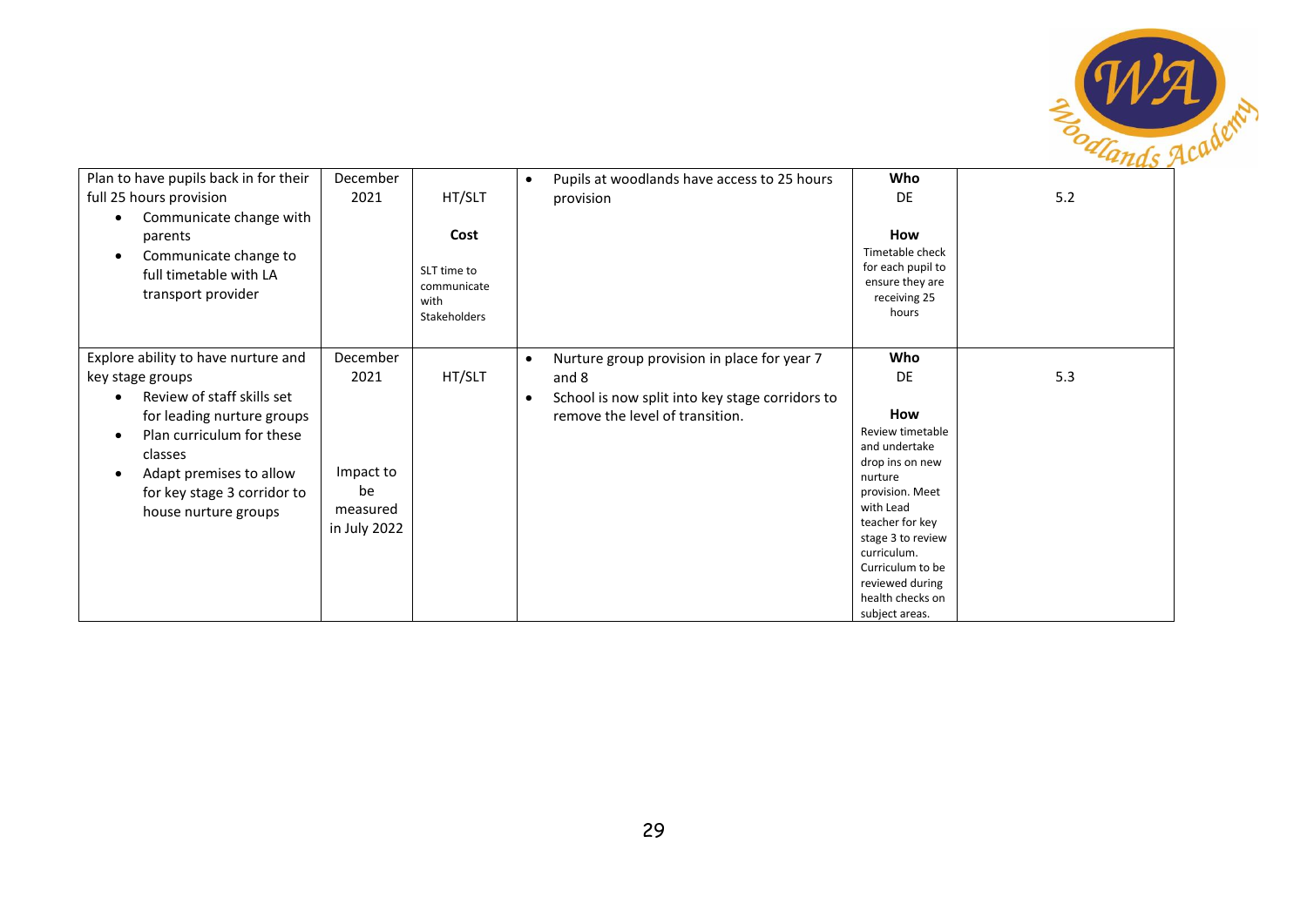

| PSHE curriculum supports pupils<br>with undertstanding of local issues | February<br>2022<br>To begin work<br>with<br>Curriculum<br>leaders on<br>implementing<br>change in the<br>curriculum<br>June 2022<br>Curriculum<br>fully updated<br>May 2022<br>Subject<br>reviews<br>Ongoing<br>QA of PSHE<br>curriculum<br>through QA<br>cycle in school | HT/DE/<br>PSHE co<br>ordinator<br>Cost<br>3 days DE<br>support for<br>PSHE lead<br>Resource cost<br>from PSHE<br>budget | $\bullet$<br>$\bullet$<br>$\bullet$ | Curriculum content on local issues are<br>sufficiently detailed in the PSHE curriculum<br>Pupils know and understand the local issues<br>that may be faced in life living in Lincolnshire<br>and understand where to go for support if<br>required.<br>Evidence of this to be seen during deep dives<br>undertaken by Trust Leaders. | Who<br>DE/DSSG<br>How<br>To undertake<br>health check<br>on PSHE to<br>ensure that the<br>curriculum<br>meets the<br>needs of<br>pupils. Report<br>of health check<br>to be<br>presented at<br>monthly<br>meeting on<br>progress and<br>reported to<br>Trust Board. | 5.4/1.9 |
|------------------------------------------------------------------------|----------------------------------------------------------------------------------------------------------------------------------------------------------------------------------------------------------------------------------------------------------------------------|-------------------------------------------------------------------------------------------------------------------------|-------------------------------------|--------------------------------------------------------------------------------------------------------------------------------------------------------------------------------------------------------------------------------------------------------------------------------------------------------------------------------------|---------------------------------------------------------------------------------------------------------------------------------------------------------------------------------------------------------------------------------------------------------------------|---------|
| To develop the RSE curriculum                                          | February<br>2022<br>To begin<br>work with<br>Curriculum<br>leaders on<br>implementing<br>Change in the<br>curriculum                                                                                                                                                       | HT/DE<br>Cost<br>3 days DE<br>support for<br>PSHE lead                                                                  | $\bullet$<br>$\bullet$<br>$\bullet$ | RSE curriculum in place and meets statutory<br>requirements<br>Pupils know and understand RSE well and<br>that the curriculum prepares them for life<br>after school.<br>Evidence of this to be seen during Curriculum<br>reviews undertaken by Trust Leaders.                                                                       | Who<br>DE/DSSG<br>How<br>To undertake<br>health check<br>on RSE to<br>ensure that the<br>curriculum<br>meets the                                                                                                                                                    | 5.5     |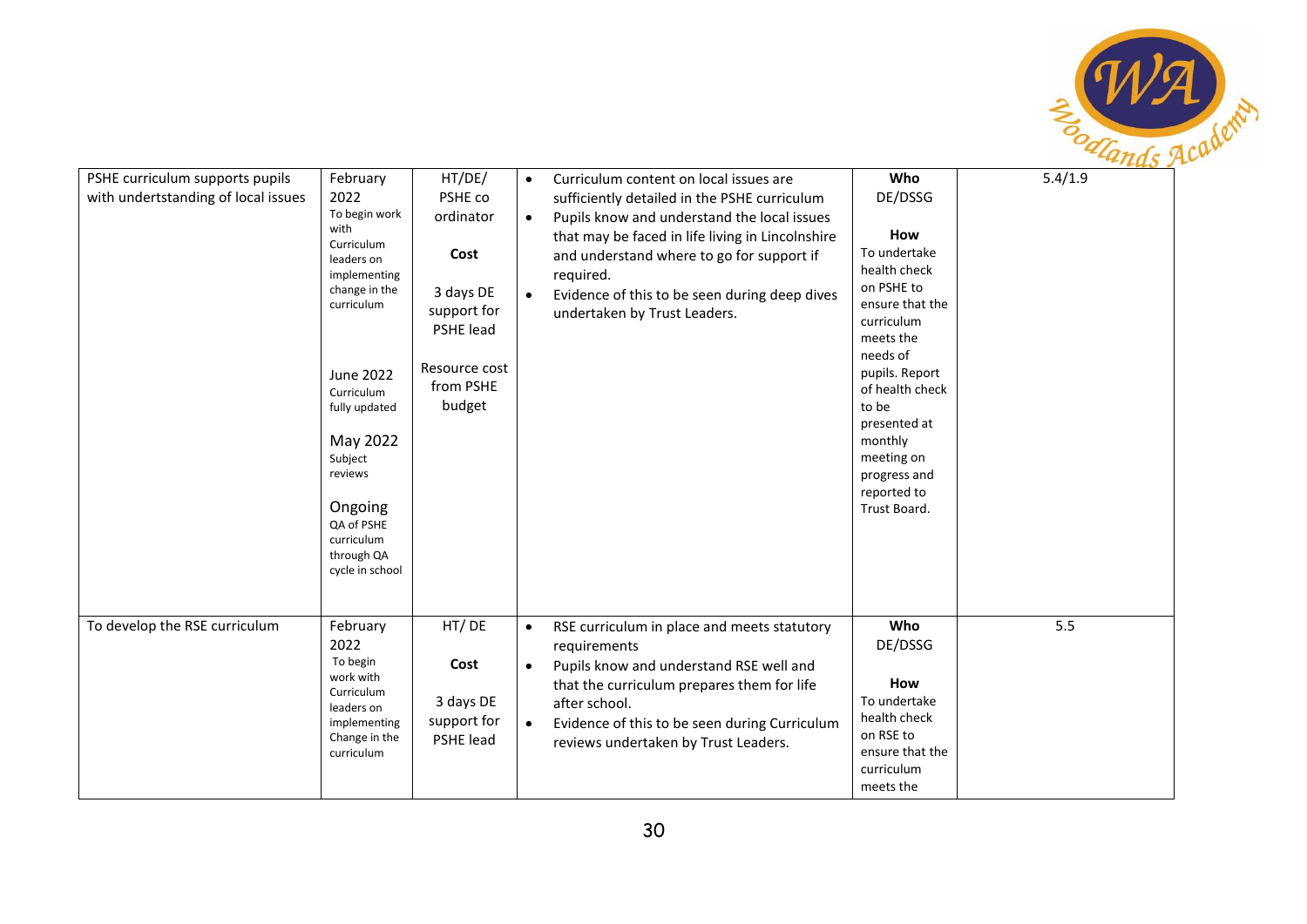

|                                                                                                                                                                                                                                                                                                | June 2022<br>Curriculum<br>fully updated<br>May 2022<br>Subject<br>reviews<br>Ongoing<br>QA of PSHE<br>curriculum<br>through QA<br>cycle in school                        | Resource cost<br>from RSC<br>budget                                                                      |                                     |                                                                                                                                                                                                                     | needs of<br>pupils. Report<br>of health check<br>to be<br>presented at<br>monthly<br>meeting on<br>progress and<br>reported to<br>Trust Board.                                                         |     |
|------------------------------------------------------------------------------------------------------------------------------------------------------------------------------------------------------------------------------------------------------------------------------------------------|---------------------------------------------------------------------------------------------------------------------------------------------------------------------------|----------------------------------------------------------------------------------------------------------|-------------------------------------|---------------------------------------------------------------------------------------------------------------------------------------------------------------------------------------------------------------------|--------------------------------------------------------------------------------------------------------------------------------------------------------------------------------------------------------|-----|
| Curriculum in place for tutor time<br>to include<br>Social learning time planned<br>for tutor time<br>Am - Breakfast and British<br>$\bullet$<br>values focus.<br>PM - Work catch up and<br>additional reading<br>Regulation time planned into the<br>tutor time - Therapy<br>play/mindfulness | January<br>2022<br>Implement<br>tutor time<br>plan<br>Ongoing<br>QA of tutor<br>time<br>undertaken by<br>SLT daily and<br><b>Trust leaders</b><br>during weekly<br>visits | HT/<br>Behaviour<br>and pastoral<br>leader<br>Cost<br>£500 for<br>resources to<br>support<br>social time | $\bullet$<br>$\bullet$<br>$\bullet$ | Curriculum in place for tutor time<br>No student book has gaps in learning due to<br>absence. As they have the opportunity to<br>catch up in tutor time.<br>British values is being taught weekly in tutor<br>time. | Who<br>DE<br><b>How</b><br>Observe tutor<br>time with SLT<br>during weekly<br>visits. Book<br>scrutiny to<br>ensure that<br>pupils are having<br>the opportunity<br>to catch up on<br>any missed work. | 5.6 |
| Scheme of work in place for British<br>values<br>Weekly focus in school<br>$\bullet$                                                                                                                                                                                                           | January<br>2022<br>System<br>purchased                                                                                                                                    | Behaviour<br>and pastoral<br>Lead                                                                        | $\bullet$<br>$\bullet$              | British values is being taught to pupils weekly<br>during tutor time<br>Training for staff on how to implement this<br>into tutor time                                                                              | Who<br>DE<br>How                                                                                                                                                                                       | 5.7 |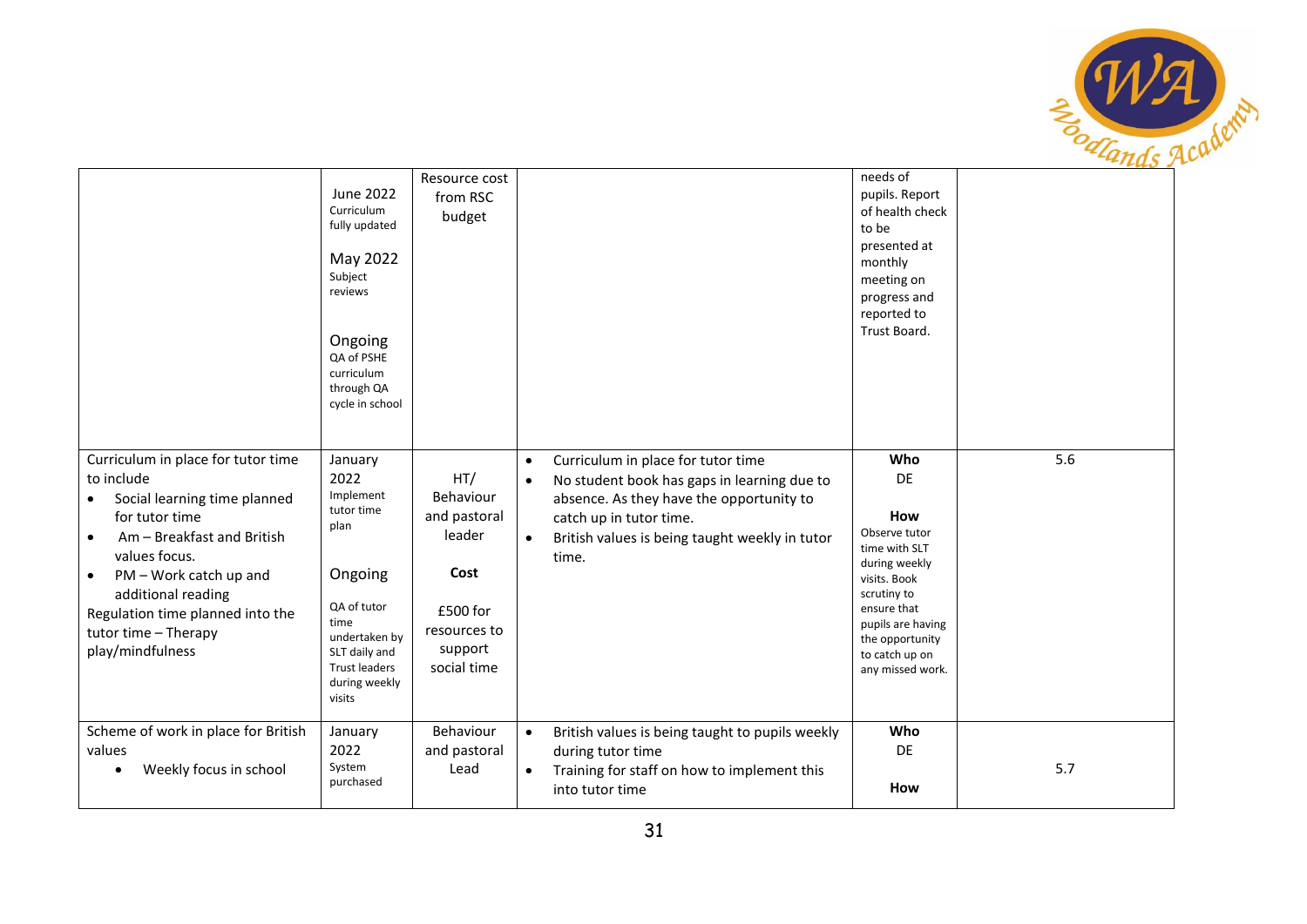

| British values taught<br>$\bullet$<br>during tutor time<br>Weekly focus in Assembly                                                                                                                                                              | April 2022<br><b>British values</b><br>taught weekly<br>during tutor<br>time                                  | Cost<br>£450 for<br>Picture news<br>scheme                                                    |                        |                                                                                                                                                                                                                                                          | Meet with<br>Behaviour and<br>Pastoral lead to<br>talk through<br>implementation.<br>Observe British<br>values sessions.<br>Work analysis on<br><b>British values</b><br>folders/books             |     |
|--------------------------------------------------------------------------------------------------------------------------------------------------------------------------------------------------------------------------------------------------|---------------------------------------------------------------------------------------------------------------|-----------------------------------------------------------------------------------------------|------------------------|----------------------------------------------------------------------------------------------------------------------------------------------------------------------------------------------------------------------------------------------------------|----------------------------------------------------------------------------------------------------------------------------------------------------------------------------------------------------|-----|
| Quality assurance calendar for<br>Quality of Education to include.<br>Learning Walks<br>$\bullet$<br><b>Book Scrutiny</b><br>Moderation<br>$\bullet$<br>Curriculum reviews/Deep<br>$\bullet$<br><b>Dives</b><br>Lesson observations<br>$\bullet$ | January<br>2022<br>Cycle in place<br>Ongoing<br>Review of QA<br>to be<br>undertaken<br>throughout<br>the year | HT<br>Cost<br>HT time to<br>plan QA cycle<br>External<br>support to<br>join QA cycle<br>£2000 | $\bullet$<br>$\bullet$ | QA plan in place for the school - termly<br>checks of QA undertaken by the Director of<br>Education and Director of School Support and<br>Growth<br>External verification of Trust view of QA to<br>take place by externals booked for health<br>checks. | Who<br>DE/External<br>reports<br>How<br>Undertaking<br>regular checks of<br>QA in school and<br>joining the cycle.<br>External<br>verification from<br>educational<br>experts who join<br>QA days. | 5.8 |
| Deep dives - To be undertaken<br>through the Trusts' deep dive<br>programme<br>Deep dive schedule in<br>$\bullet$<br>place for the school<br>Deep dive results to<br>$\bullet$<br>formulate the health<br>check result                           | February<br>2022<br>schedule for<br>DD<br>Ongoing<br>Review of QA<br>through DD to<br>be<br>undertaken        | HT/DE<br>Cost<br>External<br>support to<br>join Deep<br>Dive process<br>£2000                 |                        | Curriculum subjects graded as at least<br>$\bullet$<br>good during Deep Dive process with DE<br>and external professionals.                                                                                                                              | Who<br>DSSG/CEO<br>How<br>Deep Dive<br>reports to be<br>shared at the<br>monthly review<br>meeting and are<br>reported to the<br>Trust Board.                                                      | 5.9 |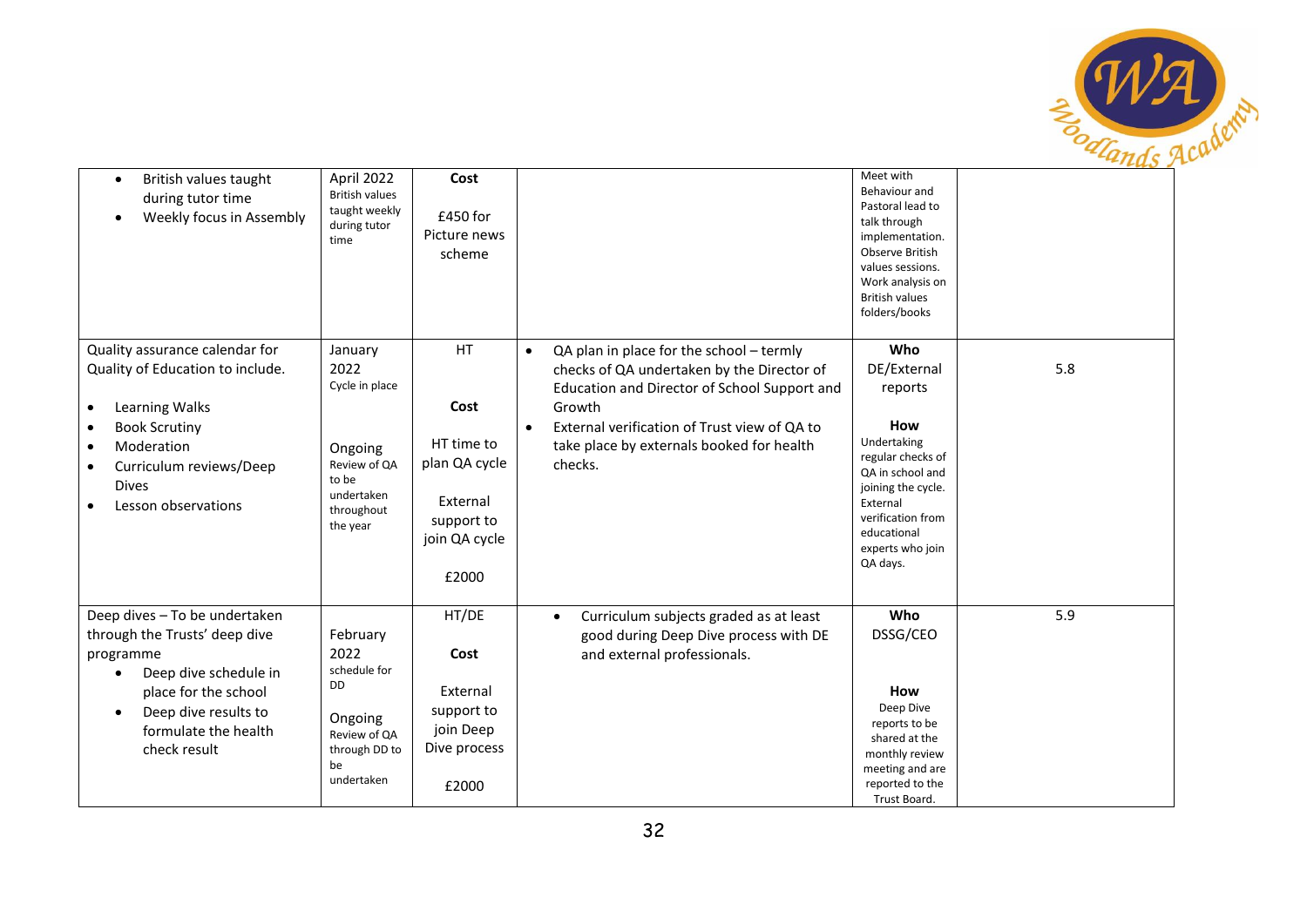

| Updates on deep dives<br>$\bullet$<br>presented at standards<br><b>Trust Board meeting</b>                                                                                                                                                                                                                                                | throughout<br>the year                                                                                                                                         |                                                                                                              |                        |                                                                                                                                                                                                                     |                                                                                                                                      |      |
|-------------------------------------------------------------------------------------------------------------------------------------------------------------------------------------------------------------------------------------------------------------------------------------------------------------------------------------------|----------------------------------------------------------------------------------------------------------------------------------------------------------------|--------------------------------------------------------------------------------------------------------------|------------------------|---------------------------------------------------------------------------------------------------------------------------------------------------------------------------------------------------------------------|--------------------------------------------------------------------------------------------------------------------------------------|------|
| Improvement of Computing<br>curriculum<br>Curriculum shows<br>$\bullet$<br>sequential knowledge<br>build up<br>Use of new technologies<br>$\bullet$<br>Link to how vital<br>$\bullet$<br>computing is to the work<br>place in modern Britain<br>Computing lead to be<br>$\bullet$<br>paired with other<br>computing leads in the<br>trust | March<br>2022<br>Initial review<br>meeting with<br>DE and<br>Computing<br>Lead<br>May 2022<br>Computing<br>Curriculum<br>that's fit for<br>purpose in<br>place | DE/Computing<br>lead<br>Cost<br>3 days DE time to<br>support and<br>mentor<br>Computing lead                 | $\bullet$              | Sequential knowledge based curriculum in<br>place for computing<br>Computing lead to have worked with other<br>computing leads in the Trust to support in the<br>development of new initiative for their<br>subject | Who<br><b>DSSG</b><br>How<br>Review the<br>curriculum<br>through Deep<br>Dives. Report<br>back to monthly<br>progress<br>meeting.    | 5.10 |
| Subject leaders to be provided with<br>a buddy in another Trust school<br>where possible.<br>Subject leaders to be able<br>$\bullet$<br>to work with experienced<br>colleagues who can share<br>expertise.                                                                                                                                | May 2022<br><b>Buddying</b><br>system to<br>start<br><b>July 2022</b><br>Review the<br>buddying<br>system and<br>evaluate<br>progress                          | <b>DSSG</b><br>Cost<br>Cover cost<br>£200 a day<br>for subject<br>lead to visit<br>buddy in<br>their school. | $\bullet$<br>$\bullet$ | Subject leadership to have improved in school<br>through shared expertise across the Trust.<br>This is to be seen through deep dives/Pupil<br>progress data and lesson visits.                                      | Who<br>DE<br>How<br>Meet with<br>subject leaders<br>to discuss buddy<br>programme and<br>review DD<br>reports to<br>evaluate impact. | 5.11 |
| To have a member of the<br>leadership team oversee internal<br>school data. Role to include                                                                                                                                                                                                                                               | February<br>2022                                                                                                                                               | SLT Data Lead<br>Cost                                                                                        |                        | Clear and coherent data system in place at<br>school and regular data reports are shared on<br>pupil progress at SLT and with the Trust.                                                                            | Who<br><b>DSSG</b>                                                                                                                   | 5.12 |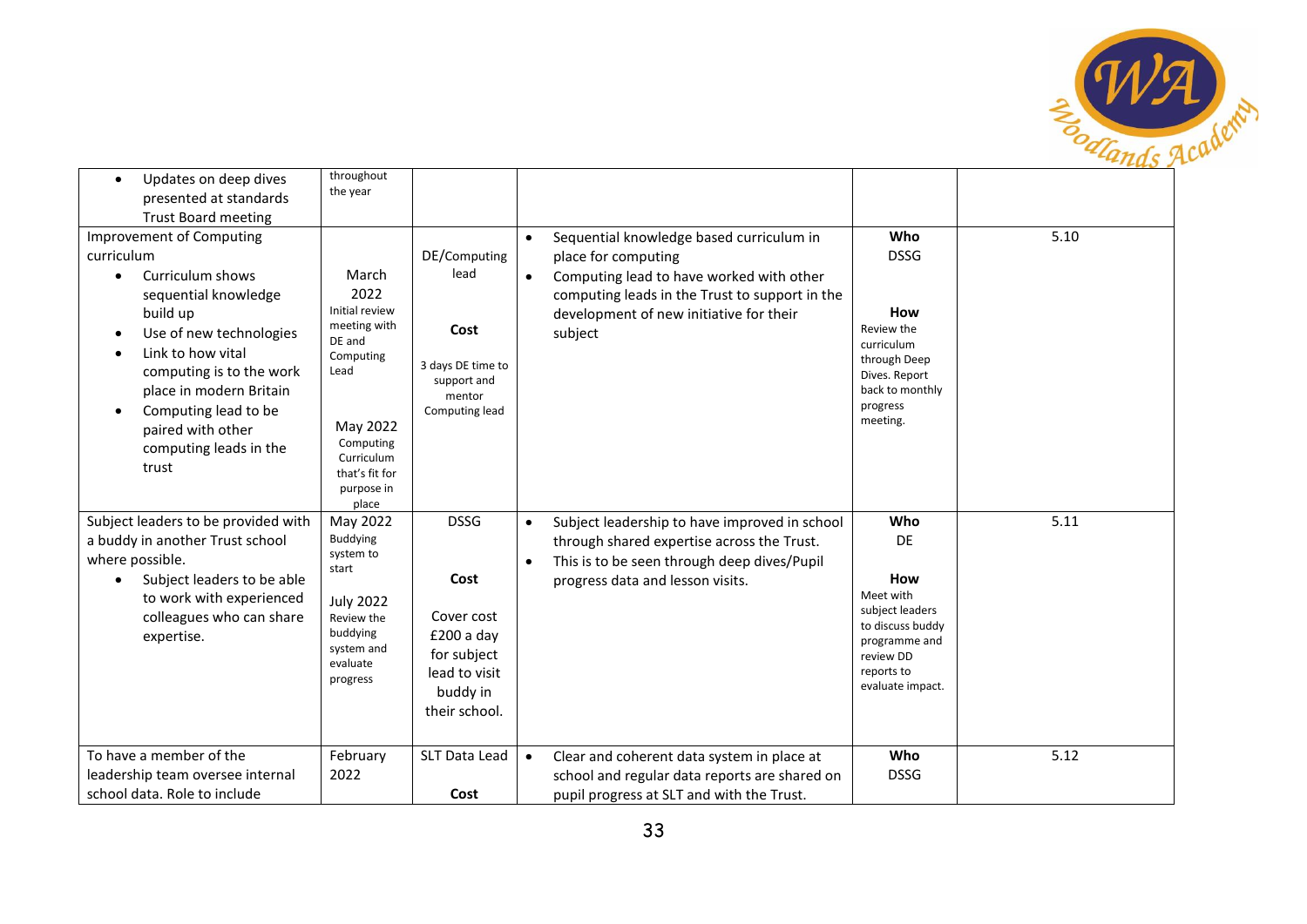

| Data reports for SLT<br>$\bullet$<br>Data reports shared with<br>$\bullet$<br>the Trust 3 times a year<br>Data drives intervention<br>$\bullet$<br>for pupils in school.                                                                                                    | Appoint<br>leader<br>April 2022<br>Review of<br>data system<br>and reporting<br>May 2022<br>Reporting in<br>place and<br>shared at SLT<br>and Trust<br>level | TLR uplift of<br>£2,500 for<br>member of<br>staff<br>responsible<br>for whole<br>school data               | $\bullet$                           | Progress data drives the school intervention<br>system ensuring that pupils not on track to<br>achieve their target are supported.                                                                                                    | How<br>Review progress<br>data with SLT<br>data lead.<br>Progress data<br>reports to be<br>taken to the<br>monthly review<br>meeting. |      |
|-----------------------------------------------------------------------------------------------------------------------------------------------------------------------------------------------------------------------------------------------------------------------------|--------------------------------------------------------------------------------------------------------------------------------------------------------------|------------------------------------------------------------------------------------------------------------|-------------------------------------|---------------------------------------------------------------------------------------------------------------------------------------------------------------------------------------------------------------------------------------|---------------------------------------------------------------------------------------------------------------------------------------|------|
| Moderation - Internal and External<br>Moderation schedule<br>$\bullet$<br>New moderation forms<br>internal<br><b>External moderation forms</b><br>$\bullet$<br><b>Booked onto LEARN</b><br>$\bullet$<br>moderation meetings<br>Report on moderation<br>$\bullet$<br>results | February<br>$2022 -$<br>moderatio<br>n schedule/<br>forms<br>created<br>June $-$<br>Report on<br>External<br>moderatio<br>n for the<br>school                | HT/DSSG<br>Cost<br>Cover cost<br>£200 a day<br>for subject<br>lead to<br>attend<br>external<br>moderation. | $\bullet$<br>$\bullet$<br>$\bullet$ | Internal moderation completed for all<br>subjects<br>School present at all external moderation<br>sessions run by LEARN Teaching Centre<br>Report on the school's performance at<br>external moderation shared at monthly<br>reviews. | Who<br><b>DE</b><br>How<br>Review external<br>moderation<br>reports for<br>school                                                     | 5.13 |
| Coaching and mentoring<br>programme in place to support<br>teaching staff<br>Identify internal and<br>$\bullet$<br>external staff to support                                                                                                                                | April 2022<br>Implementati<br>on of coaching<br>and<br>mentoring<br>programme                                                                                | HT/DHT/DSS<br>G<br>Cost                                                                                    | $\bullet$<br>$\bullet$<br>$\bullet$ | Coaching and mentoring programme in place<br>for staff to support their teaching<br>80% of teaching to be judged as good by July<br>2022<br>External verification of judgements on<br>teaching through external professionals         | Who<br>DE<br>How<br>Review of QA<br>systems internal                                                                                  | 5.14 |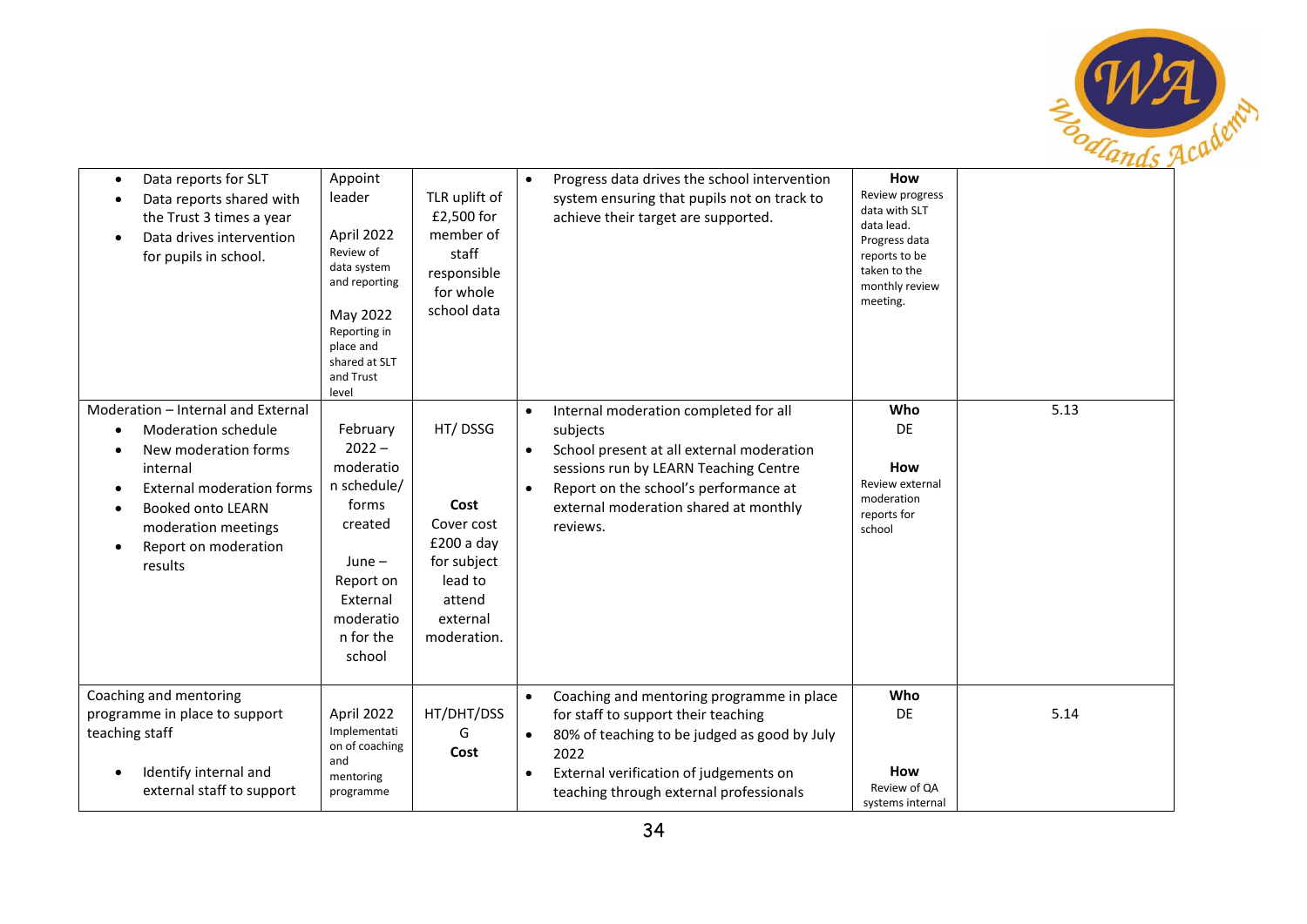

|                                                                                                                                                                                                             |                                                                                                                    |                                                                                |                                             |                                   | $\sim$ and $\sim$ |
|-------------------------------------------------------------------------------------------------------------------------------------------------------------------------------------------------------------|--------------------------------------------------------------------------------------------------------------------|--------------------------------------------------------------------------------|---------------------------------------------|-----------------------------------|-------------------|
| with coaching/mentoring                                                                                                                                                                                     |                                                                                                                    | SLT time to                                                                    | attending Deep Dives and Healthchecks on    |                                   |                   |
| programme                                                                                                                                                                                                   |                                                                                                                    | coach and                                                                      | the school.                                 | Review reports                    |                   |
| Proposal for support that<br>$\bullet$                                                                                                                                                                      | June 2022                                                                                                          | mentor.                                                                        |                                             | from external<br>professionals on |                   |
| staff will receive<br>Pro forma created for<br>$\bullet$<br>coaching and mentoring<br>sessions<br>Staff have access to a<br>$\bullet$<br>coach or mentor to<br>support them in<br>developing their teaching | Review of<br>coaching and<br>mentoring<br>programme<br><b>July 2022</b><br>80% of<br>teaching<br>judged as<br>good | 1 day every<br>two weeks<br>DSSG to<br>support with<br>coaching and<br>QA SLT. |                                             | quality of<br>education           |                   |
|                                                                                                                                                                                                             |                                                                                                                    |                                                                                |                                             |                                   |                   |
|                                                                                                                                                                                                             |                                                                                                                    |                                                                                | $\bullet$                                   | Who                               | 5.15              |
| Plan for how pupils catch up on<br>work missed in lesson                                                                                                                                                    | May<br>2022                                                                                                        | <b>HT</b>                                                                      | No student book has gaps in learning due to | <b>DE</b>                         |                   |
|                                                                                                                                                                                                             | Implement                                                                                                          |                                                                                | absence. As they have the opportunity to    |                                   |                   |
|                                                                                                                                                                                                             | plan for pupils                                                                                                    | Cost                                                                           | catch up in tutor time.                     | How                               |                   |
|                                                                                                                                                                                                             | to catch up on                                                                                                     |                                                                                |                                             | Through                           |                   |
|                                                                                                                                                                                                             | missed work.                                                                                                       | No Additional                                                                  |                                             | book scrutiny                     |                   |
|                                                                                                                                                                                                             |                                                                                                                    |                                                                                |                                             | throughout                        |                   |
|                                                                                                                                                                                                             | Ongoing<br>Monitoring                                                                                              |                                                                                |                                             | the year to                       |                   |
|                                                                                                                                                                                                             | the impact of                                                                                                      |                                                                                |                                             | ensure gaps                       |                   |
|                                                                                                                                                                                                             | the plan on                                                                                                        |                                                                                |                                             | in learning                       |                   |
|                                                                                                                                                                                                             | pupil learning                                                                                                     |                                                                                |                                             | are caught                        |                   |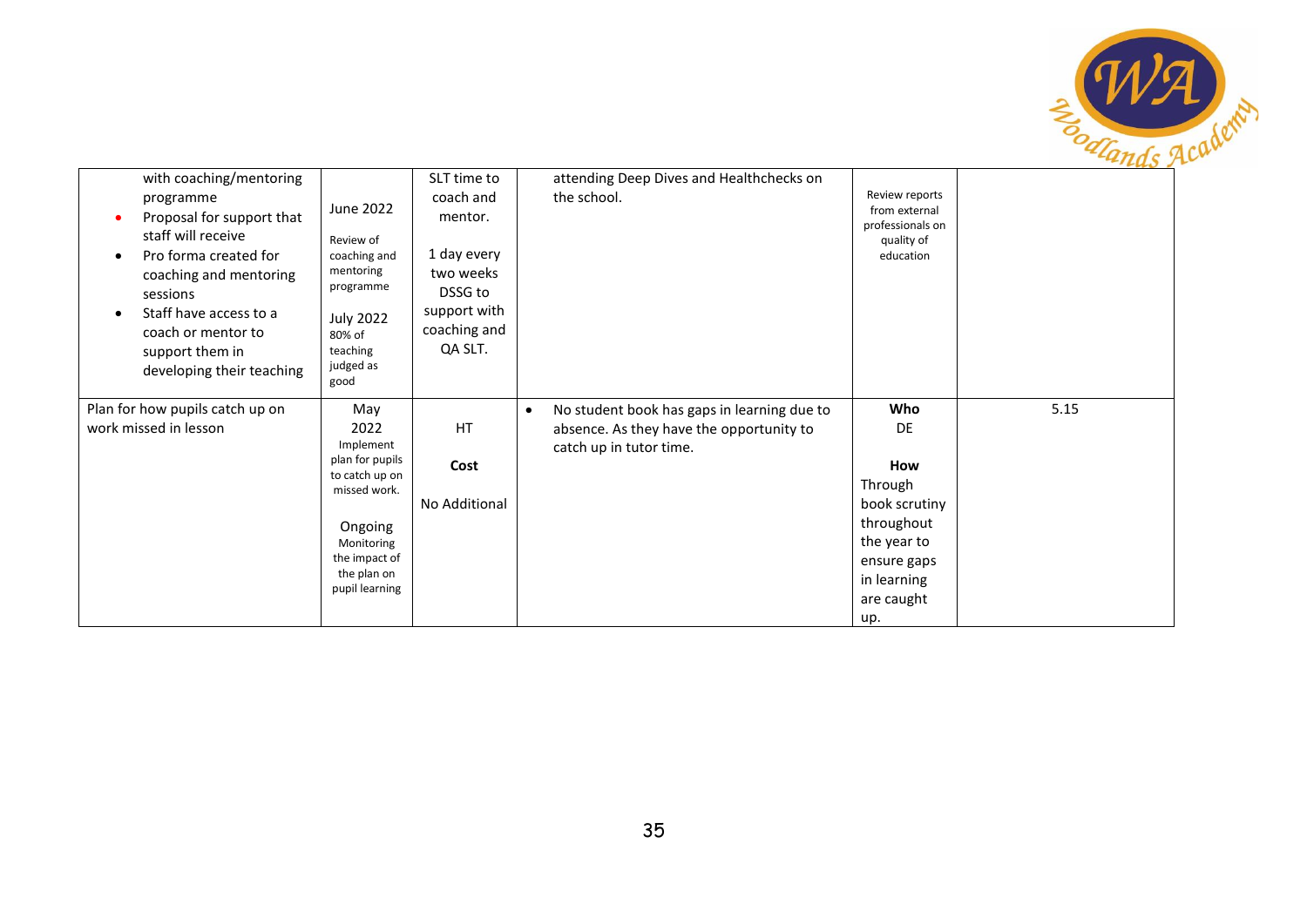

- Trust leaders have not taken timely and effective action to recruit and retain well- trained staff. Staffing shortages place additional pressure on existing staff. This is having a detrimental impact on their morale and well-being. Trust leaders must appoint sufficient new staff so that pupils can attend school on site full time.
- Absences, school closures and disruptive behaviour leave pupils with gaps in their learning.

# **Target Area 6:** Leadership

| <b>Action to be taken</b>                                                                                                                                                                                                                            | Timescale                                                                                        | Lead<br>Person/Cos<br>t:                                                                               | <b>Success Criteria:</b>                                                                                                                                                                                                                                                                            | <b>Monitoring</b>                                                                                                                                        | <b>Review of progress</b><br>/Evidence code |
|------------------------------------------------------------------------------------------------------------------------------------------------------------------------------------------------------------------------------------------------------|--------------------------------------------------------------------------------------------------|--------------------------------------------------------------------------------------------------------|-----------------------------------------------------------------------------------------------------------------------------------------------------------------------------------------------------------------------------------------------------------------------------------------------------|----------------------------------------------------------------------------------------------------------------------------------------------------------|---------------------------------------------|
| All recruitment documentation<br>completed for new Headteacher                                                                                                                                                                                       | November<br>2021                                                                                 | <b>HRD</b>                                                                                             | All documentation in place for new<br>$\bullet$<br>Headteacher allowing them to start working<br>for the Trust as Acting Headteacher from 29th<br>November 2021                                                                                                                                     | Who<br><b>DSSG</b><br>How<br>Check of<br>documentation<br>for Head<br>appointment                                                                        | 6.1                                         |
| Trust to implement a development<br>plan for the school to ensure rapid<br>and sustained improvement.<br><b>Plan to include</b><br>Break down for actions for<br>school<br>Who is responsible from the<br>Trust to monitor progress<br>against these | November<br>2021<br>(Action<br>plan for<br>school)<br>February<br>2022<br>Statement<br>of Action | DSSG/HT/DE/<br>DS.<br>Cost<br>1 day a<br>$month -$<br>DSSG/DE/CE<br>O to attend<br>progress<br>meeting | Action plan in place immediately following<br>Ofsted visit<br>Statement of Action written and agreed by<br>$\bullet$<br>Ofsted following the published report (March<br>2022)<br>Monthly meetings chaired by DSSG that<br>monitor the statement of action<br>Monthly report shared with Trust Board | Who<br>CEO/Trust<br>Board<br>How<br>CEO to attend<br>the monthly<br>progress<br>meetings. Report<br>written by DSSG<br>shared at Trust<br>Board meetings | 6.2                                         |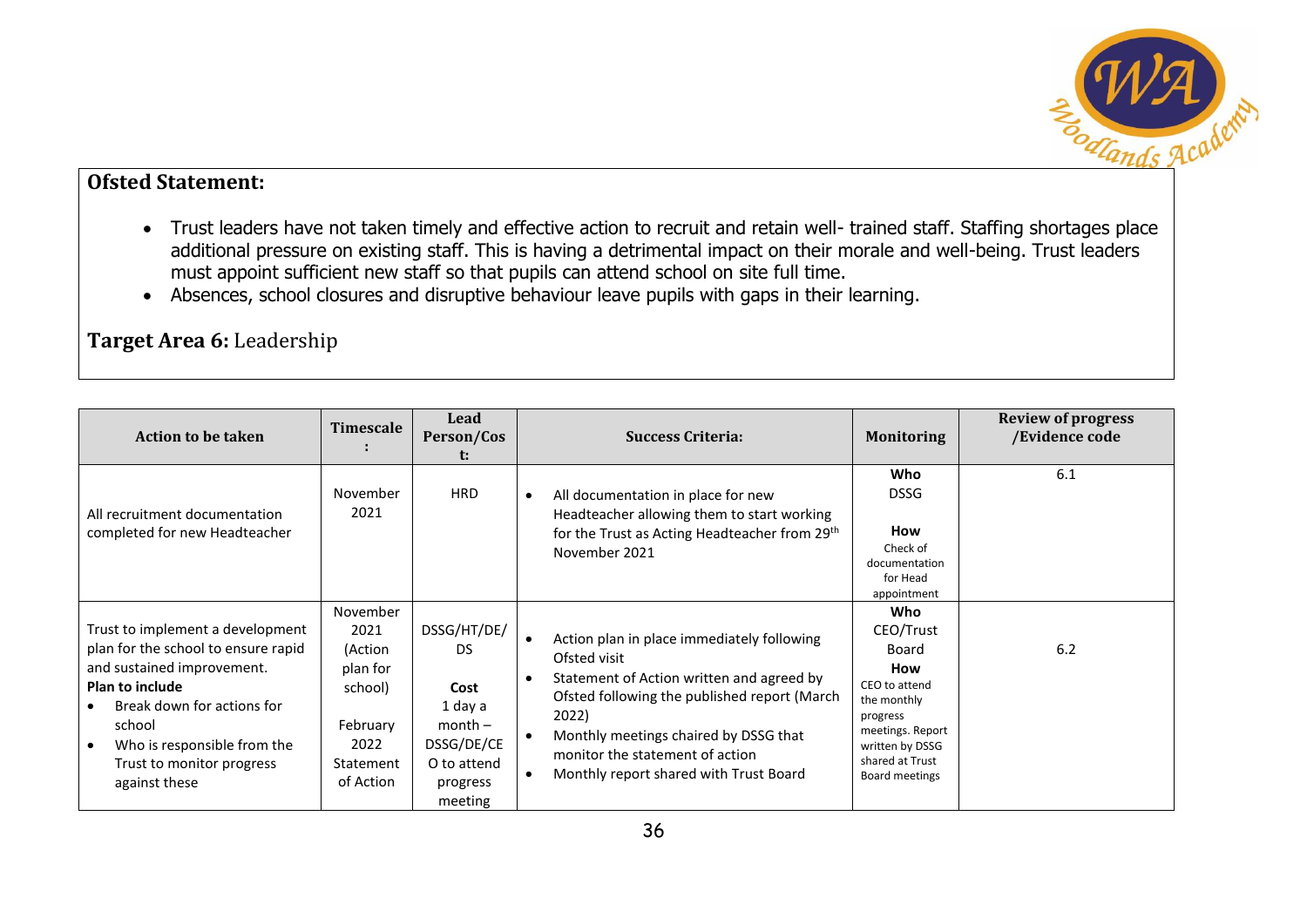

| Monthly reporting system in<br>place to ensure Trust Board<br>have assurance on progress<br>External verification planned<br>to assure Trust Board of<br>accuracy of judgement on<br>school progress |                                                      |                                                                                           |                                                                                                                                                                                                                                                                           |
|------------------------------------------------------------------------------------------------------------------------------------------------------------------------------------------------------|------------------------------------------------------|-------------------------------------------------------------------------------------------|---------------------------------------------------------------------------------------------------------------------------------------------------------------------------------------------------------------------------------------------------------------------------|
| Agreed proposal for future<br>Leadership with ELT and new<br>Headteacher                                                                                                                             | January<br>2022<br>Leadership<br>structure<br>agreed | HT/DSSG<br>Cost<br>Additional<br>recruitment<br>drive for<br>leadership<br>roles<br>£2000 | Who<br>CEO/ELT<br>6.3<br>How<br>Review of<br>leadership<br>structure and<br>ensure that it will<br>Leadership structure agreed by ELT and roles<br>$\bullet$<br>allow for capacity<br>advertised<br>to improve but<br>also that the<br>model is<br>sustainable.           |
| Trustee evaluation of schools<br>response to Ofsted<br>Trust to receive outcome of                                                                                                                   | Initial visit<br>December                            | <b>DSSG</b>                                                                               | Who<br>Kate Rowse - Trustee visited school to<br><b>Trust Board</b><br>6.4<br>evaluate the Trust response to the<br>identified needs following inspection.<br>(December 2021)                                                                                             |
| the ELT review into the Ofsted<br>report<br>Monthly progress report from<br>$\bullet$<br>Woodlands to be presented at<br>Trust Board by CEO - progress<br>report to include reports from             | 2021<br>Remainder<br>of target<br><b>July 2022</b>   | Cost<br>External<br>professionals<br>to verify trust<br>leaders                           | How<br>Trust Board to consider outcomes from<br>Evaluating<br>ELT led internal review to Ofsted report<br>the monthly<br>at single item agenda meeting<br>reports<br>(Feb/March)<br>presented at<br>Trust Board to challenge or agree next<br><b>Trust Board</b><br>steps |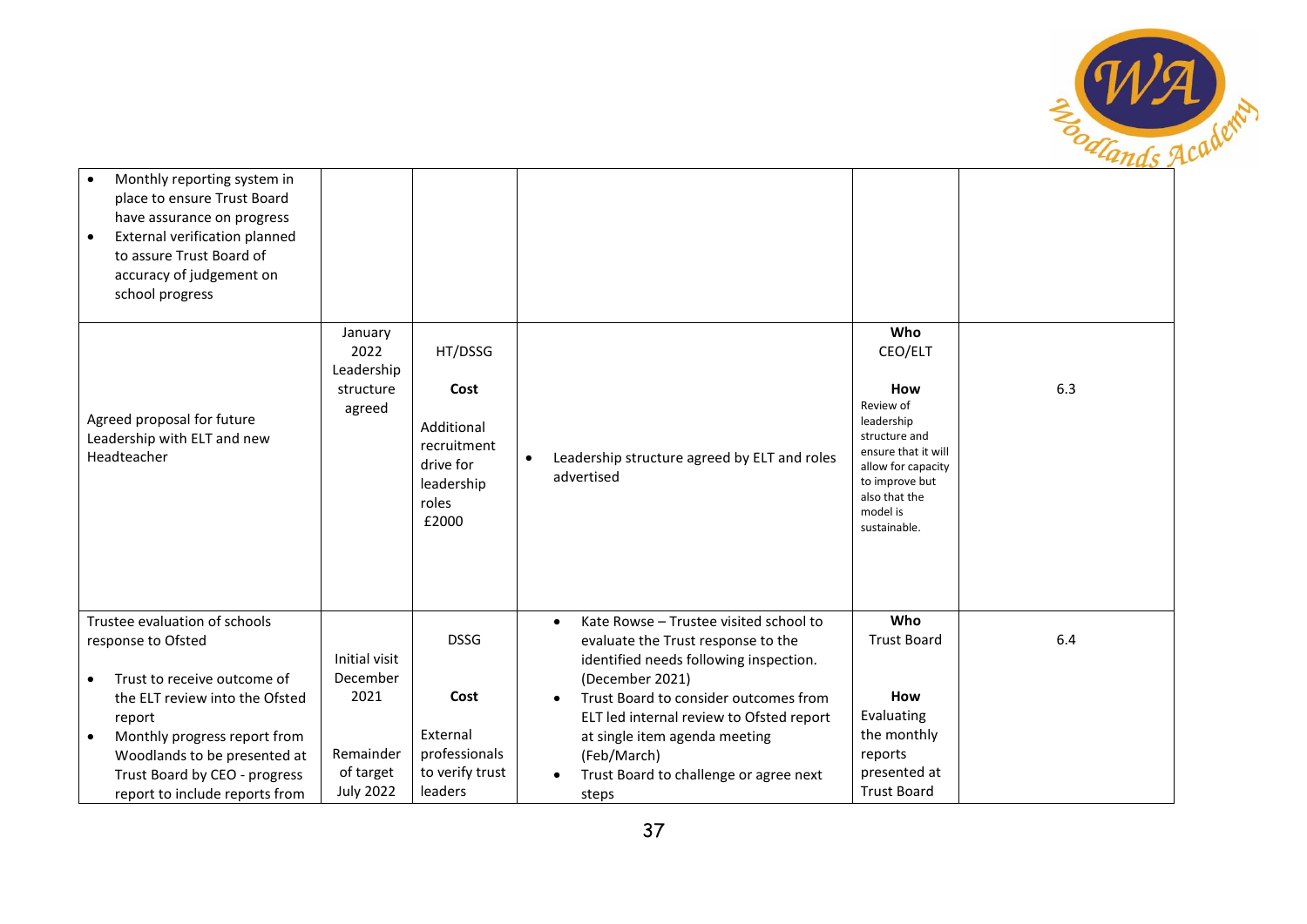

| external professionals who will<br>verify progress at Woodlands<br>Trust board to monitor and<br>challenge progress<br>Trust board to seek additional<br>assurance from external<br>experts                                                                                                                                                                                                                             |                            | judgements<br>on school<br>progress.<br>£3,000 | Trust board to receive monthly report on<br>$\bullet$<br>progress at Woodlands via the education<br>and Safeguarding Committee and full<br>Trust Board meetings.<br>Trust Board monitor and challenge<br>$\bullet$<br>progress through both the Education and<br>Safeguarding Committee and Full Trust<br>Board. | and ensure<br>system of<br>verification of<br><b>Trust leader</b><br>judgements<br>via the use of<br>external<br>experts  |     |
|-------------------------------------------------------------------------------------------------------------------------------------------------------------------------------------------------------------------------------------------------------------------------------------------------------------------------------------------------------------------------------------------------------------------------|----------------------------|------------------------------------------------|------------------------------------------------------------------------------------------------------------------------------------------------------------------------------------------------------------------------------------------------------------------------------------------------------------------|---------------------------------------------------------------------------------------------------------------------------|-----|
| Plan for reduction of Trust<br>leadership support in the school.<br>(significant leadership support was<br>provided for the school following<br>Ofsted this included having at least<br>three ELT members there every day<br>until Leadership Team were<br>appointed)<br>Trust to have withdrawal plan<br>from the school following new<br>leadership appointments but<br>still have agreed high level of<br>monitoring | January<br>2022            | <b>DSSG</b><br>Cost<br>No additional<br>Cost   | Plan for withdrawal agreed with the<br>Headteacher and initiated from January 2022<br>High levels of monitoring remain in place to<br>ensure that the school continues to make<br>rapid progress                                                                                                                 | Who<br><b>CEO</b><br>How<br>Meet with<br>the<br>Headteacher<br>and DSSG to<br>review<br>withdrawal<br>plan.               | 6.5 |
| ELT to undertake a full review of<br>how the school has moved from<br>outstanding to inadequate<br>Review of School Leadership<br>$\bullet$<br>Trust processes and systems<br>$\bullet$<br>How do we ensure this never<br>happens again                                                                                                                                                                                 | February/<br>March<br>2022 | <b>ELT</b><br>Cost<br>ELT time for<br>review   | Full written review to be analysed by the<br>Trust Board.                                                                                                                                                                                                                                                        | Who<br><b>Trust Board</b><br>How<br>Analyse the<br><b>ELT</b> review<br>findings and<br>challenge<br><b>Trust leaders</b> | 6.6 |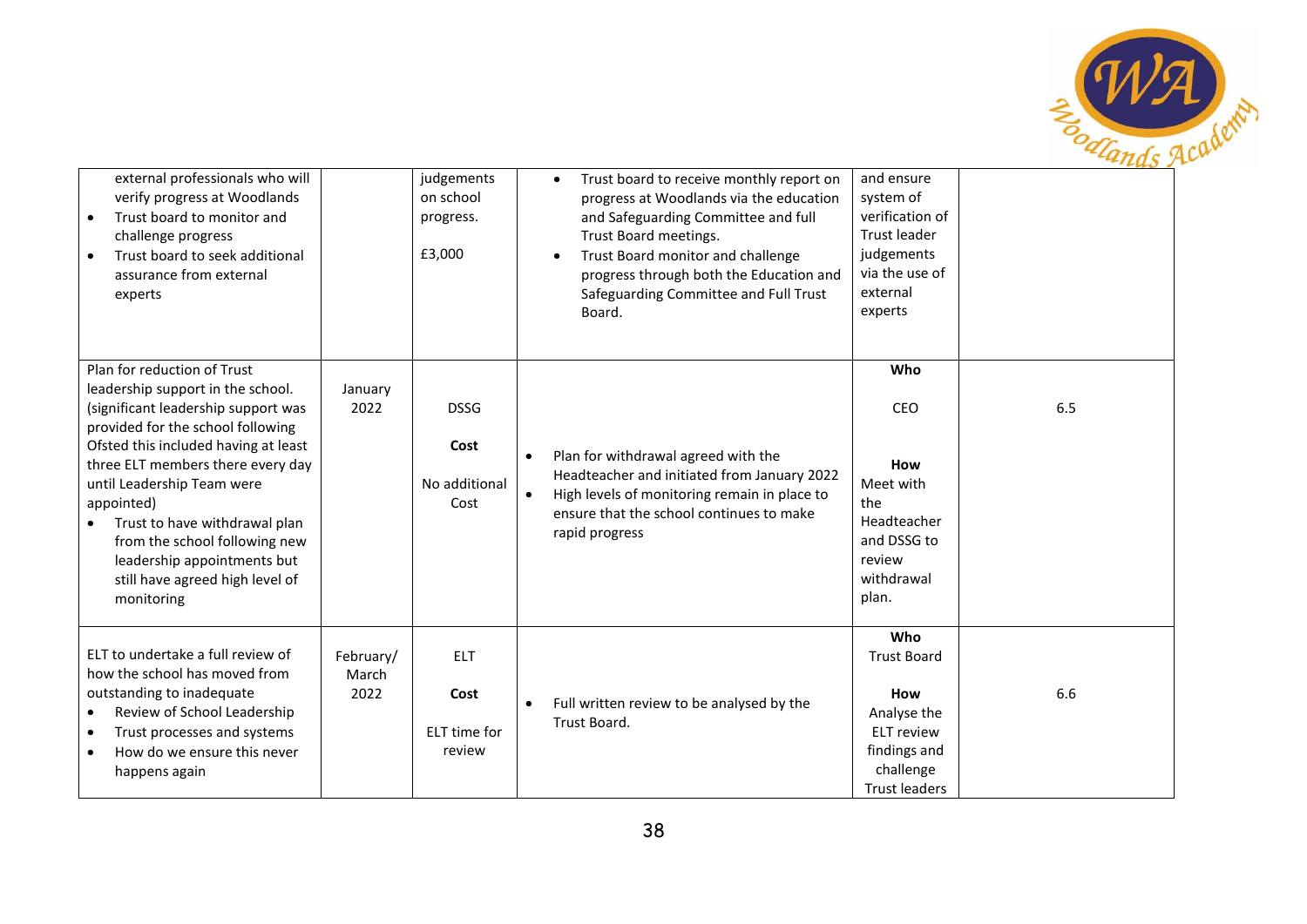

|                                                                                                                                                                                                                                                                                                             |                               |                                              |           |                                                                                                                                                       | to ensure<br>systems and<br>processes<br>now remain<br>in place to<br>ensure this<br>never<br>happens<br>again.                           |     |
|-------------------------------------------------------------------------------------------------------------------------------------------------------------------------------------------------------------------------------------------------------------------------------------------------------------|-------------------------------|----------------------------------------------|-----------|-------------------------------------------------------------------------------------------------------------------------------------------------------|-------------------------------------------------------------------------------------------------------------------------------------------|-----|
| Monthly report to the Trust Board<br>on the progress of Woodlands<br>against statement of action.<br><b>Report to include</b><br>Progress against actions<br>$\bullet$<br>External reports on school<br>$\bullet$<br>progress<br>Next steps and any additional<br>$\bullet$<br>support that may be required | To start<br>from Feb.<br>2022 | <b>DSSG</b><br>Cost<br>No additional<br>cost | $\bullet$ | Trust Board to have received monthly reports<br>on the schools progress and have opportunity<br>to have Q&A session with CEO, DSSG and<br>Headteacher | Who<br><b>Trust Board</b><br>How<br><b>Question CEO</b><br>and Trust<br>Leaders<br>monthly on<br>progress of<br>School                    | 6.7 |
| Leadership Job descriptions for all<br>new positions                                                                                                                                                                                                                                                        | January<br>2022               | HT<br>Cost<br>HT time                        | $\bullet$ | All new leadership roles have a detailed job<br>description that link to the leadership roles<br>and responsibilities                                 | Who<br><b>DSSG</b><br>How<br>Meet with<br>Headteacher to<br>check all<br>leadership JD and<br>ensure that they<br>are fit for<br>purpose. | 6.8 |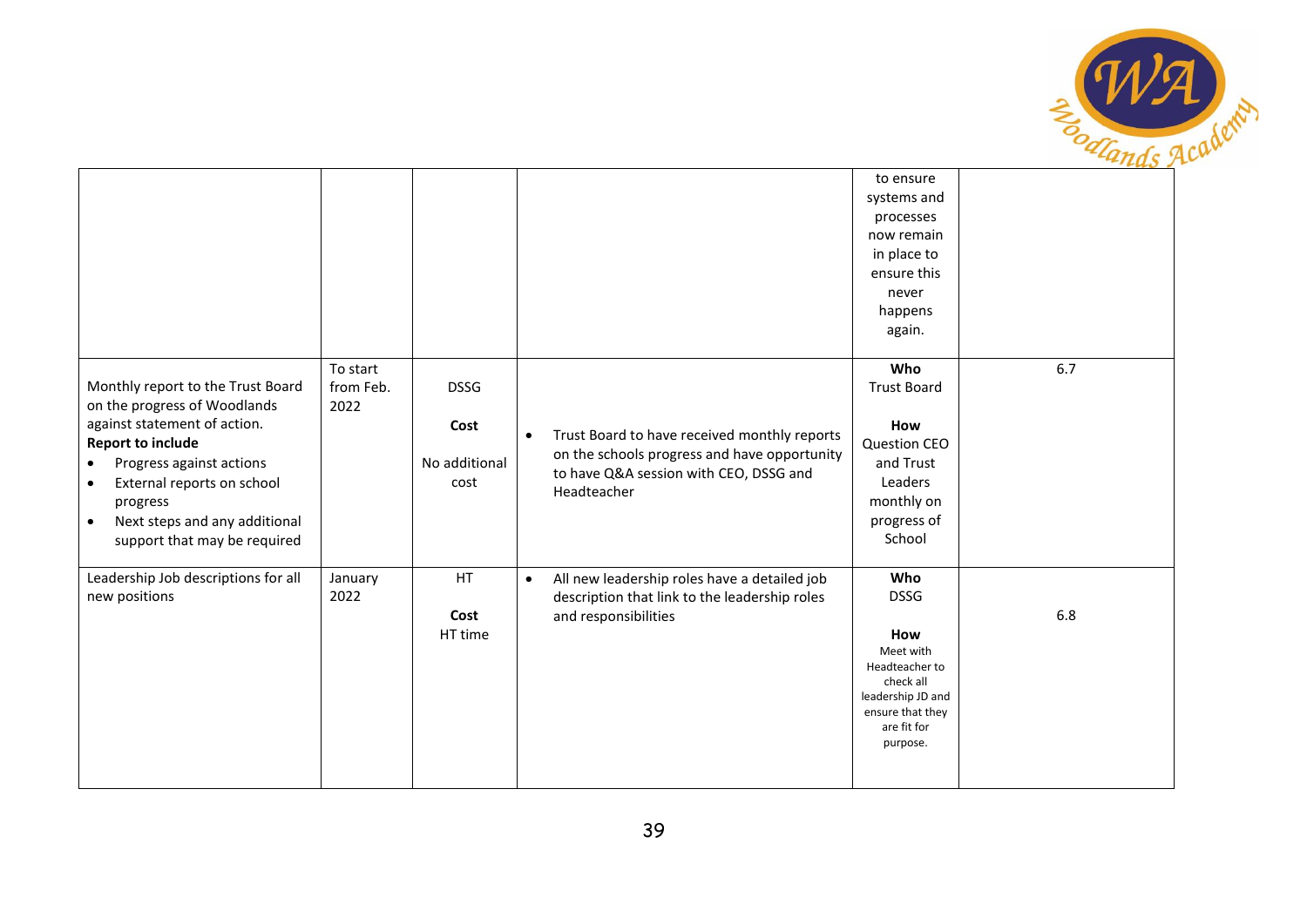

| Support and coaching for school<br>leaders from the Trust Leadership<br>team<br>Yearly coaching plan in place<br>$\bullet$<br>for Senior Leaders at<br>Woodlands<br>External leadership coaching<br>$\bullet$<br>for new Headteacher<br>Twice weekly mentoring and<br>coaching session for all Senior<br>Leadership Team | December<br>2021<br>Plan in place<br>for<br>support/Coac<br>hing and<br>mentoring for<br>new<br>Headteacher<br>weekly<br>April 2022 | DE/DSSG                                                                                                | $\bullet$ | Senior leaders have regular support from the<br>Trust leadership which allows the Trust to<br>have a robust monitoring system in place for<br>the school and supports the Leadership Team<br>in making decisions to drive rapid<br>improvement at school. | Who<br>CEO<br>How<br>Review the<br>coaching and<br>mentoring<br>support<br>provided by<br><b>Trust Leaders</b>          | $-1\mu\mu$<br>6.9 |
|--------------------------------------------------------------------------------------------------------------------------------------------------------------------------------------------------------------------------------------------------------------------------------------------------------------------------|-------------------------------------------------------------------------------------------------------------------------------------|--------------------------------------------------------------------------------------------------------|-----------|-----------------------------------------------------------------------------------------------------------------------------------------------------------------------------------------------------------------------------------------------------------|-------------------------------------------------------------------------------------------------------------------------|-------------------|
|                                                                                                                                                                                                                                                                                                                          | Extension of<br>coaching and<br>mentoring to<br>all Senior<br>Leadership<br>Team.                                                   |                                                                                                        |           |                                                                                                                                                                                                                                                           |                                                                                                                         |                   |
| Recruitment of new staff<br>Recruitment plan for<br>Woodlands<br>Review of all previous<br>adverts<br>New adverts to be written<br>for all vacancies                                                                                                                                                                     | December<br>2021                                                                                                                    | HT/HCF<br>Cost<br>Additional<br>recruitment<br>drive for all<br>roles<br>£2000<br>1-day HCF to<br>plan | $\bullet$ | To have recruited a sufficient number of staff<br>to ensure that Woodlands has the capacity to<br>move from inadequate to at least good.                                                                                                                  | Who<br><b>DSSG</b><br><b>How</b><br>To review<br>recruitment<br>plan with<br>Headteacher<br>and ensure<br>Trust support | 6.10              |